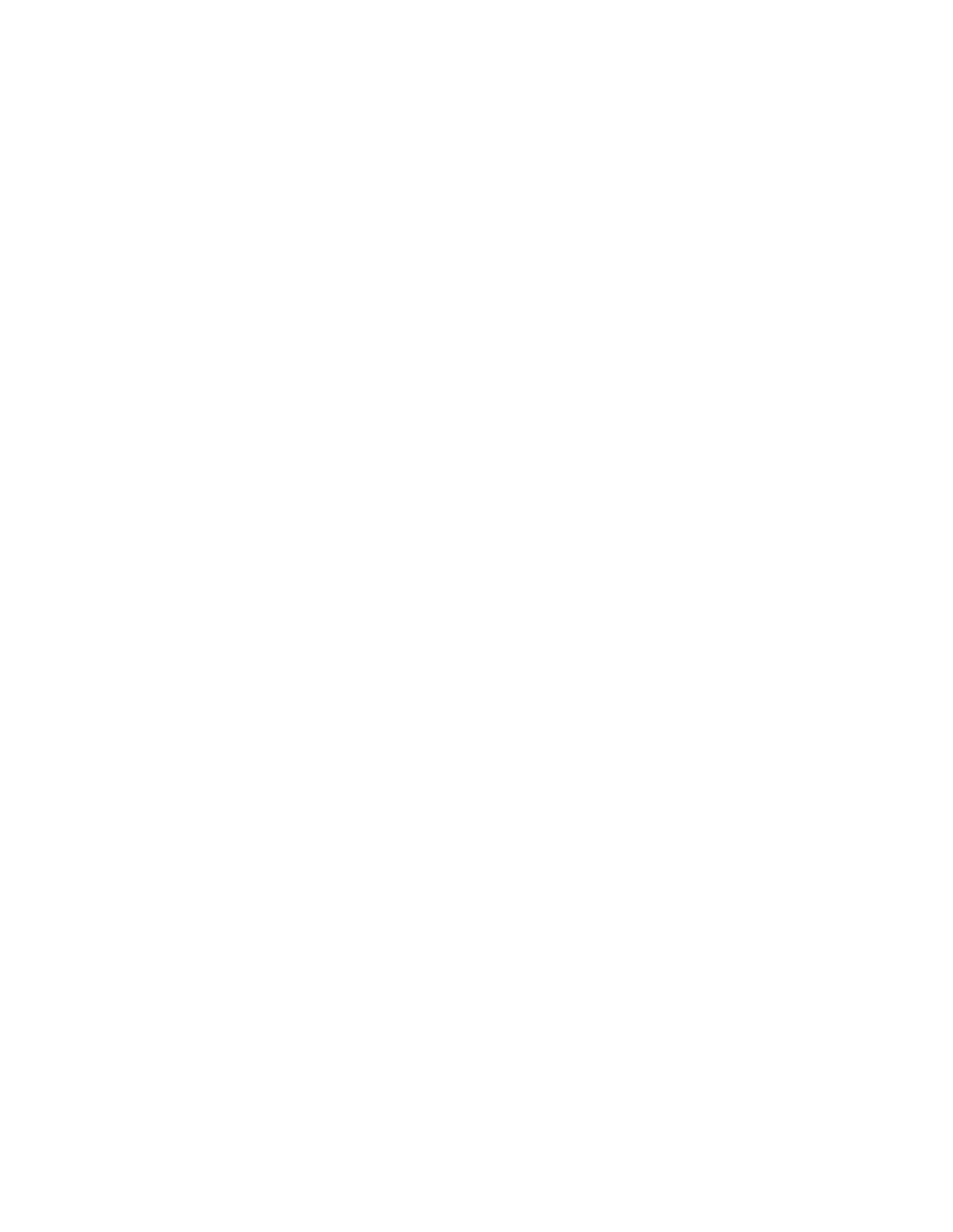The views and opinions expressed in this report are those of its author(s) and not the official policy or position of the Government of British Columbia.

The Construction Ready Environmental Scan was produced in 2017 by the Construction Foundation of BC. For additional information on the Foundation please visit [www.ConstructionFoundation.ca](http://www.constructionfoundation.ca/) or contact [info@constructionfoundation.ca.](mailto:info@constructionfoundation.ca)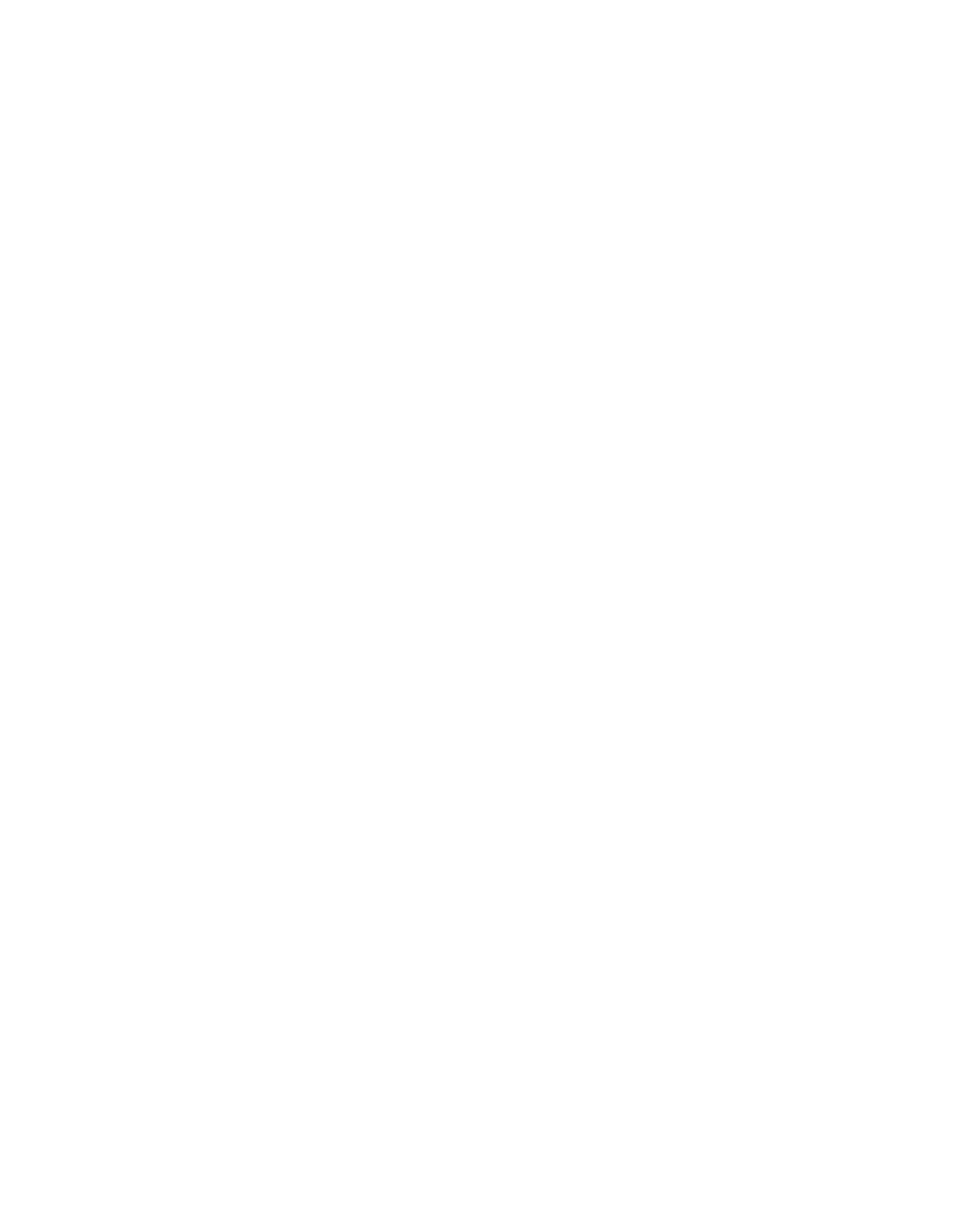# Final Report - Executive Summary

The Construction Ready Environmental Scan has identified that there is a desire to implement collaborative projects in the Lower Mainland and Northern BC that improve the success of youth transitioning from secondary school to employment. There is significant variation in the opportunities available in each area and planning for an implementation phase can be summarized as determined by focusing on three elements: structural factors, system factors and people. Implementation would make use of the existing Construction Ready model, but would require an increased focus on other activities that get young people interested in trades careers, specifically hands on learning, short-term work experiences, and connection to employers prior to graduation. Depending on the community, each approach would be customized to best suit the audiences.

The scan utilized distance outreach, including phone interviews and online surveys, and in person contact, including interviews, round tables and forums, to gather data from 30 school districts, 65 educators, and 55 employers. Group consultation was conducted with approximately 100 youth across both regions.

Community visits were initiated with six First Nations communities, although only three were successfully undertaken. There is growing interest amongst First Nations schools to provide more applied learning and trades discovery options to students. A model of strong partnership networks amongst education and industry stakeholders, flexible implementation solutions, and a creative engagement process based on a version of Construction Ready that relies on identity as the starting point for the Industry ASK, were all identified as key elements of any future implementation development. For example, engagement with First Nations schools identified a need to modify the communication materials and methodology used in implementation.

Based on scan data, provincial implementation represents an opportunity to develop a Skills Ready initiative that is inclusive of multiple trades and technologies sectors. This would be a collaborative project that would use hands on learning and the core Attitude, Skills and Knowledge attributes as the starting point for awareness and readiness related activities. As students gain experience with applied skills, they can start to explore careers in multiple sectors, linking their personal interests and available local employment together to form a continuous pathway through school from discovery into apprenticeship. Implementing Skills Ready as a workforce development solution would require collaboration between multiple industry sectors be implemented over time based on resources available through industry contributions and support from government and other funders.

We are at a critical juncture in BC for this kind of project. Many sectors are facing skills shortages and there is a significant need for creative solutions that bridge the gap between school and employment. The scan identified 3 key opportunities that lay the groundwork for provincial expansion of the model: new curriculum in careers and applied skills, design and technologies, a growing interest from industries in engaging the next generation, and the programming in place to support trades training early. Bringing these together will be critical for workforce development.

The missing piece is a catalyst for change in the way that industry, educators and youth connect.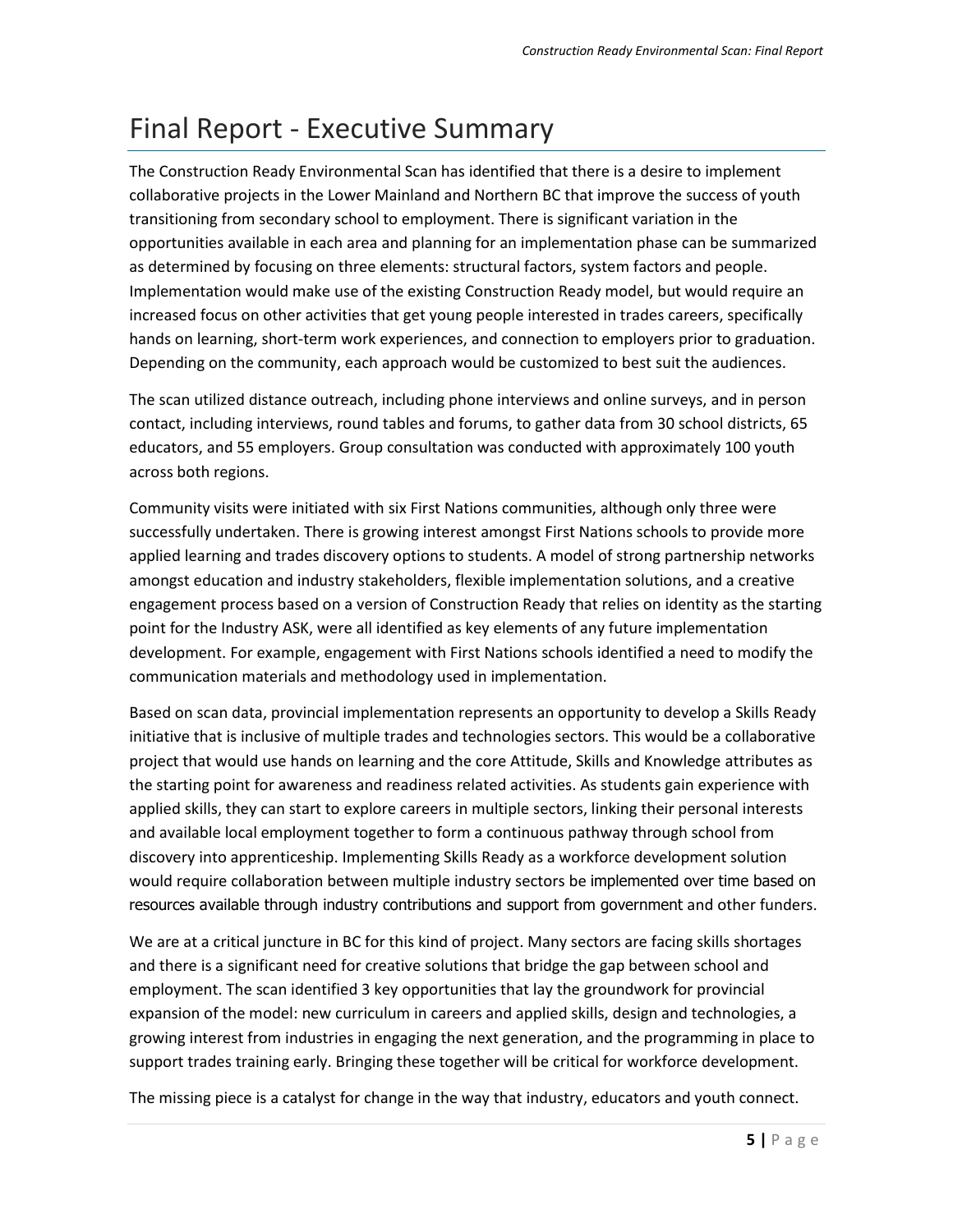Based on the research undertaken from the scan, the following key findings are presented:

- 1. There is significant diversity in the opportunities available for young people in each region and community. These can be summarized as structural factors (geography, demographics and local economies), systems (education, training and HR practices), and people (educator and employer leadership, young people's experiences, and others).
- 2. Many regions in both the Lower Mainland and the North are experiencing skills shortages across many trades and technologies sectors. Most sectors engaged depend on the same core competencies and transferable skills identified in the Industry ASK.
- 3. Labour and skill shortages are leading to an increase in interest from employers and industries in engaging young people. This also includes modifications to hiring, training and employment practices, amongst employers in several sectors.
- 4. Industry in all regions examined expressed an interest to hire high school graduates to meet current and foreseeable labour shortages.
- 5. All school districts engaged are seeking additional linkages to industry to improve experiential learning and employment outcomes for secondary school students. This is a key gap in school based programming in almost every community.
- 6. While most school districts offer a common set of programs, there is significant variation in how these programs are run and the diversity of trades that are accessible to young people in any given year.
- 7. Changes to Careers and Applied Skills, Design and Technologies curriculum, including the addition of two careers classes, present a unique opportunity to increase industry involvement in classroom learning in the secondary school environment.
- 8. Parent engagement is a critical factor in supporting student pursuit of trades and the transition into training and employment opportunities.
- 9. Modifying FutureBuilder to be relevant in other regions would require minimal content changes. The tool has been met with positive reception; especially as a digital portfolio project and networking resource.
- 10. The Construction Ready model can be utilized to effectively engage youth facing barriers to trades entry – including youth in care, young women, and First Nations learners. A support network approach which brings employers, social services, schools, and community resources together could provide early intervention through skills learning and connection to apprenticeship.
- 11. First Nations schools are offering an increasing number of opportunities for applied learning, and there is significant interest in working collaboratively to increase career exploration and trades discovery. Several barriers exist to increasing these opportunities.
- 12. While the core concepts in the Industry ASK are relevant in most school contexts examined, modification of the Construction Ready implementation model and communication materials should be made to ensure they resonate and have relevance for all students in urban, rural and First Nations communities.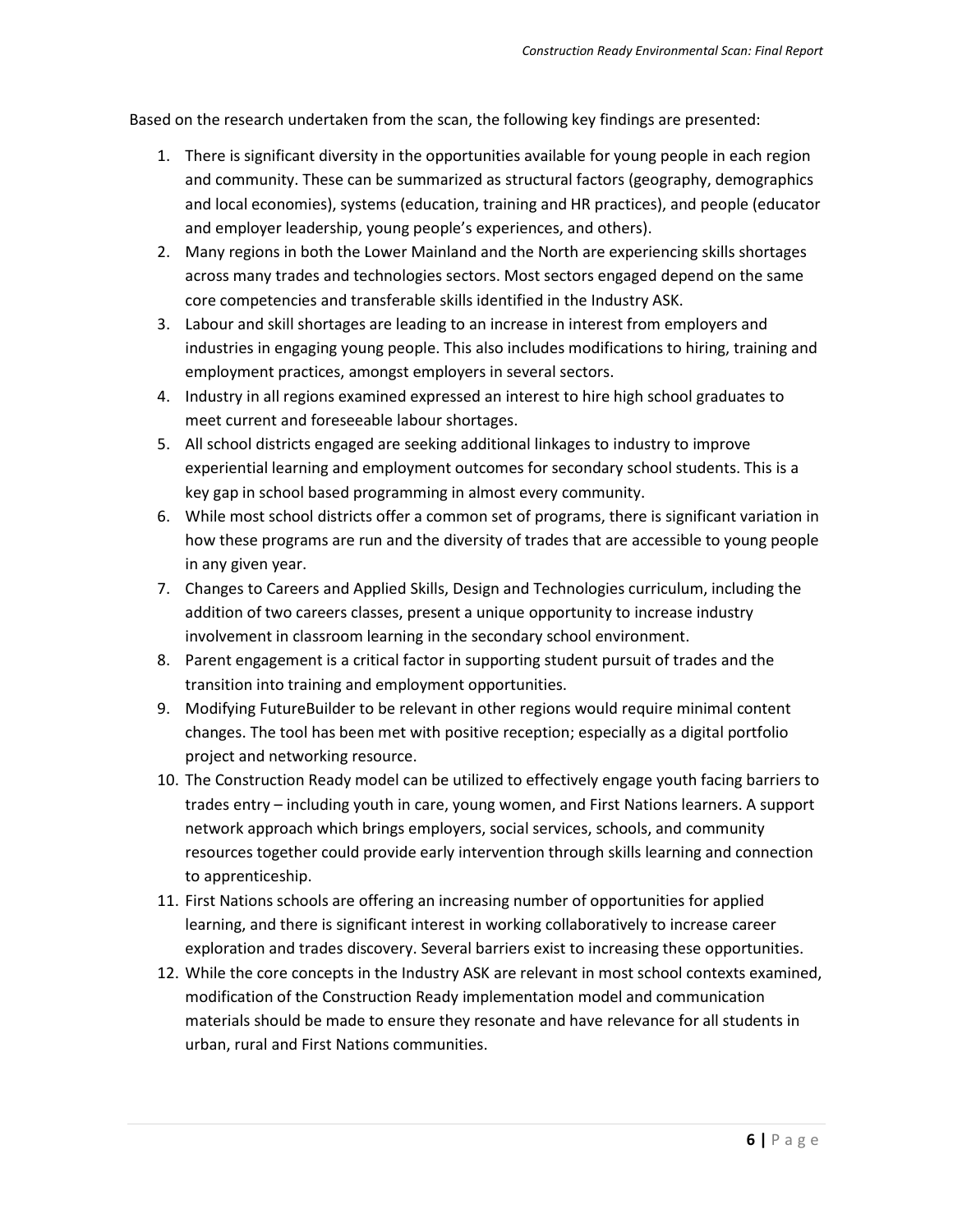Based on these findings, the following recommendations are made:

- 1. Continue the momentum created by Construction Ready. As part of this project:
	- a. Implement operations across the province using a network of Catalysts.
	- b. Maintain a view to long term sustainability by:
		- i. Transitioning to industry funding where possible;
		- ii. Seeking funding for ongoing implementation for programming targeted at empowering vulnerable groups;
		- iii. Generating industry grants for youth employability.
	- c. Evolve into Skills Ready, which would:
		- i. Increase linkages with Skills Canada BC;
		- ii. Adapt the Construction Ready model to be a youth and industry engagement project that builds multiple sector collaboration to promote trades and technologies careers;
		- iii. Use transferable skills and core competencies of the Industry ASK as a starting point for employability;
		- iv. Gradually encourage young people into a sector specific focus over time as they gain experiences and awareness of their options.
	- d. Create more opportunities for career exploration through experiential learning by:
		- i. Developing a stronger employer and educator network across all of BC;
		- ii. Improving opportunities for onsite experiences in multiple sectors;
		- iii. Articulating a cohesive pathway model for trades discovery and training that coordinates industry participation at multiple points over many years;
		- iv. Utilizing industry leadership to encourage students in grades 9 and 10 to access school based exploration and training programs;
		- v. Engaging industry groups to improve the link between school based awareness activities and employment;
		- vi. Where possible, enabling industry leadership to promote applied learning and trades and technology careers to young women through mentorship.
	- e. Improve parent awareness of skills and trade careers through new communication materials and engagement of parent groups in elementary schools.
- 2. Monitor how and where activities demonstrate industry or public good, prioritize resources according to strong and weak spots.
	- a. Use FutureBuilder to implement multi-year monitoring. Use indicators that track increased interest, employment attachment, and apprenticeship progression.
- 3. Work with First Nations schools and community leadership to develop a partnership that promotes applied learning and connection to employment. This will require creative solutions, developed in partnership, that account for variations in resources, facilities and capacity in each school.
- 4. Develop a strong provincial network of community groups, employers and educators that support youth looking to transition to employment and training away from their home communities. Focus on apprenticeship where possible.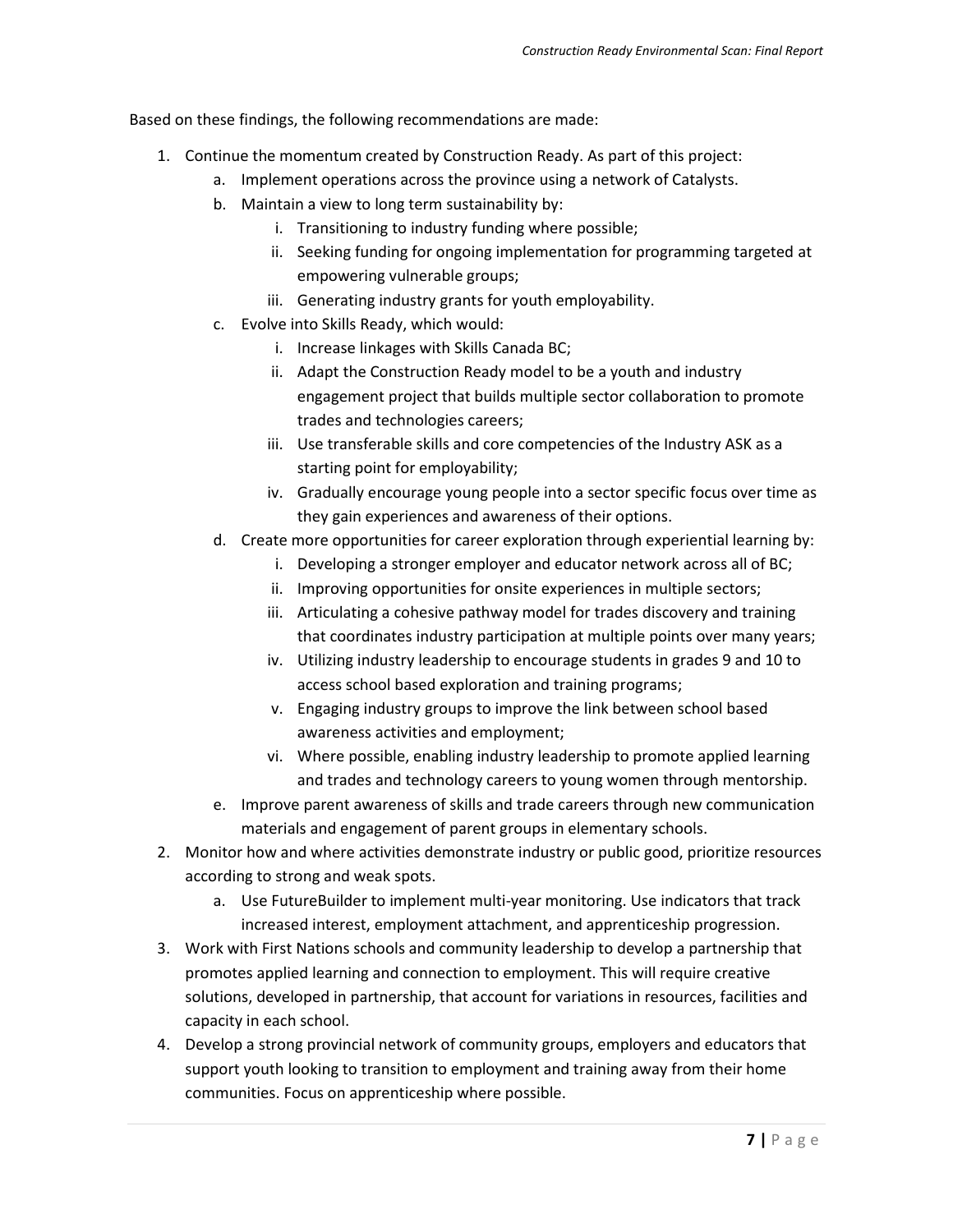# Contents

| Implementation Starting Points: Provincial Consideration and Regional Variations  44 |  |
|--------------------------------------------------------------------------------------|--|
|                                                                                      |  |
|                                                                                      |  |
|                                                                                      |  |
|                                                                                      |  |
|                                                                                      |  |
|                                                                                      |  |
|                                                                                      |  |
|                                                                                      |  |
|                                                                                      |  |
|                                                                                      |  |
|                                                                                      |  |
|                                                                                      |  |
|                                                                                      |  |
|                                                                                      |  |
|                                                                                      |  |
|                                                                                      |  |
|                                                                                      |  |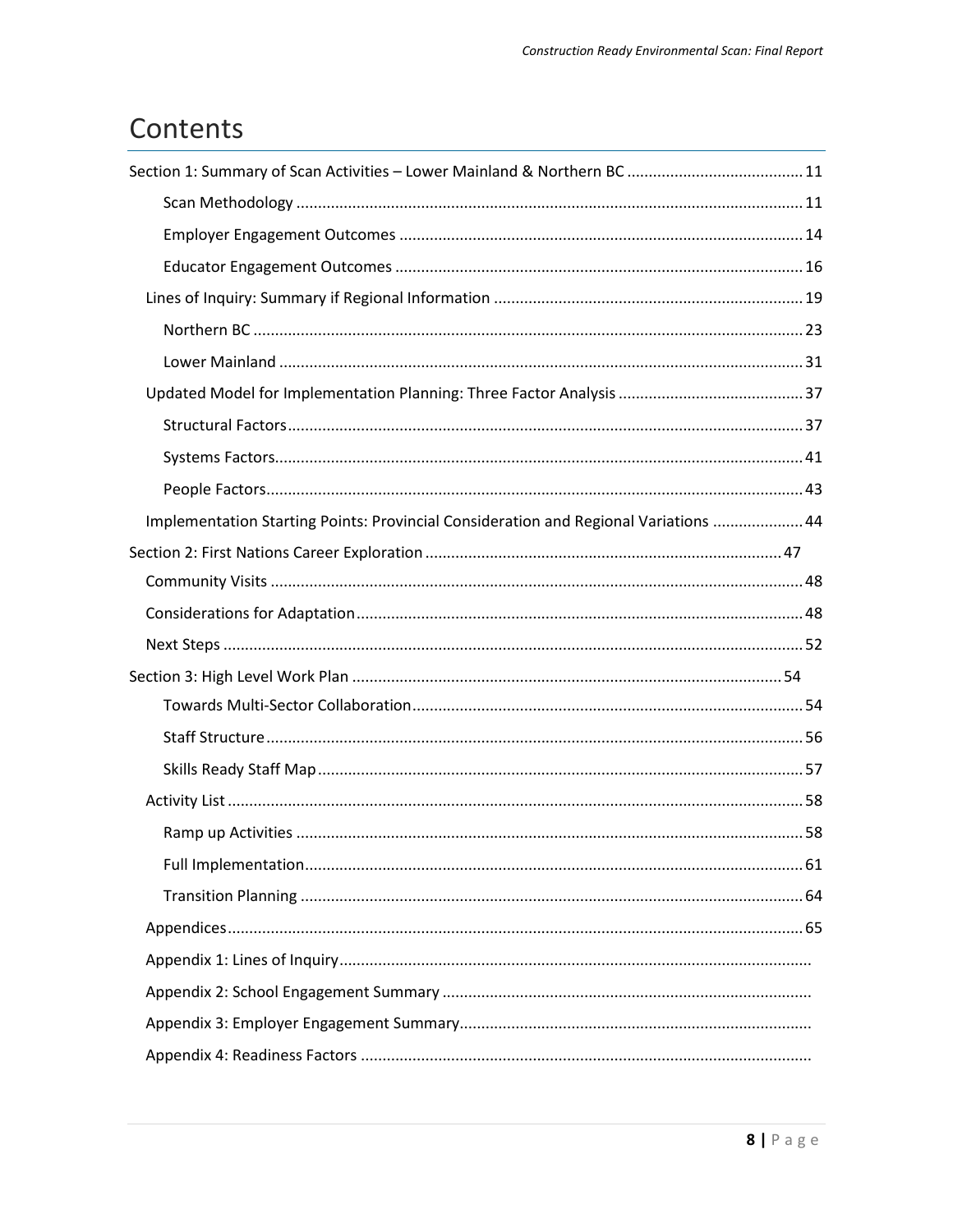*Construction Ready Environmental Scan: Final Report*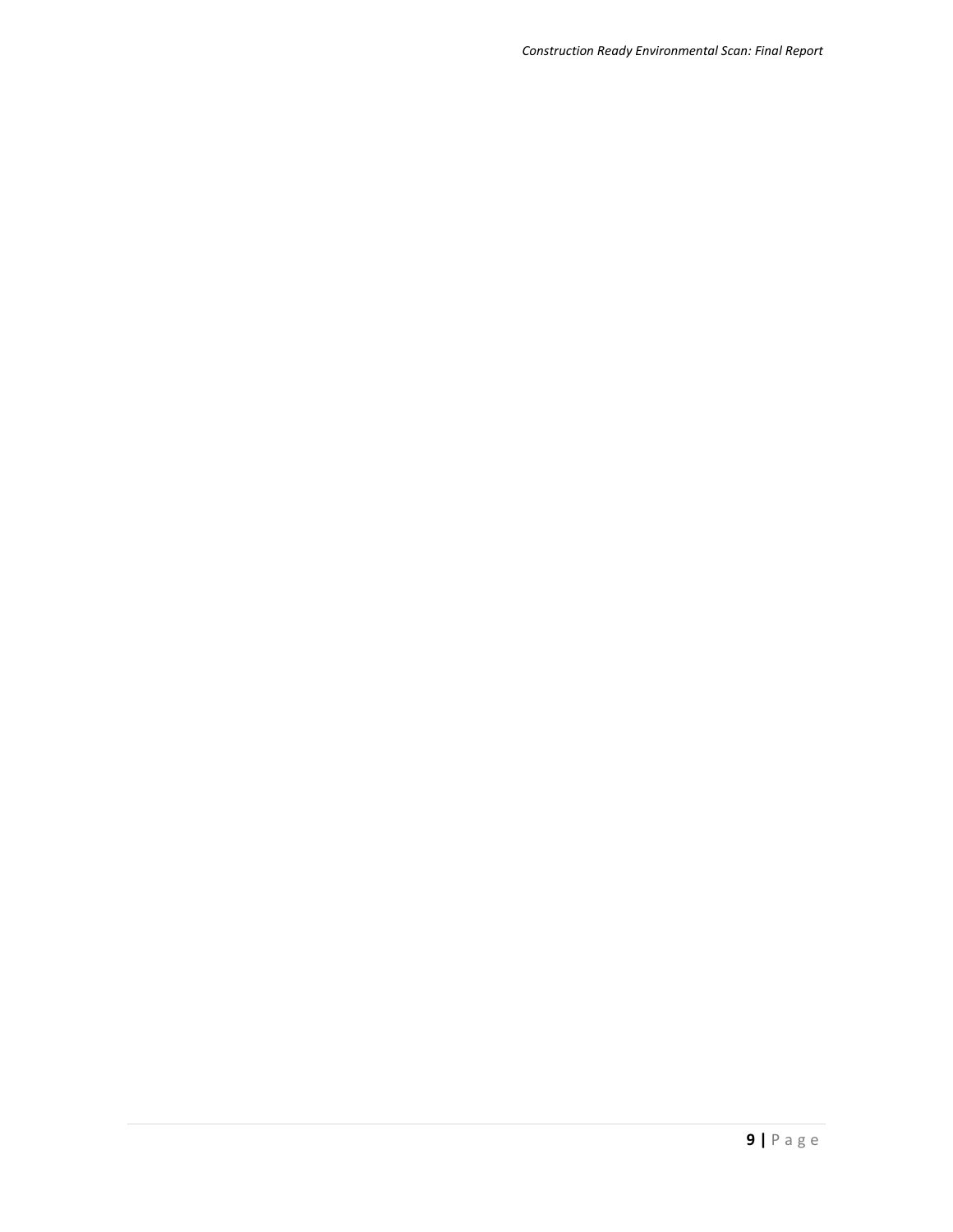# Introduction

The Sector Labour Market Partnership Program has enabled exploration of the opportunities and limitations for expansion of the Construction Ready model in the Lower Mainland and Northern BC, as well as six First Nations communities across the province. The scan utilized a range of research collection methods, including phone interviews and online surveys, and in person contact, including interviews, round tables and forums, to gather data from 30 school districts, 65 educators, and 55 employers. Group consultation was conducted with approximately 100 youth total in both regions.

This document is divided into three sections: the first is a summary of findings in the Lower Mainland and Northern BC. This includes consideration for three elements that will affect implementation: structural factors, system factors and people factors. The second section identifies the findings from outreach to First Nations schools in six communities. The third section describes a full provincial implementation plan, from which different components can be implemented over time based on resources available through partnership with government, as well as through contributions from industry.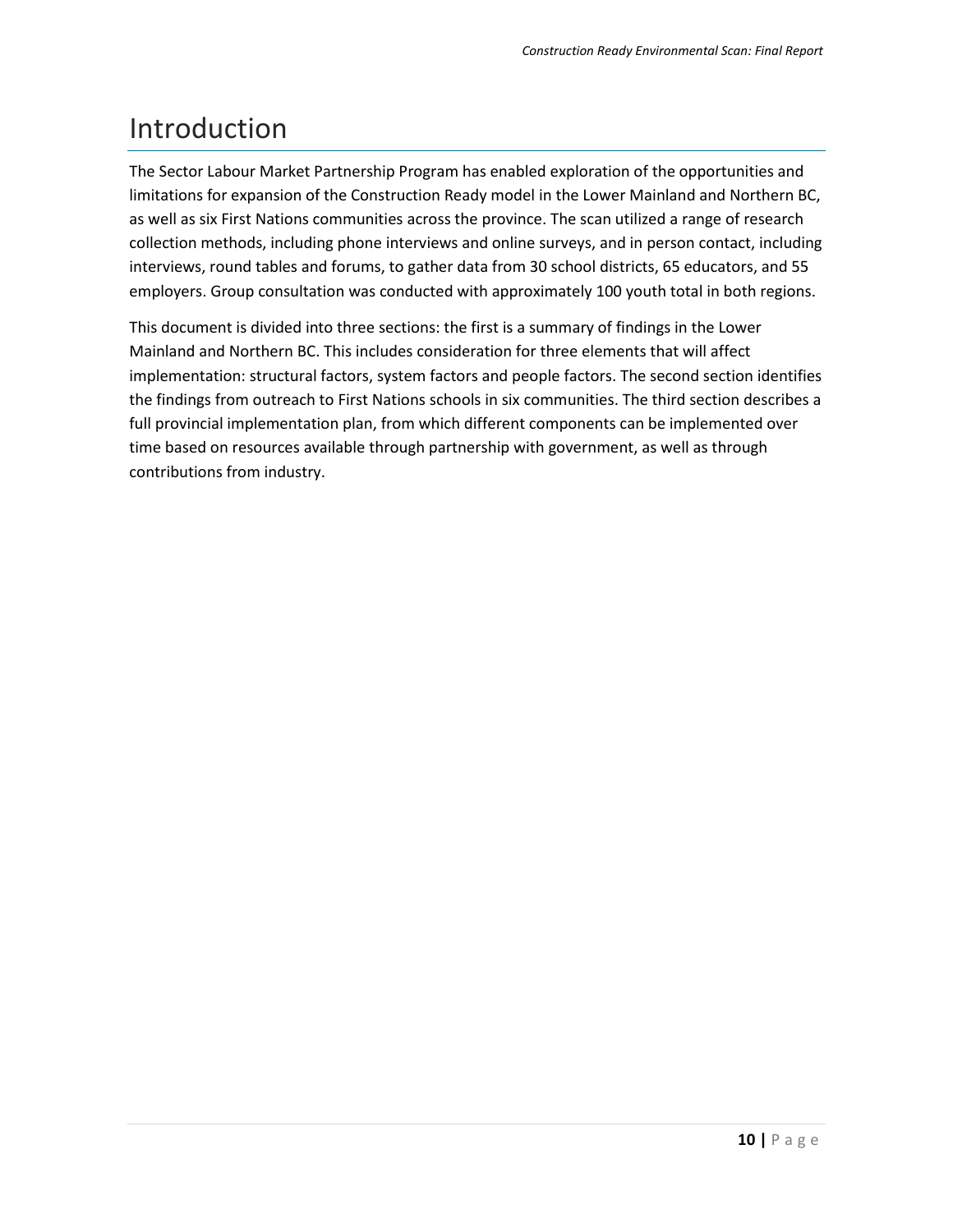# <span id="page-10-0"></span>Section 1: Summary of Scan Activities – Lower Mainland & Northern BC

Through the course of this scan, the Construction Foundation of BC (CFBC) engaged employers, educators, youth, industry associations, and other organizations to examine how the Construction Ready model could be implemented in Northern BC and the Lower Mainland.

This section explains the scan approach, employer and educator engagement outcomes and offers a high-level summary of regional data for the Lower Mainland and the North based on the lines of inquiry identified in the original workplan. The lines of inquiry are attached in Appendix 1. This section also suggests an updated theoretical model for operations planning in each community. The model represents an improvement over previous pilot methodology as it provides an easier way to anticipate barriers and prioritize resources.

The findings from the research are used to assess potential implementation in each regional area on a scale from *development needed* to *very ready*. While it is not an exhaustive ranking, it uses the updated planning methodology to identify a starting point for any potential operations in each area.

### <span id="page-10-1"></span>Scan Methodology

The intention with environmental scan is to determine where implementation of the Construction Ready pilot has the greatest potential impact and how to adapt the existing tools to circumstances across the province.

Throughout the process, several critical factors have been explored that could potentially impact implementation activities.

- 1. Existing partnerships between industry and secondary schools;
- 2. Collaborations between post-secondary and secondary education for the delivery of trades training to secondary students;
- 3. Linkages to employment and the potential for transitions into apprenticeship following graduation;
- 4. Barriers to work experience and employment faced by secondary school graduates;
- 5. Opportunities for broader parent and community engagement to encourage a deeper awareness of construction career potential and realities;
- 6. Key strategies for increasing awareness and employment readiness using existing programming, community based learning, and education available;
- 7. Potential collaborators, champions, and employer advocates in each region;
- 8. Possible adaptions to the FutureBuilder online tool to account for unforeseen variations at the community level.

For a complete summary of the lines of inquiry, which were used as the basis for all interview schedules and consultation activities, please see the attached Appendix 1.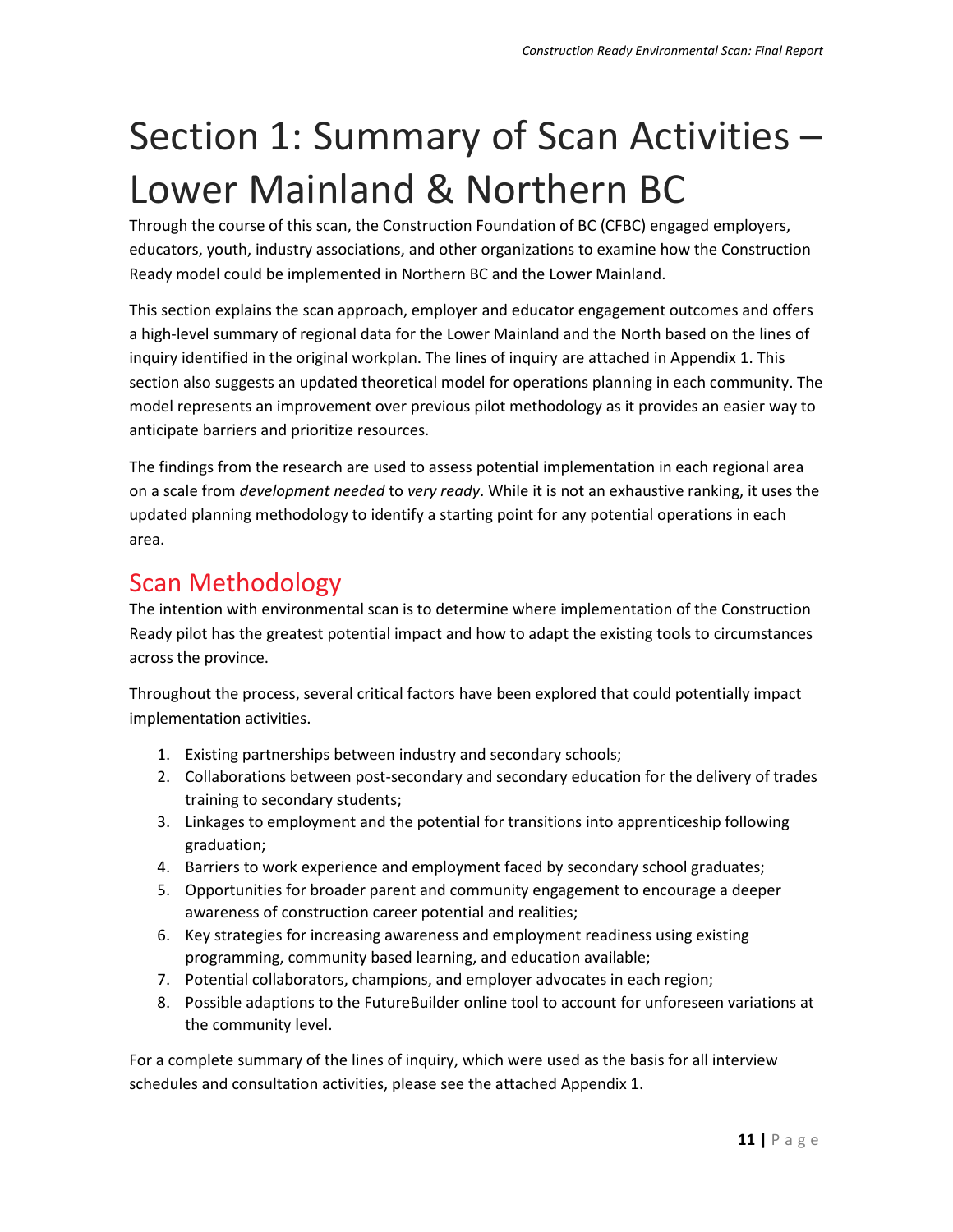### Information Gathering and Analysis

The environmental scan in Northern BC and the Lower Mainland depended on a qualitative process which gathered data from a variety of primary sources and key informants. This process utilized a methodology informed from community and international development literature which suggests a participatory approach that is inclusive of those who will be impacted by the research and the outcomes that result from it. This methodology was most appropriate for the scan outreach and engagement activities as many individuals in the process are active stakeholders in both existing CFBC initiatives and potential Construction Ready implementation activities. As the process relied on information gathering in addition to collaborative problem solving and implementation brainstorming, the narrative contained in this report can be viewed as a first step in the development of collaborative solutions for resolving skill shortages and removing barriers to youth employability.

The following methods were used:

- Phone interviews with employers and educators<sup>1</sup> across the North and Lower Mainland.
- In person interviews with employers, educators and community organizations in the North and Lower Mainland.
- School Visits in Vancouver, Prince George, Terrace, New Westminster, Powell River and Hagensborg, including youth consultation in three schools.
- Educator roundtable in Vancouver.
- Online employer roundtable inclusive of employers working across the greater Vancouver regional area and into the Fraser Valley.
- Employer and educator forums in Burnaby and Prince George.
- Participation in Ministry of Education events for career educators, including hosting discussions on the Industry ASK and Construction Ready strategies.
- Interviews with key informants.

 $\ddot{\phantom{a}}$ 

In person and telephone discussions with individuals from associations and organizations representing different sectors, including aviation, oil and gas, hospitality, technologists and technicians, IT, manufacturing and forestry.

For a summary of educator and employer engagement, please see attached Appendices 2 and 3.

An analysis of secondary source data and reports, as well as analysis of CFBC granting data, was undertaken. An additional survey of entry level and first year apprentice job postings across sectors was undertaken to identify variation between employer expectations based on sector. Secondary data included publicly available sources published by the Industry Training Authority, BuildForce Canada, Work BC, the Ministry of Education and individual school districts.

 $1$  Educators in this context refers to both secondary and post-secondary teachers and includes trades instructors, administrators, shop teachers and careers educators.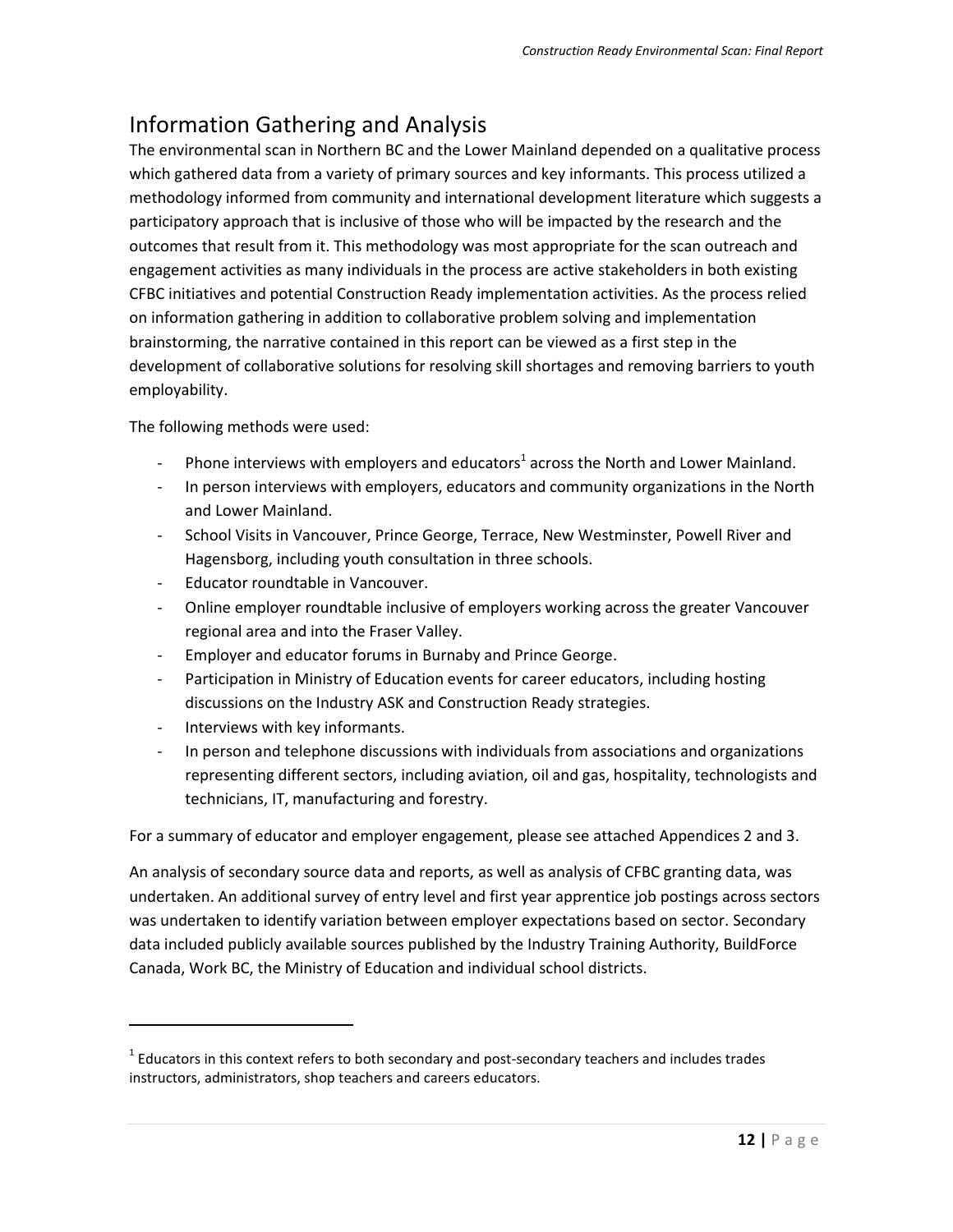*Construction Ready Environmental Scan: Final Report*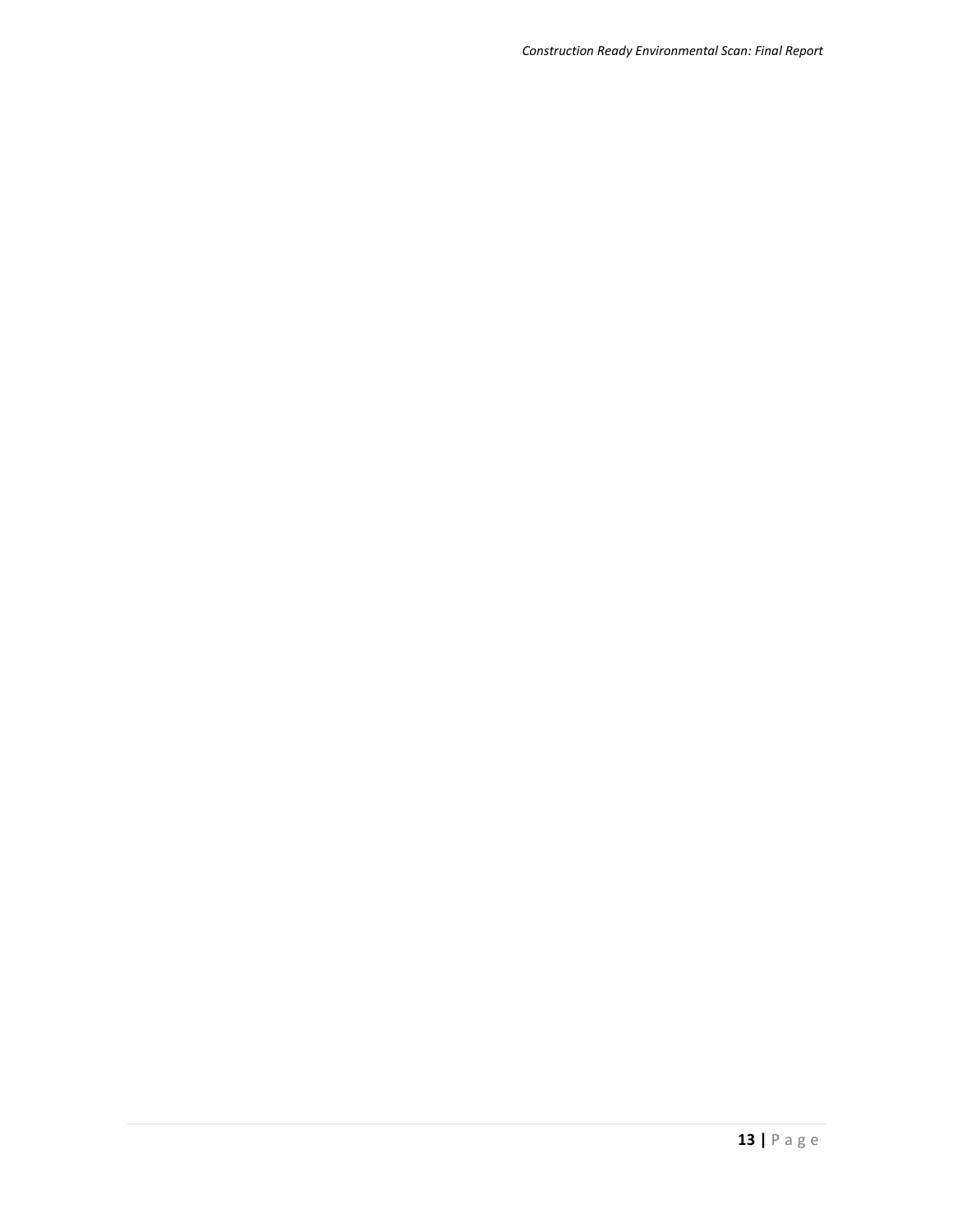### <span id="page-13-0"></span>Employer Engagement Outcomes

Several strategies for employer engagement were undertaken. These include phone interviews, in person consultation, online roundtables and the two regional forums. Feedback from employers focused on validating the materials produced so far and identifying modifications, generating initial commitment to participate in implementation and to identify regional labour market data that may affect implementation planning. Additionally, a survey of job postings was undertaken to validate that there were common requirements in entry level and apprenticeship postings across sectors. A total of 54 employers participated in depth interviews, forums or roundtable discussions in the three target regions of the Lower Mainland, North West and North East. The majority of employers interviewed operated primarily in the construction sector, while around 25% also provided services in other sectors as well including manufacturing, forestry, automotive, marine repair, and oil and gas. Ten Employers operated primarily in manufacturing, oil and gas, or automotive.

The employers most engaged in the scan have been those that are already interested in working with youth. Phone interviews were used to ensure that a variety of industry perspectives were gathered. Employers validated that the Industry ASK is accurate and that the attitude components are the most important consideration when hiring youth. Safety certifications were often cited in the North – especially Construction Safety Training Systems and first aid – whereas Lower Mainland employers identified these as a bonus. In most communities, small and medium sized construction employers are the most significant linkage to employment and apprenticeship both prior to and following secondary school

"If we had two freshly graduated students both looking for work – the one with their level 1 first aid certificate would immediately be put at the top of the pile."

*Cathy, Provincial Road Building Employer*

graduation. Some large industry employers provide stable opportunities year on year, while others will take on very few apprentices. Linkages to apprenticeship are strongest in locations where there is a long-established relationship between representatives of industry, post-secondary and secondary schools. Northern Opportunities out of the Peace Region has historically been a shining example of this. In communities where there is minimal construction activity, or the construction industry is predominantly residential, students are not likely to engage with employers until after graduation.

Approximately 20% of the employers engaged provide services to multiple sectors – especially in Northern BC. Most often they were a combination of construction and manufacturing, or oil and gas. Interviews with other sector employers were undertaken through the forums, discussion with other industry organizations, and employer phone calls. These initial discussions have identified that the industry ASK concept has applicability across sectors, in particular the Attitude attributes. Employers observed that even the skill specific attributes identified in the ASK have application for most trades reliant sectors. Employers across sectors are struggling to find young people who are work ready and interested in trades employment.

Amongst employers engaged, awareness of school programs, particularly ITA Youth programs, was higher than expected. However, understanding how to engage with schools remained low. In the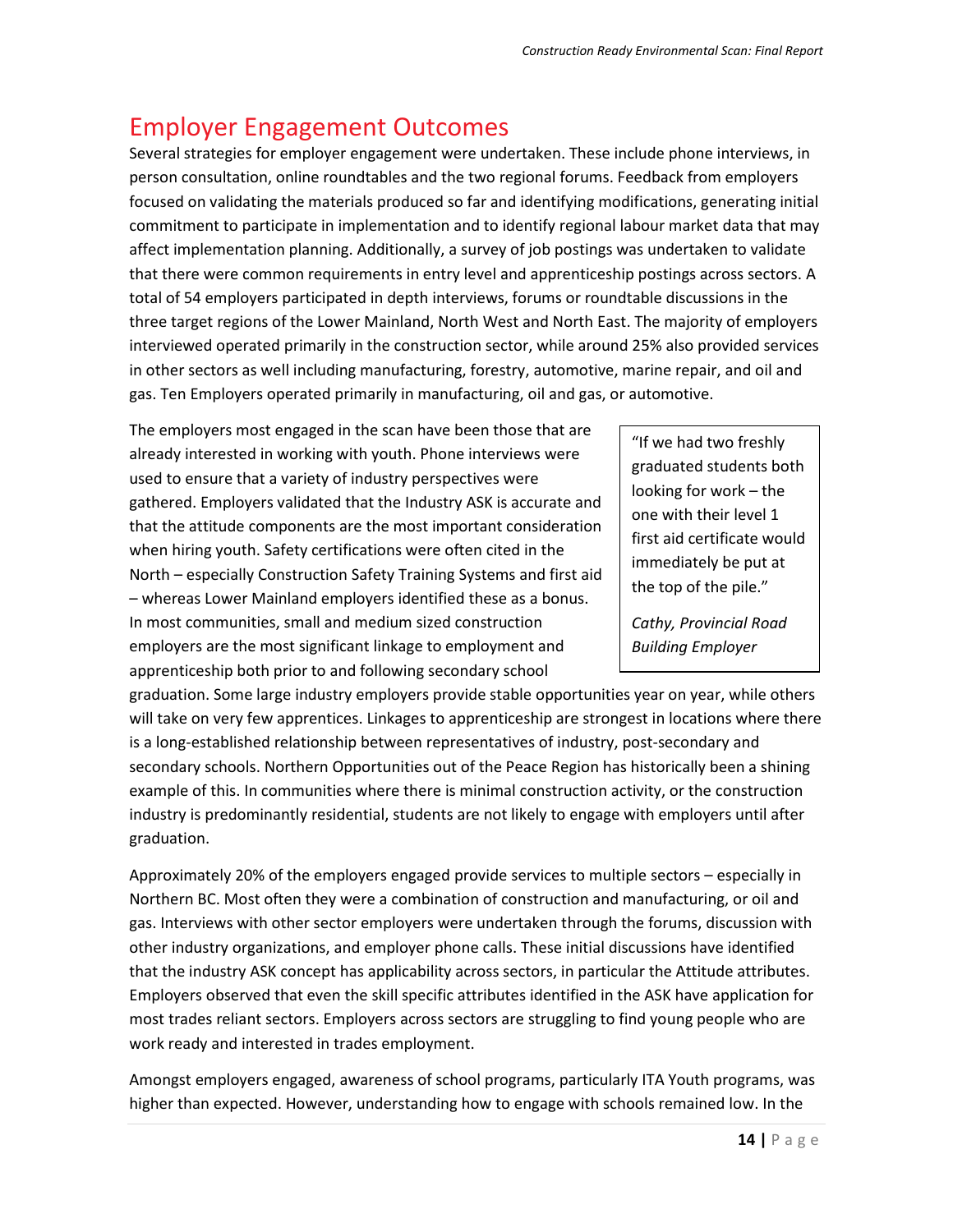Lower Mainland, some employers are directly contacting schools to seek young workers, but this is having mixed results depending on who they are connecting with at the schools when they reach out. Most employers are not able to identify how they can make available secondary school programming work for them, though several have expressed an interest in offering work experience that turns into full time employment. There is an interest from industry across BC to support awareness activities, to develop interest in trades jobs, and to offer work experience and direct to apprenticeship opportunities to the right candidate. In terms of employer size, most small companies were interested in offering experience more than awareness activities, whereas larger companies could commit to offering more regular and structured opportunities. Almost all

employers wanted to share their personal experience with students.

"Our main concern when hiring is attitude. The rest isn't important to us"

*Kevin, Lower Mainland Contractor*

In addition to employer engagement, a survey of 50 active entry level and first year apprenticeship job postings was conducted. This included not only construction, but a variety of other sectors including manufacturing, marine and automotive. Postings shared some common themes and all required soft skills that have previously been identified in the Attitude attributes of the Industry ASK material. Being motivated, trustworthy, and physically fit, were

the most commonly sought attributes. Drivers licenses and WHMIS were the most frequently cited requirements, with driver's license a requirement in 60% of postings. This was less frequently required in the Lower Mainland than other parts of the province. This initial summary indicates that there are common core attributes and requirements for most entry level trades jobs.

The following key learnings can be identified:

- 1. All 30 employers asked view attitude as the essential core competency that they look for when hiring.
- 2. Industry in areas facing skills shortages are more interested in being involved in implementation than areas where skills shortages aren't as severe.
- 3. Industry led outreach is happening in some areas, though there is work to be done to transform outreach into employment.
- 4. 48 of the employers engaged are willing to hire young people straight out of high school, though some expect safety training or impose age limitations (for example: minimum age of 19 years to be on site).
- 5. The Industry ASK has potential to be used to communicate employability attributes for new workers across most trades and applied technologies sectors (including drilling technicians and engineering technologists and technicians).
- 6. At least ten construction employers, including three who work in manufacturing as well, described how they are starting to modify how they hire, employ and train young people. This includes strategies other than wage incentives that make jobs attractive.
- 7. Poaching and concerns about young workers moving on shortly after training was expressed in all forums – especially amongst small and medium sized employers.
- 8. Employers are struggling to identify ways to engage young people to be interested in employment in most menial and entry level trades positions.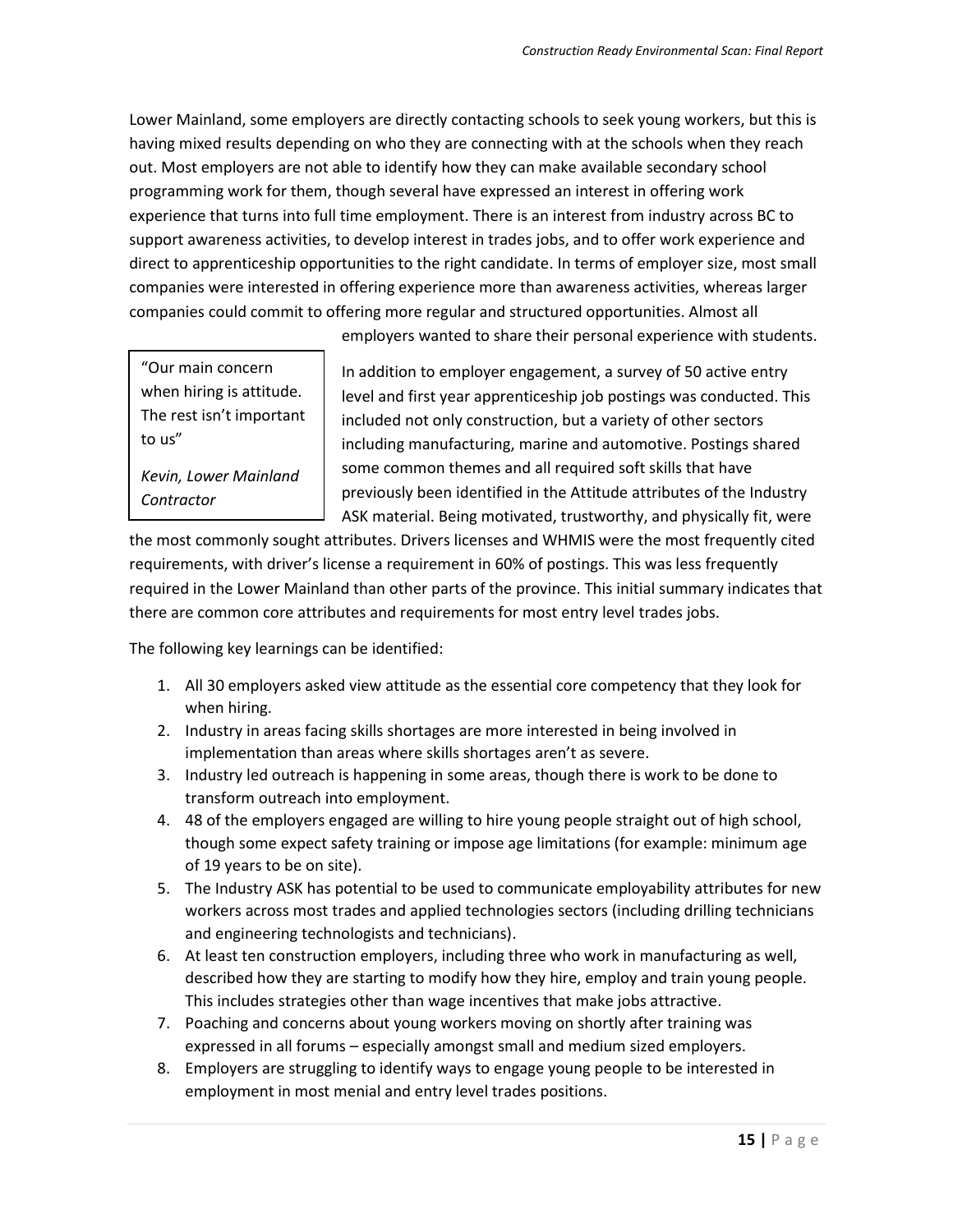### <span id="page-15-0"></span>Educator Engagement Outcomes

Several activities were completed as a part of the educator engagement, including phone interviews using a structured question schedule, in person interviews, roundtables and forums. Connection was possible with educators in all but two of the Lower Mainland and North districts. A total of 30 districts provided data, with shop teachers, career counselors and administrators providing insight. A total of 39 educators provided information through interviews or in person engagement, with data analysis from CFBC data sources available from an additional 23 educators.

Educator engagement identified where the existing model could be implemented as well as where adaptations could be made. Several opportunities have been identified, and some can use existing partnerships or community based initiative. Examples of these partnerships include, the Vancouver Regional Construction Association's education committee's presentations in schools across the Lower Mainland, Northern Regional Construction Association's Heavy Metal Rocks which provides intensive hands on trades experience, and the Northern Opportunities initiative that was created in the Peace Region.

Educators identified limitations and opportunities within their district and provided feedback on FutureBuilder activities and use as a classroom tool in school programming. Most districts engaged are interested in developing a stronger partnership with industry and employers as part of building more cohesive careers programming. Based on feedback from career educators, there is great value in broadening the entry point from a specific sector to transferable skills – to switch from Construction Ready as the starting point, to Skills Ready.

This conclusion responds to two key findings. The first is that young people are going through a process of personal discovery at the same time as they are identifying their next steps. Using skills exploration and the core competencies of the Industry ASK as a starting point, we can empower young people to realize a personal capacity first and enter sector employment as experiences are acquired. As skills are often transferable over a lifetime, but especially in the first stages of development, approaching the project from a broader multi-sector view is both reflective of the

"A lot of career awareness has to start at school. If you can get industry on board, they have an influence."

*Mike, Educator Northwest BC*

discovery process.

Second, with the pending implementation of the Ministry of Education new careers curriculum in September 2018, there is an opportunity to coordinate meaningful career exploration using industry leadership. There may be a limited amount of space in schools for industry engagement on career discovery. Building a collaborative approach that is inclusive of several industries that rely on trades and technologies means that a coherent and consistent message can be provided to young people.

economic outlook for BC and responsive to a young person's

Several educators observed that where there have been multiple demands placed on the education system from industries outreach, doors have closed permanently as too much of the demand overwhelm educator time – especially when the demand is attached to student workers without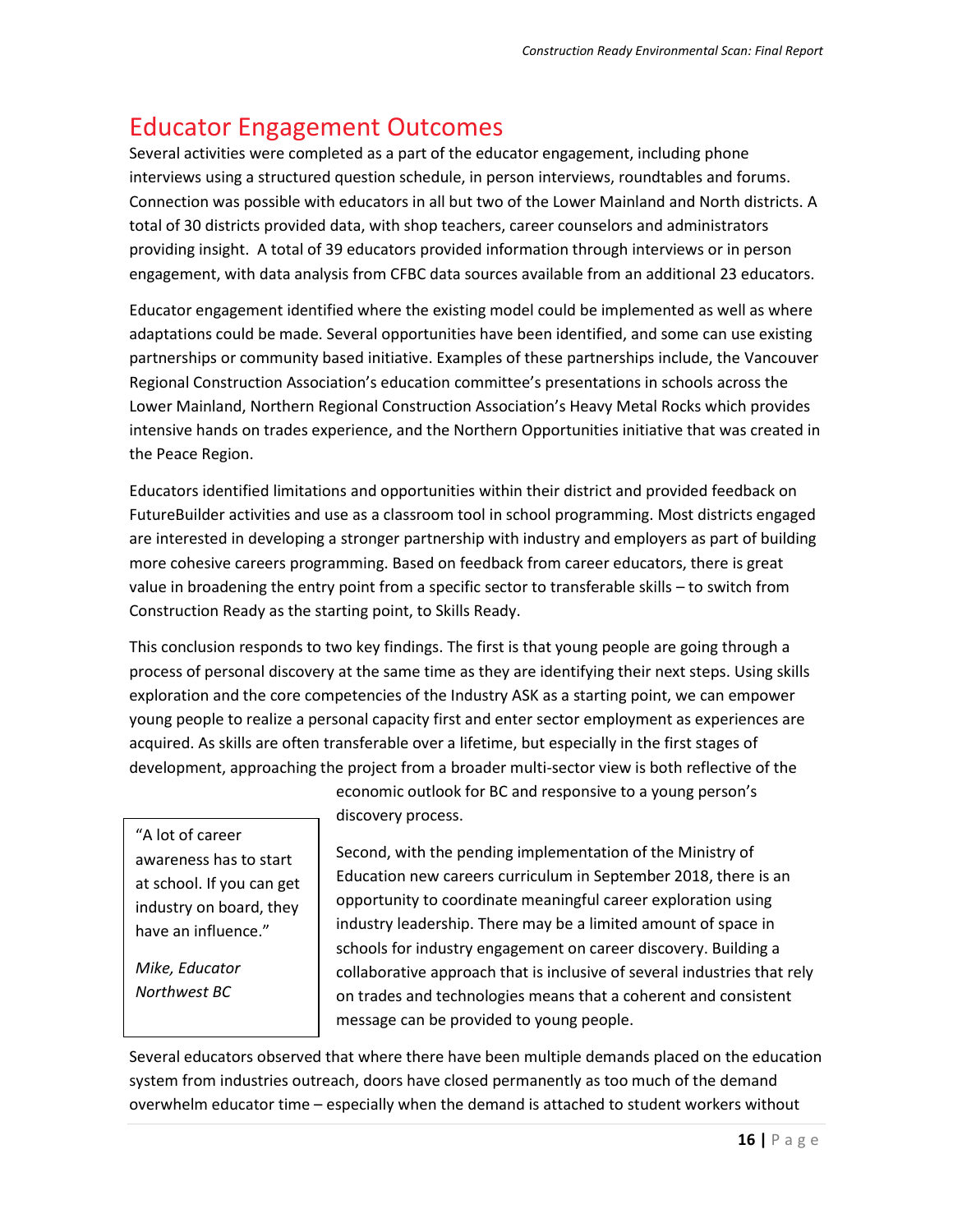reciprocal support. Educator fatigue is a significant risk to successfully bringing more young people into trades and technology careers. Best practices have been observed in both regions where collaborative short-term industry and school projects happen annually (for example Heavy Metal Rocks), or were undertaken previously. Best practices are reflected in the principles guiding Construction Ready to date including providing a coordinated point of contact to educators and employers, building trust over time by demonstrating support to secondary school programs, engaging employers in a targeted way to ensure there are positive opportunities for students, and mediating expectations on all sides through the work of the Catalyst. It is not a far step from where Construction Ready is now, to a Skills Ready initiative that incorporates other sectors. If a collaboration is built, fatigue can be mitigated by providing support that teachers need to run programs without overwhelming them with duplicative programming or high demands on limited time.

As well, by leveraging ongoing support over time, youth can be encouraged to build their own transition pathway into employment based on accurate and locally relevant information and a strong connection to potential employers throughout the course of secondary school. Attitude, skills and knowledge would be the starting point, employment in the sector would be the arrival point, and implementation would support the exploration pathway in between.

Information gathered from educators suggest that there are finite resources in the school system to respond to all inquiries from industry, and a limited number of students interested in jobs in those industries. Opportunities for industry outreach are currently limited, especially if several employers or associations are trying to recruit for their own businesses or sectors without offering something to support what exists in the secondary school space. It has been observed that there is an incredible opportunity to transform the way that young people in BC discover and prepare for trades careers, structured and meaningful industry participation in career exploration at the secondary school level is a key part of the transformation.

As research involved several different data collection strategies, there is variation in the total number of districts that data is available for in the following findings. Educator engagement identified several key findings:

- 1. There is significant variation in the strength and consistency of industry and secondary school linkages across the province.
- 2. All 31 districts engaged are interested in improving their connection to industry. This ranges from work experience programming to industry participation in classroom activities.
- 3. With some exceptions, trade career related programming offered in a school facility has a general trades or skills focus, and does not distinguish between sectors. However, at least four districts provide programs with a stated construction employment focus. These often have a heavy, or primarily, carpentry focus. Other programs that have sector specific focus, such as automotive, hospitality, or marine, were noted in some schools as well. Dual credit programming, meaning college run trades training, is available to varying degrees in all districts interviewed except two.
- 4. Individual employer or educator leadership has a greater impact on the strength and continuity of partnerships than proximity to major industry.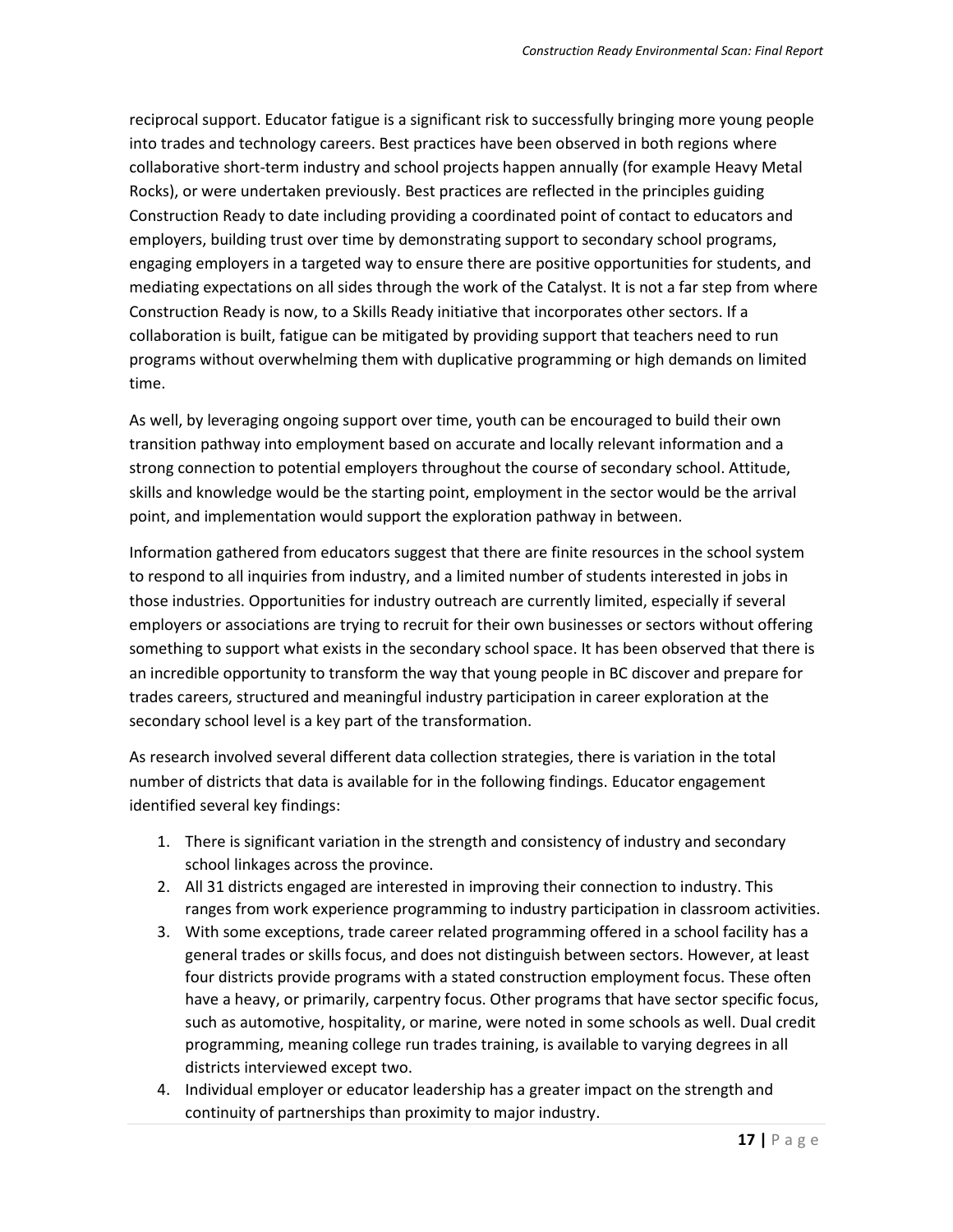- 5. Of the 16 asked, only two districts expressed that they have formulated a continuous construction trades pathway for students from trades discovery through to training – including employment experience. However, all are providing a diversity of applied skills and career exploration learning options from grade 9 to 12. Half indicated that they are developing a pathway in their district for construction, though many suggested a general trades pathway is of higher interest. One district, Coast Mountain School District, demonstrated how they can support and encourage students through an apprenticeship pathway using trades specific math courses over multiple school years starting in grade 10.
- 6. Educators in both the roundtable and forums identified that there is frequently a disconnect between career exploration classes and trades training programs, though efforts are being made to establish continuity. All 31 districts engaged expressed a need for industry to be involved for this to occur.
- 7. All but 3 of the 31 districts examined can provide frequent construction related work experience, all but 2 identified that they provide dual credit options for students who express an interest. All educators interviewed identified youth motivation or employer connection as the key barriers to work experience prior to graduation.
- 8. Of the 8 districts asked, all said that dual credit trades training requires work experience prior to application, undertaken during the program, or both. The experience prior to application did not necessarily need to be in the trade they were applying to.
- 9. In those 8 districts examined there was no coordinated employment support provided to youth or employers once program participation has been completed – this is anticipated to be similar in most areas.
- 10. While not one of the original lines of inquiry, shop teachers and career educators in 18 districts were asked about their approach to the new Careers, and Applied Design, Skills and Technologies curriculums. Most identified that the new curriculum will significantly influence their activities in the coming years. It was observed in the Lower Mainland roundtable, and no less than 8 interviews, that the intended goals and implementation strategies of Construction Ready run parallel to the updated curriculum. Shop class and career educators in both regions identified that implementation of that curriculum in their district will be more meaningful if partnered with projects like Construction Ready, especially where experiential learning opportunities for youth can be generated.
- 11. Of the 12 districts that provided information on K-9 opportunities, all are looking to improve hands on learning and career exploration. Around half have a clear implementation plan and robust educator support. This includes a place for industry engagement both in providing information and offering exploration experiences such as in class activities or presentations. As the scan focus was on secondary schools, not all districts could respond to inquiries about K-9 opportunities as educators weren't familiar with those opportunities.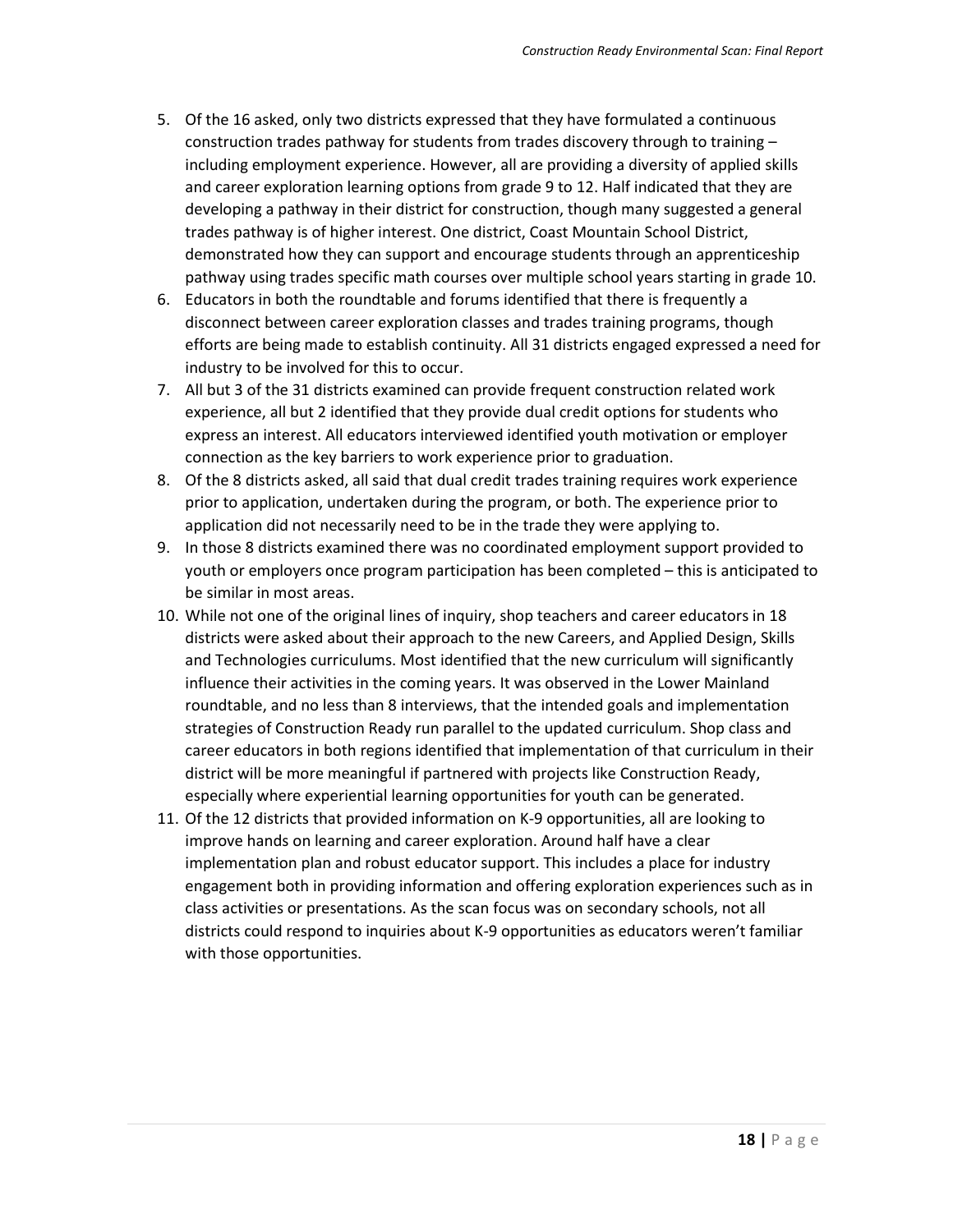# <span id="page-18-0"></span>Lines of Inquiry: Summary of Regional Information

Scan research identified industry and educator champions in most districts and uncovered some common trends in program at the high school level. An inventory of potential collaborators has been developed. Ultimately, in each community there is an opportunity to implement some form of the initiative. Adaptation to secondary school environments across BC may be as simple as using the resources in classroom activities – such as was indicated in Fort St John – to building new programming to reach areas that don't have a lot of opportunities – such as in Hagensborg.

"We are seeing less and less youth that possess applied skills. While the age of computers is important – we still need to pass on our grass roots skills if we want to ensure trades continue."

*Joe, Lower Mainland Employer*

In almost all regions of the province applied learning is offered through shop class environments, and locally developed programs.

Most districts make use of the ITA Youth Trades programs on a regular basis. Career programming in each area is approached with the same tools, but how students prepare for and seek employment varies because of several interrelated factors. All 31 districts have expressed an interest in integrating industry relationships into how they implement career exploration – either in existing programming or through new curriculum offerings.

Regional engagement has highlighted unique opportunities, barriers, and challenges to implementation of the Construction Ready model across the province. There has been a huge appetite from industry and secondary schools to improve the opportunity for experiential learning, industry connection, and improved transitions into training and employment.

There were several common themes in school environments across Northern BC and the Lower Mainland. These included low student interest in trades jobs, limited awareness of employment options, and understanding of long term careers in the construction industry. As well, all 31 districts engaged identified the need for stronger partnerships between educators and employers.

### Skills for Life

In both the Lower Mainland and Northern BC other industries have been identified as potential collaborators in a modified version of Construction Ready. This initiative would rely on the methodology of building partnerships and supporting youth career exploration, but would be more inclusive of student trades and technologies jobs across sectors. Modifications to the existing model could be made so that the focus of Catalyst led employer engagement, as well as any communications materials, would start from transferable skills and the industry ASK. Over time emphasis would be placed more on sector specific information – especially as it relates to student's personal interest, local employment opportunity or overall technical skill demand. The only significant modification needed would be in the materials and branding produced to date. Additional resources could be developed that rely on subject matter expertise, which includes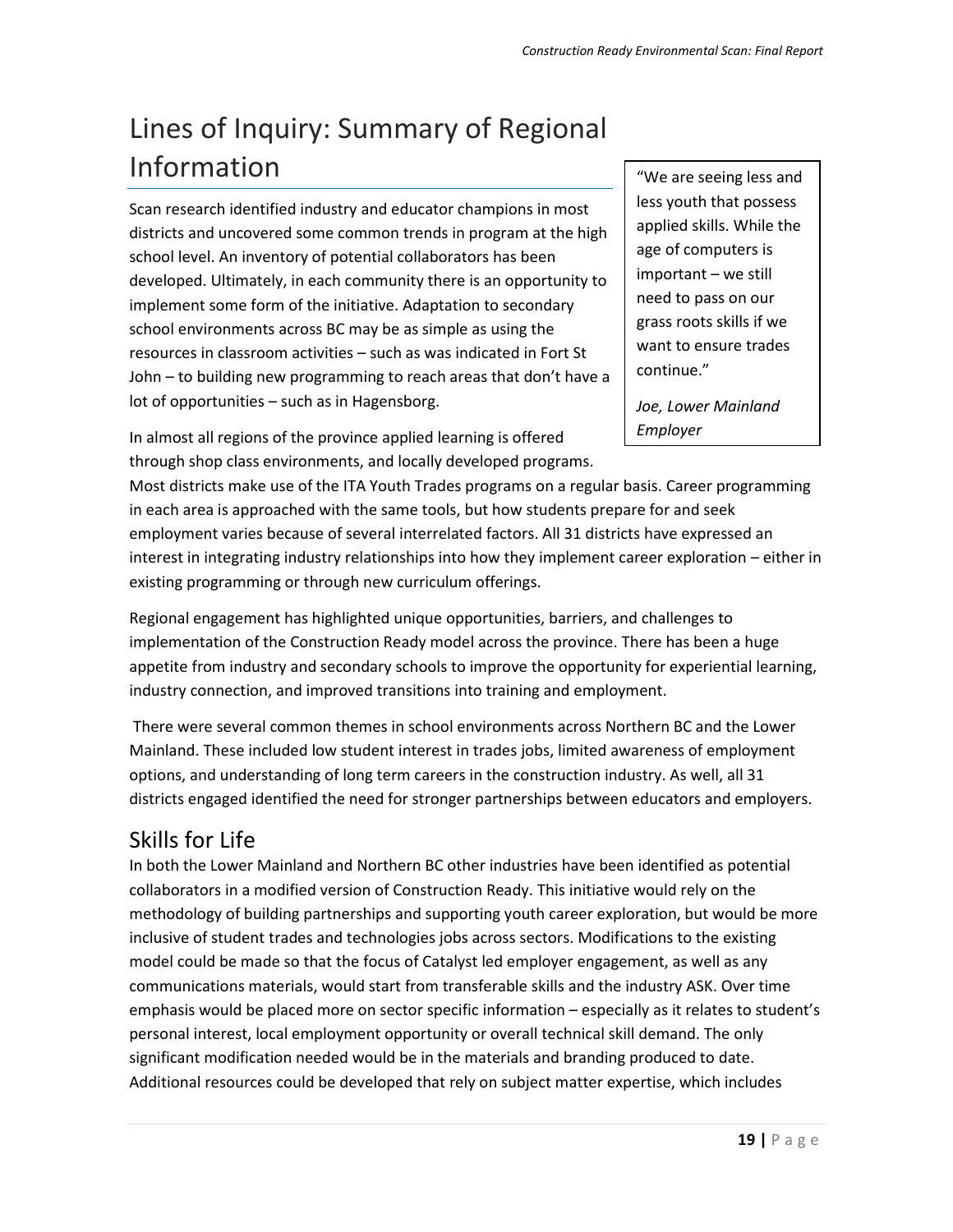sector or regional specific career exploration tools including material adapted to multiple sectors that rely on trades and technology workers.

In a Skills Ready initiative, Catalysts with backgrounds in multiple sectors would be sought. To replicate full implementation like the current Construction Ready model, as many as 8 Catalysts would be needed to cover all the Lower Mainland. In the North, 2-3 Catalysts would be needed to cover north of 100 Mile House. This would maintain a 1:20,000 Catalyst to secondary student ratio, which is the approximate ratio for the existing Construction Ready pilot. The ability for any Catalyst to cover this size of a population will vary based on population density and other factors identified in the Three Factor Analysis section of this report. An alternative assessment on the number of Catalysts required for effective implementation to all of BC could be done based on high/low participation rates in trades programs per capita, by the number of educators engaged in career programming or several other factors. Additional Catalysts may be sought to support specific groups in each community such as youth in care or underrepresented portions of the population. This would be one strategy for developing a solid support network to support vulnerable youth to connect with meaningful career opportunities. This was a key challenge identified in the Lower Mainland and additional tracking and support of at risk individuals may positively affect long term apprenticeship completion.

A common theme throughout regional engagement has been the need for knowledge sharing across regions for both educators and employers. This includes more support for industry best practices for engaging and hiring youth and educator practices in the delivery of trades discovery and career exploration. As such, in a provincial expansion there could be a need for distinction between provincially coordinated activities, such as post-graduation labour mobility or pregraduation technical training, and regionally initiated activities such as industry donations to trades programs or work experience and career exploration opportunities. As there is diversity in industry and the primary economic activity available in each region, provincial implementation could be conducted best if it includes industry oversight from multiple sectors, educational resource development to create teacher tools that cover a broad spectrum of skills and careers, and strategic coordination with other provincial organizations such as the ITA and Skills BC. Regional implementation would be shaped by factors inherent in each community and may be as specific as the opportunity available in an individual school.

In terms of both operations funding, and long-term sustainability, research into existing and previous industry and school collaboration suggest there be significant consideration to be given to how industry contributions are generated on an ongoing basis. Significant industry fundraising efforts could be undertaken immediately to help fill in gaps in career exploration available to high school students. Precedent for this includes the large-scale industry partnership previously undertaken in Fort St John under Norther Opportunities. Industry funds to a youth focused initiative could encourage a focus on applied learning by supporting those in each school that are delivering unique experiential learning opportunities to students, such as materials for a student's personal projects in a shop class or out of school activity.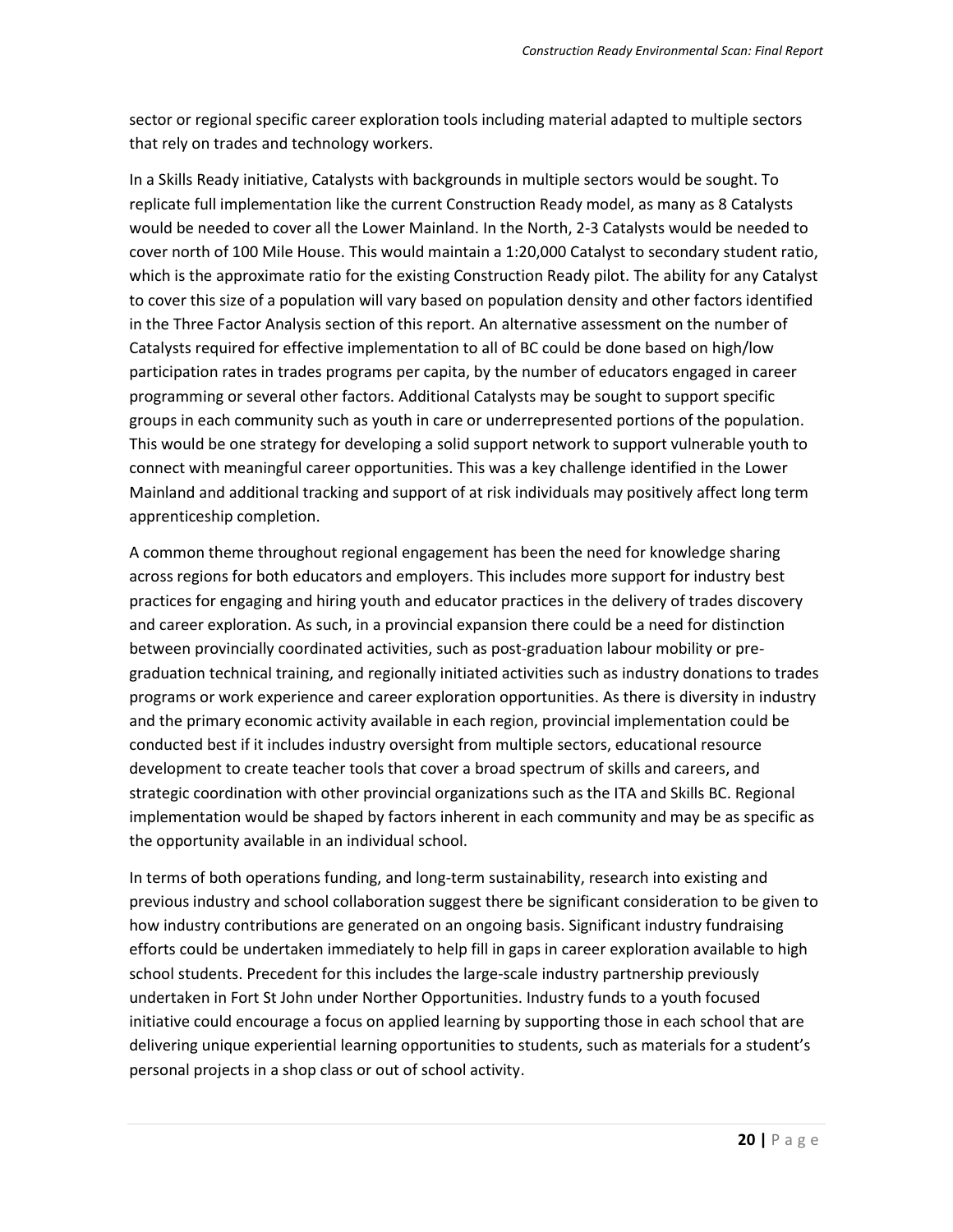Ultimately, by creating more opportunities for young people to learn applied skills, improve their confidence and make informed decisions based on hands on work experience, there is an increase to the public good and an improved chance of building a made in BC labour force to resolve skill shortages.

#### The Industry ASK, Development of New Materials & FutureBuilder

Research conducted under the environmental scan has reiterated the importance of the attributes outlined in the Industry ASK. Employers identified that these continue to be the starting point for young workers – especially safety. Educators have confirmed that the communication materials previously produced have relevance to classroom learning in all regions – both currently and with the new curricula developments. Consultation through the scan has also identified the relevance of the Industry ASK attributes across several sectors that rely on trades and technologies. How this resource can be modified for other sectors has been explored initially, and several opportunities exist to incorporate it more significantly into career exploration in classrooms.

Interest in FutureBuilder has been expressed in all areas, though how it is used and interpreted will likely be different in each district. Variations in teacher interest, local opportunity, and how programs are structured in each school will affect uptake. No significant modification to the tool will be needed for it to be relevant in both the North and Lower Mainland. Recommendations have been made to simplify the data entry process and improve how students understand connecting to employers using the tool. The scan activities further clarified how the tool could be used in classroom learning, especially as a career exploration tool. It was also identified that FutureBuilder can be used as a means of encouraging students to develop a personal network of potential employers. This was suggested in Prince George, where several of the youth consulted viewed awareness of what companies they can call for work as being the main barrier to employment on graduation from trades training.

Educators in each region identified that there is a need to offer the right incentives through FutureBuilder in order to get young people to register and use the tool. Through consultation, it was identified that this will be either through integration as a classroom tool or by adding additional benefits to the user experience. Additional benefits identified included unique opportunities to meet employers, better employer connection for work experience or personal benefits and rewards such as prizes or safety certification. For the latter, the CFBC has already initiated the LearnSafe project which will provide students an opportunity to access free safety certification through their account.

Additional career exploration activities that simplify the roll out of new careers courses at the secondary level may attract more teachers and students to FutureBuilder. This would serve a dual purpose for educators as first it resolves some of the concern with changes to career courses, such as increased community connections, and second it helps students to develop a comprehensive career pathway through self-reflection and exploration through networking. As such, FutureBuilder may meet the requirements for the capstone project component of the new careers curriculum, especially as it relates to mentorship and experiential learning. This opportunity resonates with both rural and urban educators and many suggested that it can be integrated into programming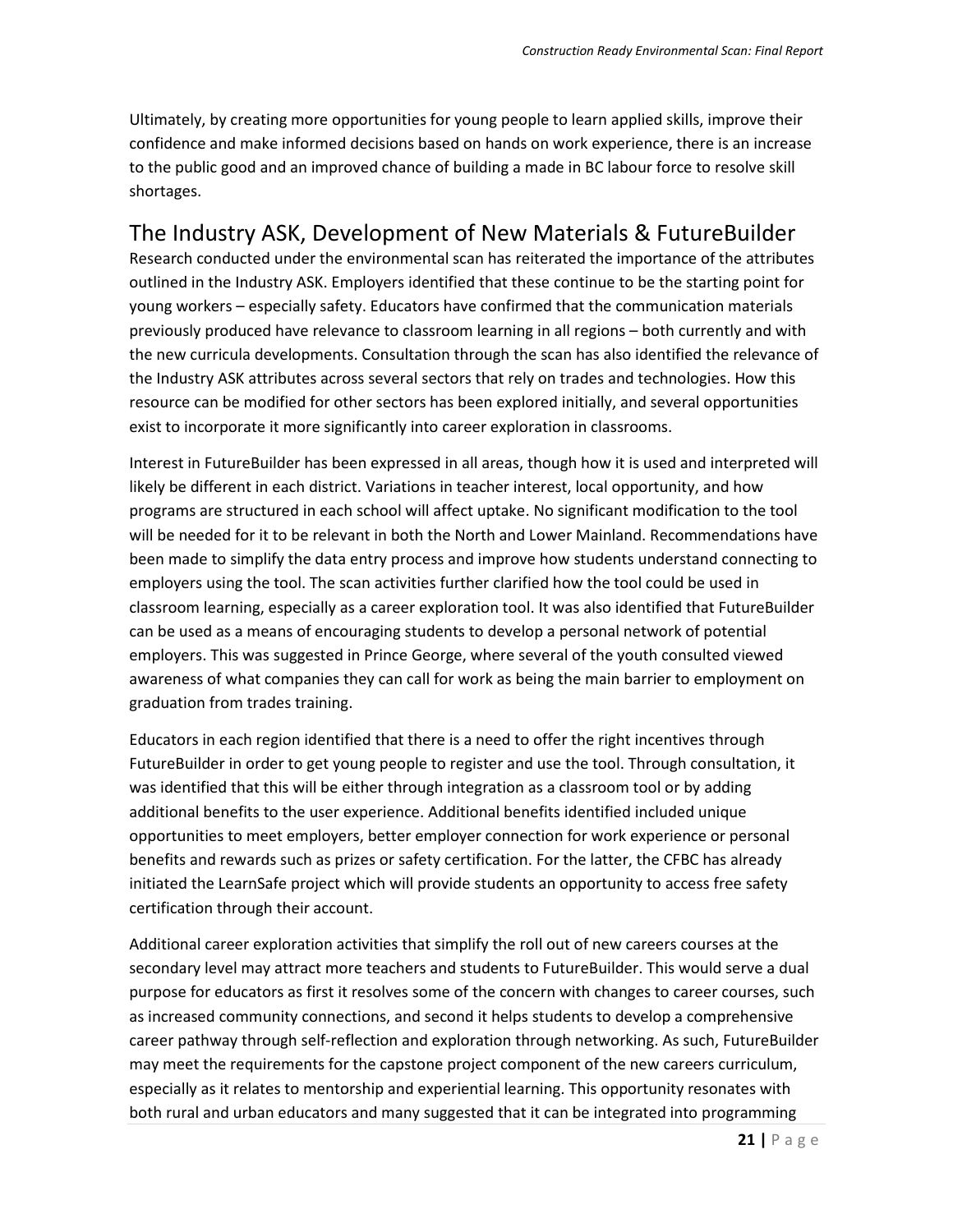that isn't construction specific. Educators in New Westminster and Prince George both expressed an interest in piloting this concept in the Fall of 2017.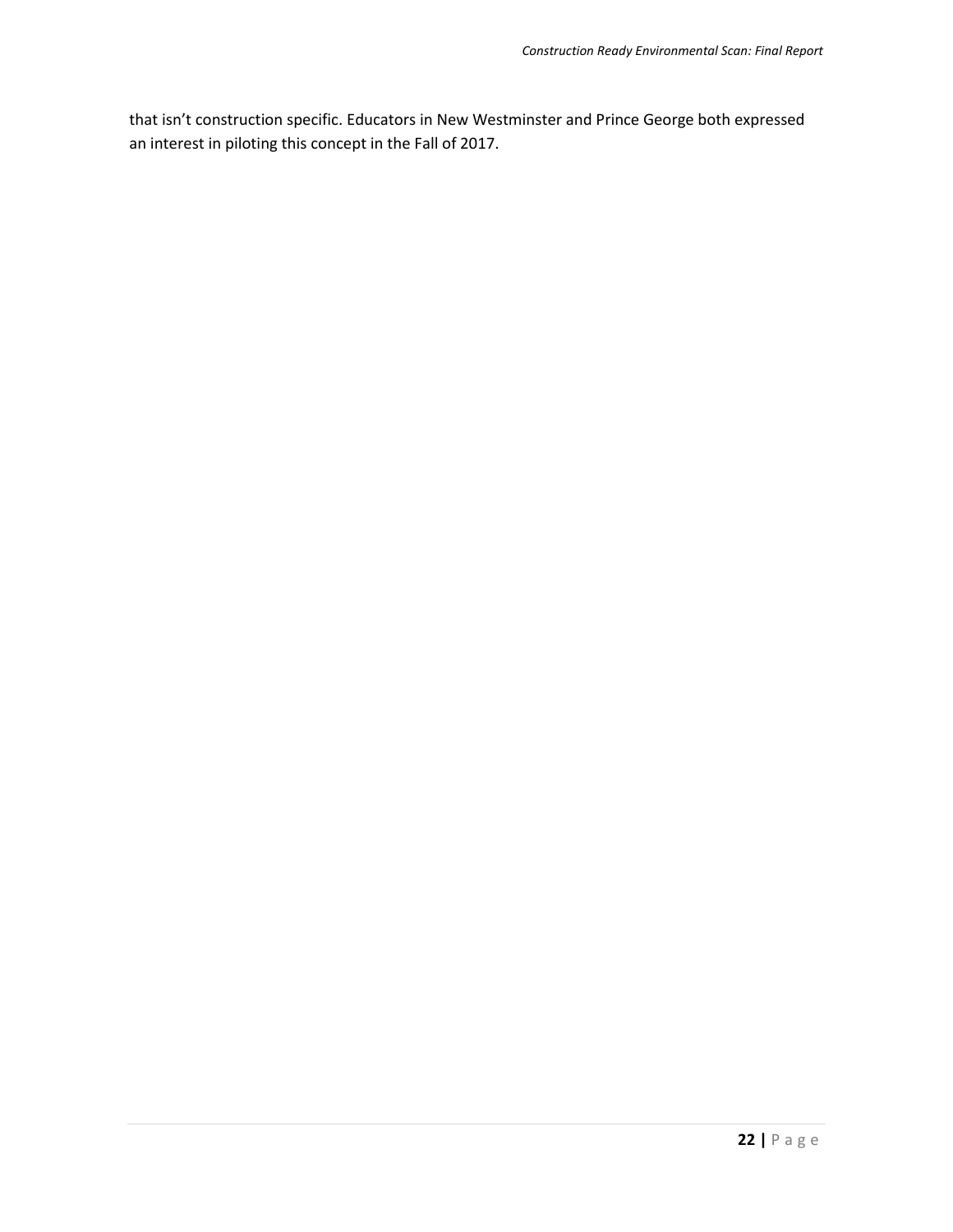## <span id="page-22-0"></span>Northern BC

### Encouraging a Flexible Approach to Implementation in Northern BC

In Northern BC, many communities have been founded around one dominant industry which requires a workforce with strong applied skills. Some communities continue to require a highly skilled trades workforce, while others are facing higher than provincial average rates of unemployment as industry activity declines or has become temporarily dormant.

In communities such as Stewart for example, this has a significant impact on not only the school programs, but also the student population. Educator and employer context observed that as commodity prices decline, families leave town, only to return when prices rise and mining activities resume.

The variations in work opportunities available over time, seasonality of

work, and boom and bust vulnerabilities means that young people will need transferable skills over the course of their careers if they intend to work locally. Mitigating these vulnerabilities is more than a workforce development challenge – there are larger community needs at play. However, encouraging young people to become aware of, and prepare for, flexible employment is something that can be achieved through a modified version of Construction Ready. This can be approached in 3 ways: (1) develop additional communication materials, learning resources and employer engagement strategies to improve youth awareness of self-employment and transferable skills, (2) create unique solutions to provide more hands-on learning, and (3) develop resources to support improvements in employer hiring practices.

In the first approach, industry presence can help improve the reception of this message. Representatives can work with teachers and students to map out how skills transfer across industries through avenues such as presentations and mentorship. Relaying industry experience from employers locally, and far away in the case of remote communities, can provide career information in an accessible way. Additional resources focusing on information that helps students improve their understanding of apprenticeship as a training process could improve long term completion outcomes – especially if they are given the tools to map their own skills acquisition process.

Pre-built lesson plans for teachers can provide practical information to support in class career planning, especially around sector variations made tangible through real-life examples of trades and technology projects. As well, career based activities that encourage young tradespeople to learn basic business skills would encourage resilience over time – especially as employer interviews identified that several young people in their communities are likely to end up self-employed or in positions of management and company ownership at some point if they try to work locally. The most significant opportunity for introduction of these types of materials will be in the new grade 10, 11 and 12 career exploration courses. Any awareness and reflection resources could also be integrated into FutureBuilder and delivered online to reach students at a distance and by teachers in career classes. This integration would be done similar to how the Industry ASK Rubric is used for Construction Ready.

"As an employer in Prince Rupert, it is difficult to find workers. Making that connection with the high school would provide a link to potential future employees."

*Brian, Northwest HVAC employer*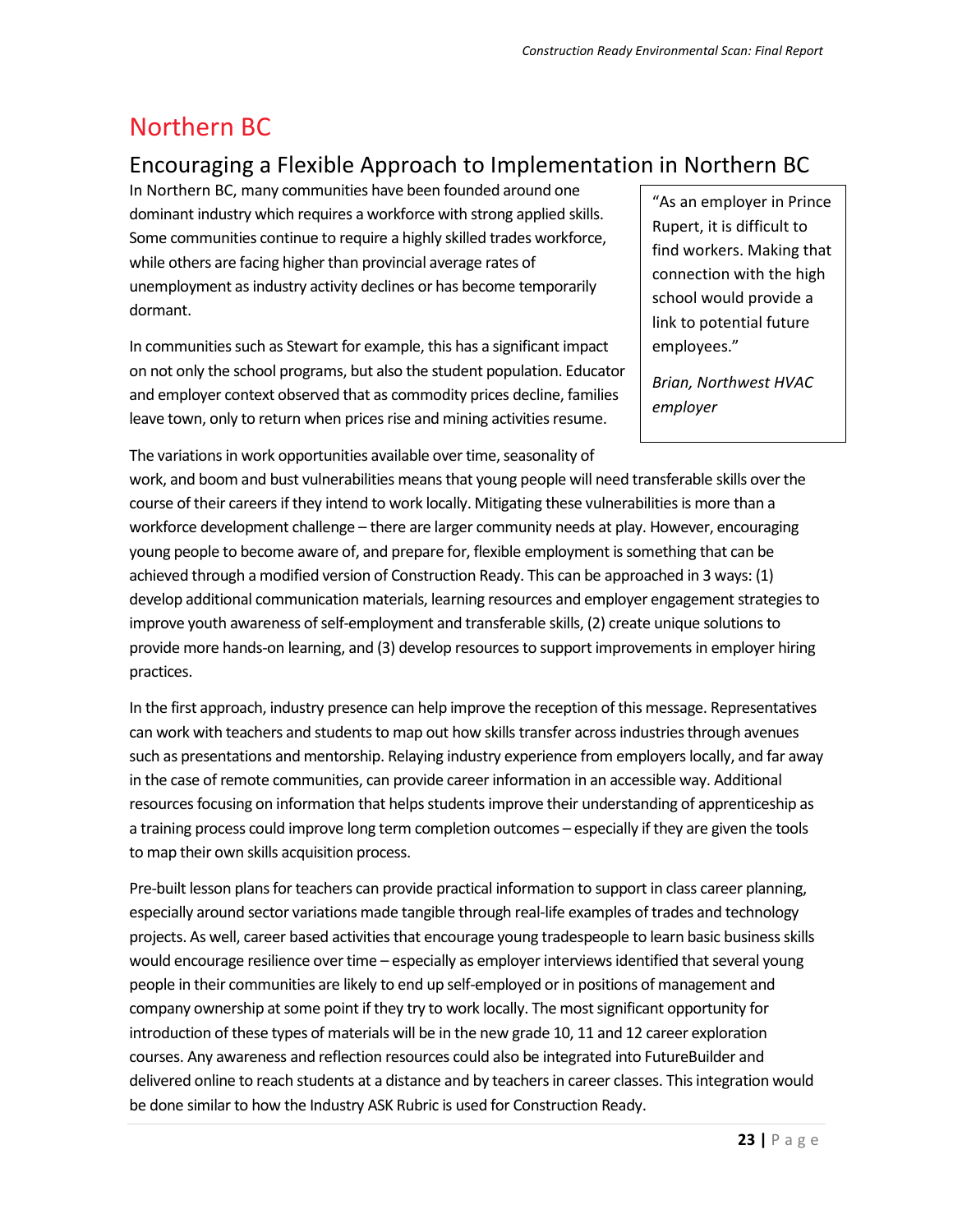Second, providing more hands-on employment experiences will increase awareness through direct exposure – something that is desired by schools and industry, but not always possible in the regions examined because of the absence of relationships between educators and employers. Unique approaches may need to be developed for communities that have minimal opportunities for firsthand experience. One suggestion identified was to have individuals from outside the community provide short term, project based, experience at the school. This could be undertaken by a Catalyst or by a representative from industry such as a certified tradesperson. A key part of these experiences would be to ensure that students have a clear understanding of the next steps in their pursuit of training and employment.

Third, there may be a need to develop resources or training to encourage employers to modify how they approach hiring, training and retaining youth. Anecdotally, companies in Northern BC that provide workers the opportunity to train in multiple trades, or in multiple applications of the same trade, have expressed fewer concerns with long term worker retention. A communications campaign in collaborating with industry organizations and the ITA to share good experiences of hiring young people and encouraging the adoption of best practices for training and retaining youth could improve opportunities for youth employment – especially in areas vulnerable to market shifts.

Underlining all 3 of these approaches is a need for cross-sector collaboration. The line between sectors is most blurred in this region, especially in the case of heavy industry. As such, industries in Northern BC could benefit from collaborative engagement strategies that encourage youth to upskill and prepare for employment across several sectors and entry level positions. Construction, forestry, manufacturing, resource extraction – such as mining and oil and gas – as well as the marine service and manufacturing sector make up a diverse patchwork of economic activity across the whole region. Young people consulted in this region expressed a willingness to relocate for employment, though most wanted to stay in the north. Employers engaged across several sectors were open to this solution and they identified a need to encourage self-reliance as many young people will end up operating their own business at some point in their career – regardless of the sector they are interested in.

Some of the current implementation strategies would need to be adopted to address various challenges in the North – especially in response to industry opportunity. Areas with an industry presence and larger population can offer trades exploration in community. Students in smaller towns are less likely to have access to robust hands on learning for a variety of reasons, including prohibitively small class sizes and an absence of shop or trades teachers. The role of the Catalyst is likely different here as they will need to develop creative approaches to hands on learning in addition to facilitating employment opportunities. Also, as there is a smaller youth population over a diverse economic and geographic area, awareness of the impact of the intraregional variations will be an important component of the Catalyst's capacity.

Building on what is implemented locally, a broader regional and provincial support network could be developed that included Catalysts, and industry and education partners. Through this network, opportunities for youth mobility to pursue training and employment beyond secondary school could be encouraged and assisted.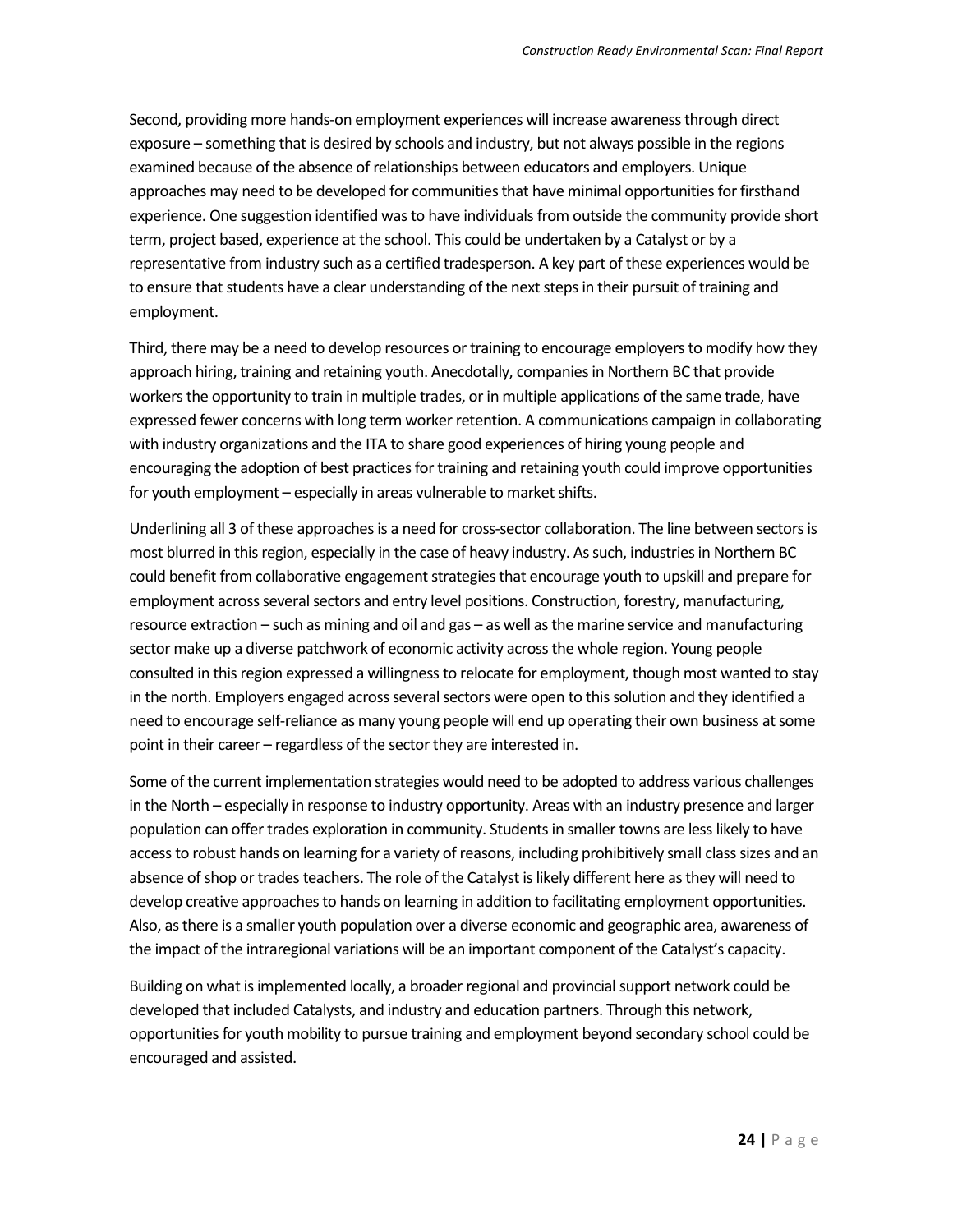### Lines of Inquiry for Northern BC

*What are the existing partnerships between industry and secondary schools?*

Currently partnerships between schools and industry revolve around three streams of activities. The first is awareness activities that are conducted in partnership with industry groups as early as elementary school, second is industry provision of onsite experience in the form of school initiated work experience or employment, and the third is partnerships around major activities or events. These events vary in size from Youth Discover the Trades days where industry representatives are at the school for a day, to Heavy Metal Rocks which involves significant industry coordination as well as time and financial contributions. Northern Opportunities based in Fort St John has been the most significant partnership in this region and provides significant learning for other areas of BC, including considerations for ongoing sustainability. Some districts also cited the presence of an industry advisory group, or construction advisory group, as part of their programs implementation strategy. Additional information on stakeholders engaged, see Appendices 2 and 3.

At the same time, educators in three districts, and even some communities within two of the larger districts, expressed no connection to, or very limited relationships, with industry. Reasons cited for minimal relationships include fluctuations in work available because of seasonality or boom and bust vulnerabilities, a lack of major industry and certified tradespeople available locally, accessibility and distance between the community and worksites, and, in two cases, a minimal understanding amongst industry of the career programming options available and no dedicated school career staff available to increase that awareness.

Industry partnerships with secondary schools in this region expand beyond construction into areas with transferable skill sets. Mining, forestry and agriculture are all active partners across the region and the presence of oil and gas has created significant opportunities for student learning and connection directly to employment following school in some communities.

In the five communities where partnerships were identified as being strong, this was a result of the initiative of one, or a few, individuals on both the industry and education sides. The scan has identified that it has been both employers and educators that have initiated outreach originally. One educator identified that it has been easier to partner with large companies as there is always one central point of contact such as a marketing or human resources manager. Smaller companies are less secure partners as they can be harder to connect with, less responsive to requests – often because there are no dedicated HR staff, and have fluctuating amounts of work available.

New collaborations were also emerging from the scan activities. In the case of the Prince George forum, during the discussion of barriers small employers face in offering short term work experience, one employer identified that they would offer experience in their design and engineering department more than the trades. For laboring or trades positions on the shop floor, safety is a more immediate concern and the training is time-prohibitive (two days of orientation for a five-day work placement). This was identified by district career representatives present to be the first time that a construction employer had initiated an offer for non-trades work experience.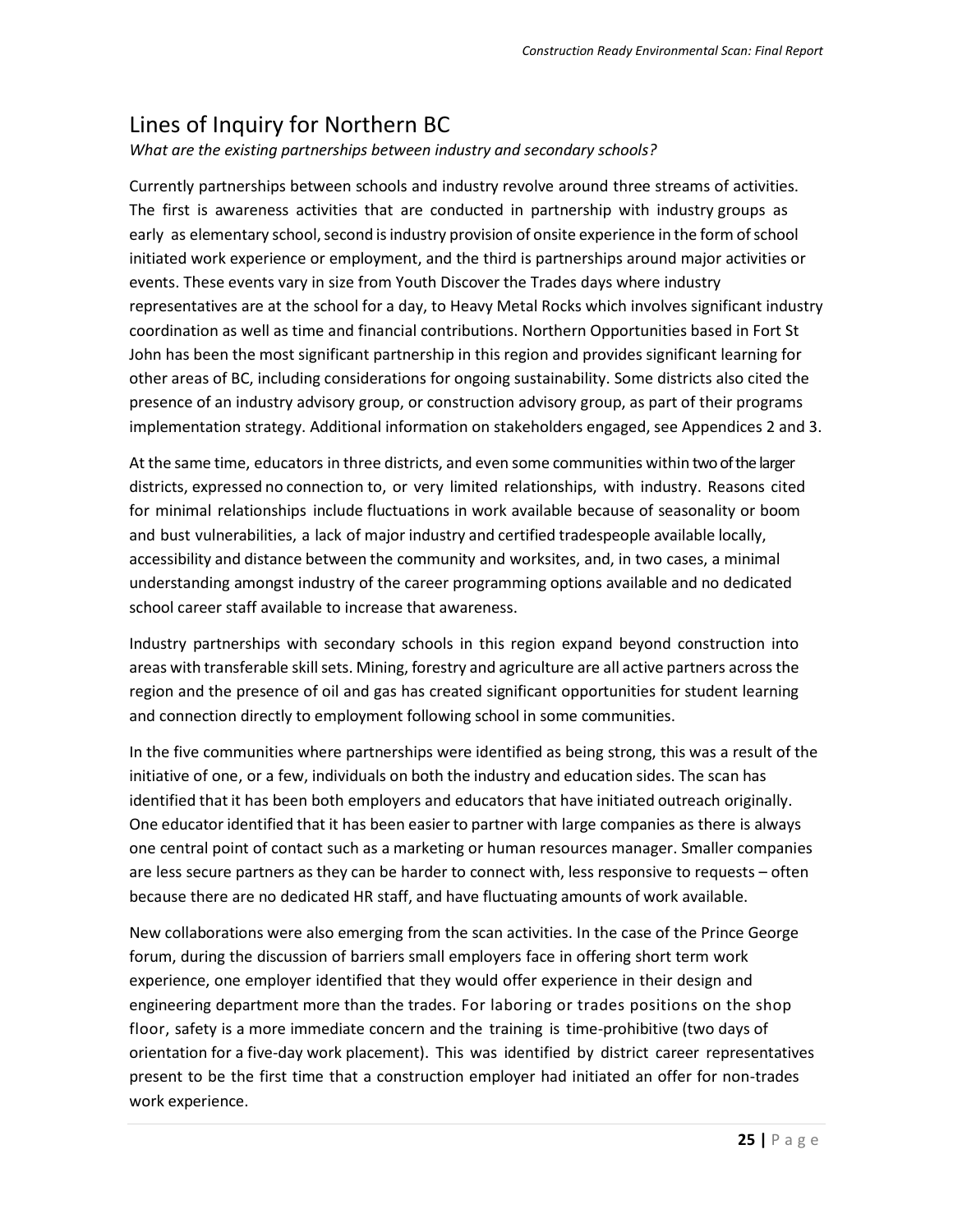#### *What collaborations exist between post-secondary and secondary education for the delivery of trades training to secondary students?*

All districts but two identified that they have a stable partnership established with a postsecondary institution. The scale of these range from small numbers of students engaged in dual credit programs, to the Career Technical Center housed at College of New Caledonia to serve the needs of the high school population.

Many of the districts, including Prince Rupert and Parts of the Coast Mountain district, have a limited ability to provide dual credit trades training as they face a rotating set of offerings meaning that programs are only available every other year or even more sporadically. Thislimitsthe opportunity for students to access training at the right time or in a trade that they want to explore. Distance from training centers and low student interest were the two most often cited reasons for minimal post-secondary partnerships. Mobile training options are available in this region, but there has been minimal secondary school access to these.

#### *What are the existing linkages to construction employment and apprenticeships that exist for students?*

In most communities, small and medium sized construction employers are the most significant linkage to employment and apprenticeship both prior to and following graduation. Some large industry employers provide stable opportunities year on year, while others will not take on apprentices. Linkages to apprenticeship are strongest in locations where there is a longestablished relationship between representatives of industry, post-secondary and secondary. In communities where there is minimal construction activity, or the construction industry is predominantly residential, students are not likely to engage with employers until after graduation.

In many communities, youth will need to move to find work or apprenticeship. Labour mobility has been observed to be a challenge, with student interest being a key determinant. Based on interviews with district administrators, long distance partnerships between education and employers are extremely limited or none-existent. Collaboration across school districts occurs, but initial investigation indicates that it is rare for a student to transfer districts for a trades or career program. Reasons identified for this included a lack of contact between post-secondary institutions and the school district, financial resources to support students living away, and student maturity. A potential solution may be a supported network of educators and industry representatives to assist in these transitions – especially where linkages to apprenticeship employment can occur simultaneously. There is significant variation in linkages to employment between the core and peripheral communities and there is a role for Construction Ready activities in both areas – including as a supporter of potential labour mobility.

At least five districts, including Prince George, Dawson Creek and Fort St John, have established strategies for providing support needed to access the construction sector through school based career programming, including exploratory programs and through formal work experience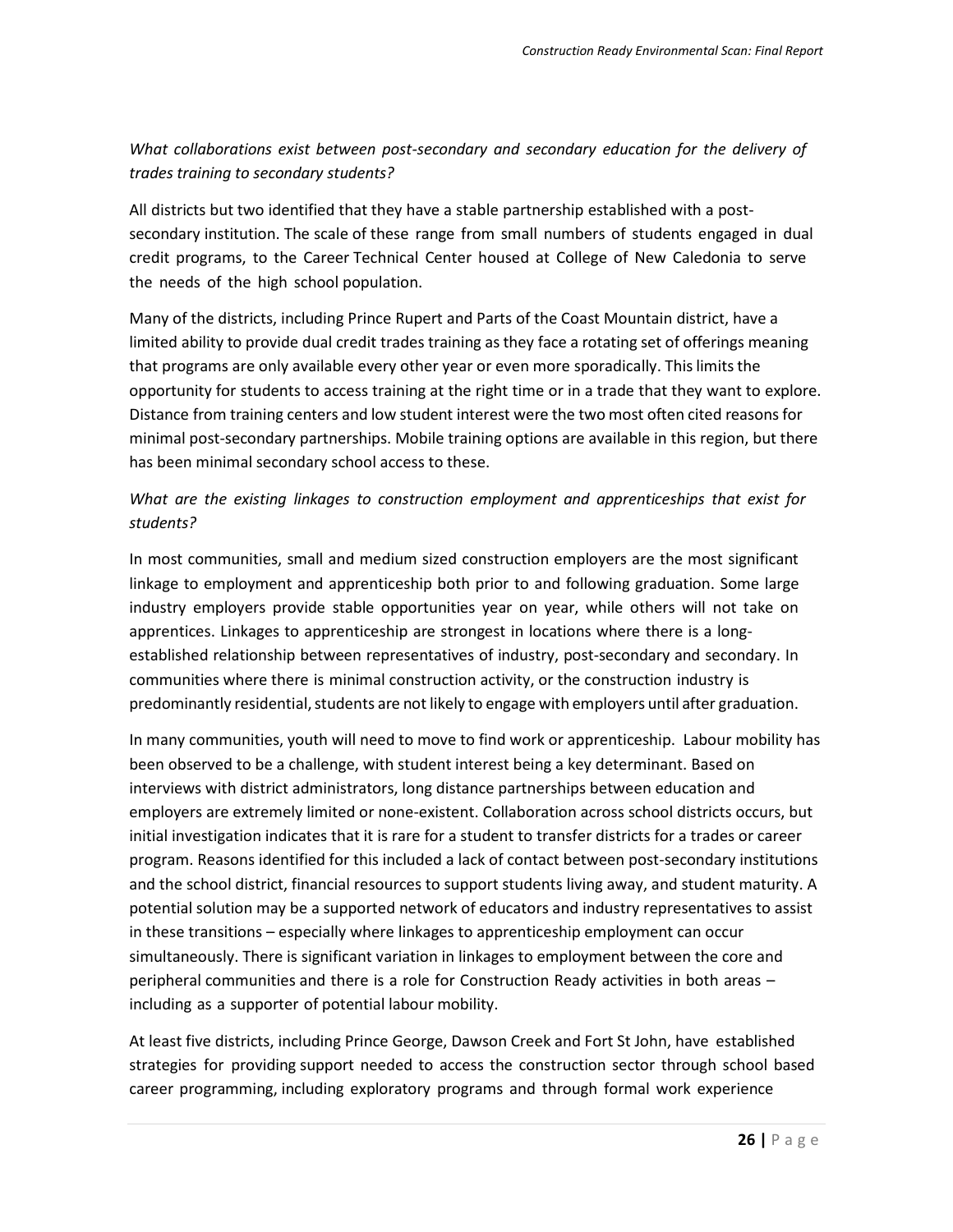commitments from employers. A districts ability to offer pre-graduation connection to employment is often related to their ability to provide summer experience.

Youth consulted in Prince George identified that they are working outside of school in trades and construction jobs – most often with family. However, many were not able to draw the connection between casual work experience, the training programs available through school and potential careers post-graduation. At the same time, in some areas of the Northwest with high unemployment or seasonal employment, educators expressed that youth are not working at all nor are they seeing their families working consistently.

#### *What are the barriers to in-school work experience and employment faced by secondary school graduates?*

A lack of employer connection, experience, safety awareness, and support networks were cited in every community as a barrier to employment for students and graduates. These were identified by both educators and employers. The attitude attributes from the Industry ASK were reinforced as the most critical sign of work readiness. In this region, without being asked, employers and educators acknowledged on multiple occasions that attitude was the most difficult to teach and a critical threat to student success.

"Our school is basically 10% pure academic and 90% heading into careers/work force/trades. But with little or no exposure to what trades options there are."

*Northwest Educator*

Through the Forum, school schedules were identified as a barrier to

gaining experience in the sector. However, most educators identified that they had the ability to develop flexible options for studentsif industry partnerships could be established. In interviews with educators in eight districts, the ability to offer independent learning opportunities varied drastically. They all identified student initiative as a key factor in the provision of work experience opportunities and the participation in existing programming.

General student awareness of trades, careers and the soft skills they need to find and keep a job were critical barriers to student success identified across the region. In areas where small school populations were present, educators expressed frustration in being able to guarantee follow through from students when opportunities were arranged. This was a critical issue in one community where few employer relationships were possible and previous negative experiences had damaged relationships with most available employers. To this end, student readiness appears as a frequent barrier to experience and employment in this region. Youth consultation with graduating studentsidentified concerns around job search techniques and connection to employers as key barriers. Participation in a school based career program was identified by youth as a key step towards employment readiness.

#### *What are the opportunities for broader parent and community engagement to encourage a deep awareness of construction career potential and realities?*

Parent involvement is low in all communities of this region. While districts are experimenting with different strategies to engage parents, this remains a critical challenge. The key places where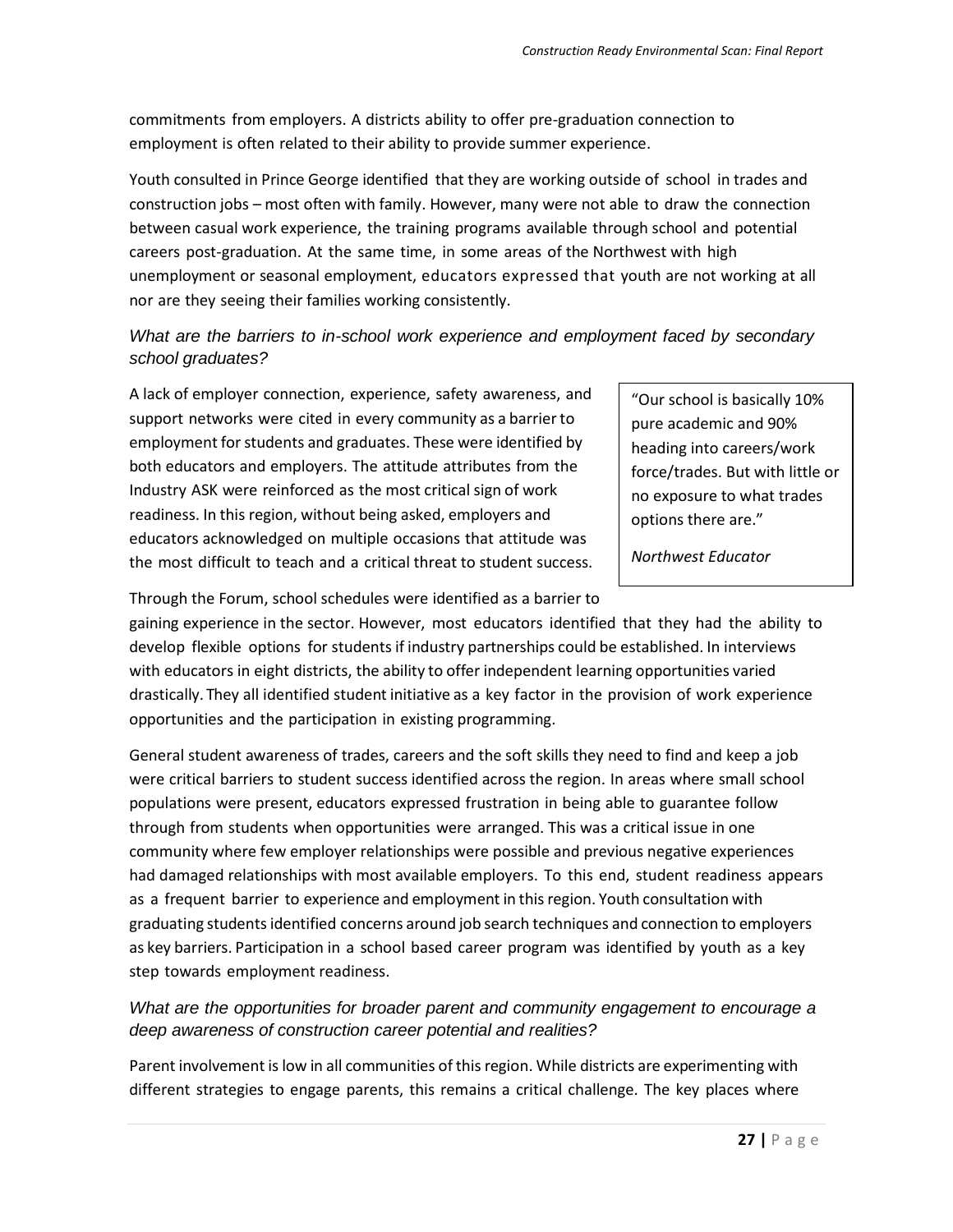parents are involved are information sessions that emphasize employment linkages through trades programming and activities that celebrate student success. Partnerships with other service providers and community associations is possible, and further investigation is needed to identify how collaboration would work in each community.

Direct collaboration between the public school and Band operated schools is occurring in most of the North-West districts and all four of the districts interviewed in the Northeast. This can include sharing staff resources or contracting staff out, sharing space, or transferring between schools. No information was collected from other districts. Additional programming opportunity may be available through enhancement of these partnerships.

#### *What are the additional key strategies for increasing awareness and employment readiness using existing programming, district staff, community based learning, or training?*

Based on information gained from educators, discrepancy between areas with significant industry activity and those with minimal industry correlates with student interest and knowledge of trades. In communities that have established industry partnerships, there is also a higher level of student awareness of trades career opportunities. The presence of industry does make trades work more accessible, especially where there is a dominant industry such as forestry or oil and gas. In the Prince George youth consultation, around three quarters of the participantsidentified that they had a relative who worked in the trades, and around half expressed they felt they had a strong understanding of the apprenticeship system. This is high compared to both Lower Mainland consultation and the existing pilot regions where the portion is usually around 10-20%.

With the variation between training opportunities, industry linkages, and general exposure across the region, an innovative approach to student engagement would need to be created. This could be developed based on the Construction Ready model.

#### *How can FutureBuilder be adapted to account for activities happening at the community level?*

There was a high level of interest in all communities for the use of FutureBuilder. Safety certifications that were unique to other sectors were identified for the certifications category, and employers emphasized the need for youth to engage with safety training prior to employment – especially first aid and training to identify hazards, personal protective equipment, and worker rights and responsibilities.

In focused FutureBuilder discussions with all stakeholder groups in this region several concerns were raised around the number of hours required for the Jobs category. For many, the ability to access work was limited by geography and youth readiness. Some concerns were expressed that students would not relate the work they are doing for family as work hours and that volunteering was not occurring on a broad scale. Many educators expressed concern that youth did not have summer or part time jobs. Youth in the roundtable discussion all expressed having previous employment experience; however, all of them were already engaged in a career program at the school which suggests they may be more highly motivated towards employment that their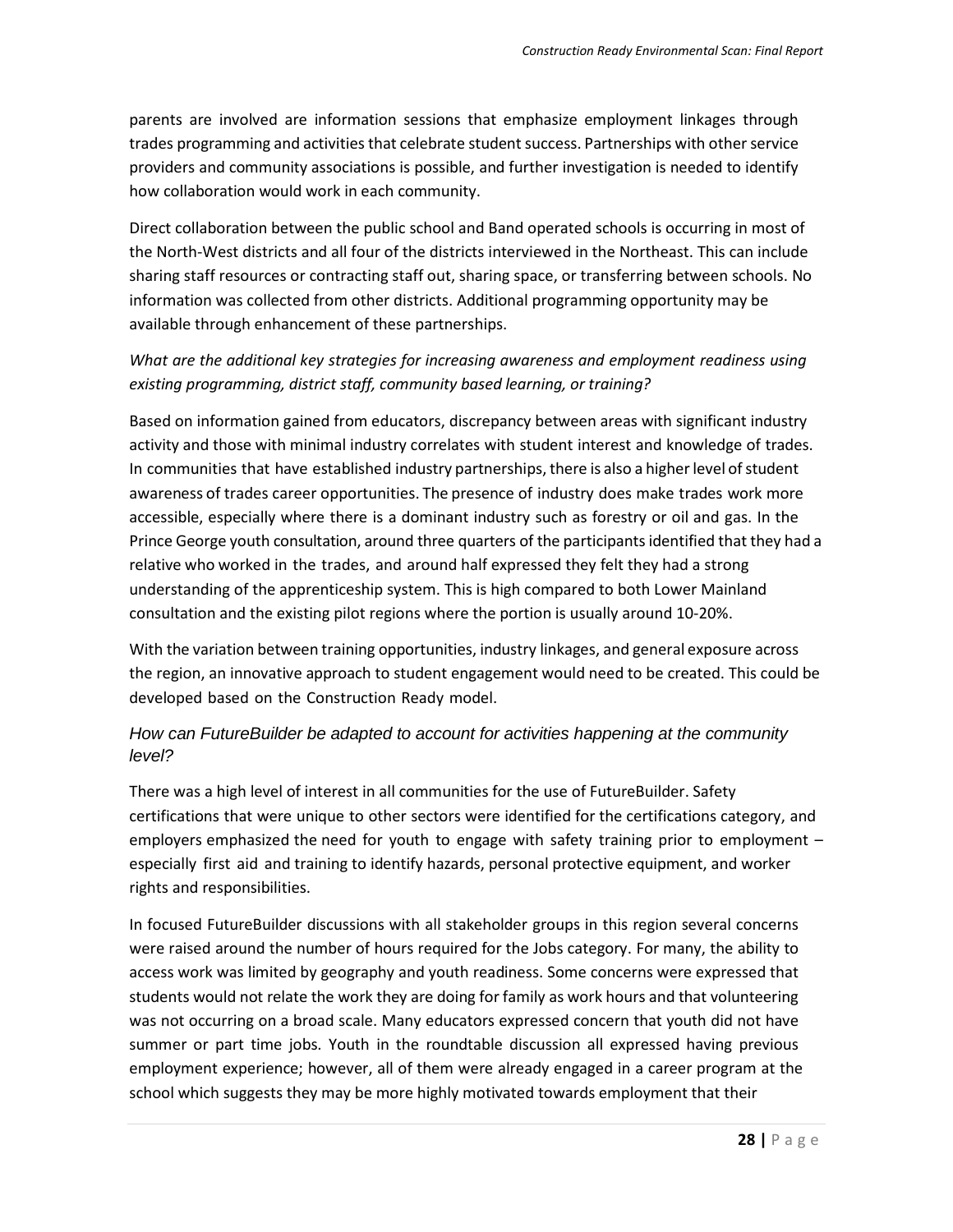colleagues in academic programming. The discrepancy between educator perception and youth experience may in part because part time jobs are not reported to educators, that educators – especially those in the career centers – are encountering the youth who may need a little more guidance than their peers, or that youth are not working in the summer as much as they are working part time during the school year. Further investigation into this will be beneficial as it could help identify student motivations towards and barriers to employment.

### Analysis of Model for Northern BC

There are a variety of ways the Construction Ready model could be adapted to Northern BC. Significant variation exists between distinct core and periphery communities. In the latter, the absence of significant partnerships is a barrier to youth discovery and readiness. Where collaborations have been established, there is value to supporting implementing the Industry ASK materials and FutureBuilder, as well as the development of new materials to improve awareness of careers locally. The role of the Catalyst is likely to be different in this region than other parts of the province and awareness of intraregional variation will be a critical component of Catalyst led implementation.

- 1. **The Industry ASK** Stakeholders were presented with the Industry ASK materials and the reception was positive. Adaptation of the ASK to regional contexts could include a focus on the transferability to other sectors. Making the material more user friendly for a younger audience in elementary or middle school was suggested. An ASK resource for parents was also proposed.
- 2. **FutureBuilder** Based on consultation at the forum, there is interest from educators in using FutureBuilder as a living digital resume and as a way of linking students to employers. Employers were receptive to using the tool when hiring youth; they were most keen on the certification category. Concerns were raised that students may find it difficult to interpret the six existing categories, and in some cases, not enough options were available in the community to fill out all categories. In some cases, the number of work hours required to complete all 4 levels may need to be reduced to make it more accessible to a broader audience.
- 3. **Ongoing Stakeholder Engagement** The diversity of trades based sectors in the region suggests that a multi-sector approach may be necessary. As well, the geography of the region represents a unique challenge when creating ongoing stakeholder engagement as student mobility limits opportunity for firsthand experience and distance limits employer engagement in the classroom. There is a desire to expand the base of employers involved in all districts and include more small and medium sized companies. Clear and accessible points of entry for employers should be identified and working groups established and led by a Catalyst or associated stakeholder organization – at least for the first year. Looking towards long term sustainability, a collaborative structure with key annual events could be established in this region as most districts have a consistent seasonal calendar and restricted window of time for some activities. Ongoing fundraising will be required to ensure these are sustained. A unique solution for distance engagement of industry and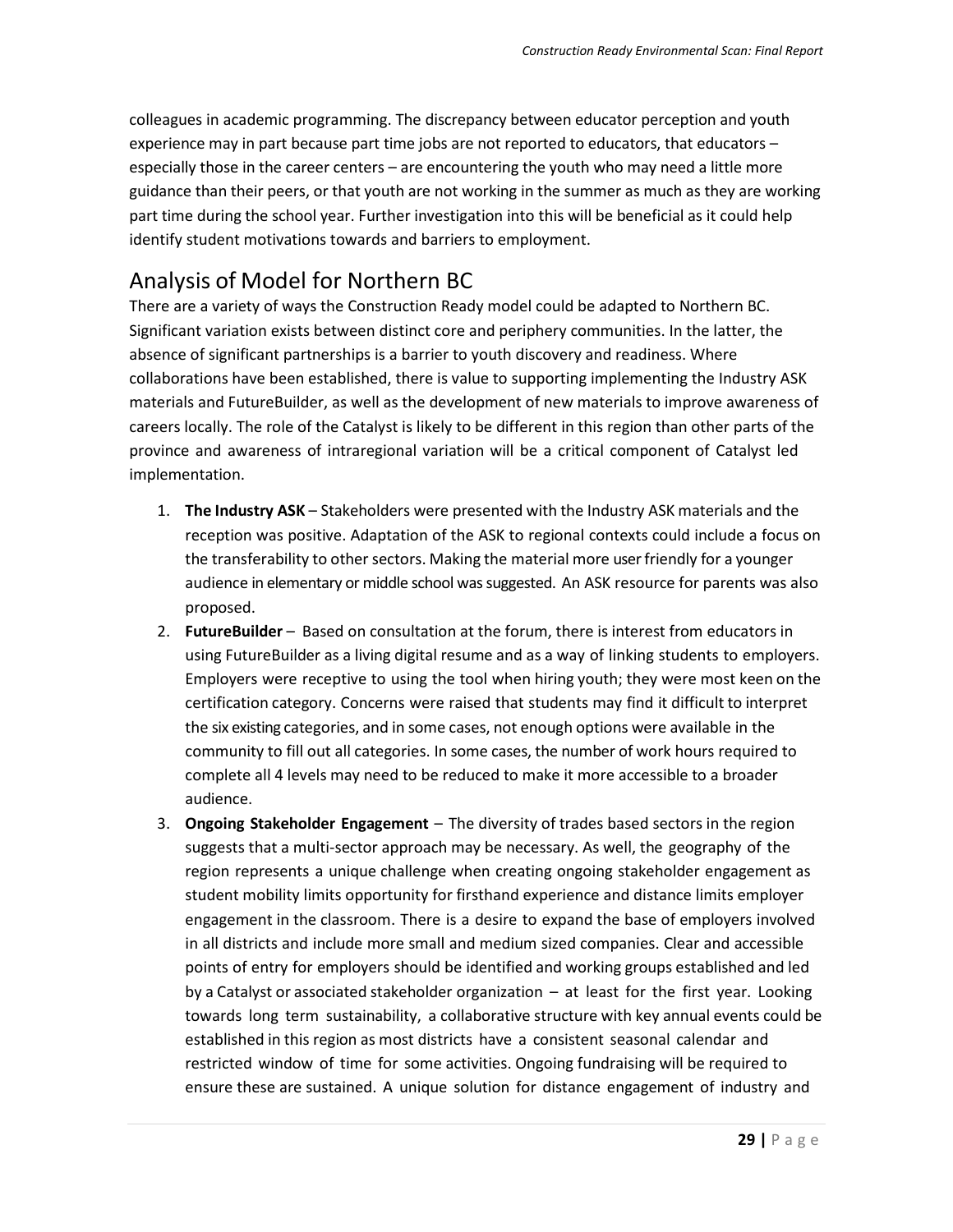youth could be pursued and would have potentially immense positive outcomes for learners in remote communities.

- 4. **Construction Career Catalysts –** All districts were interested in working with a Catalyst to coordinate partnerships with industry, to lead presentations which included employers, to raise awareness ofthe diversity of career options and pathways, and to increase employer commitment to school based programs. Employers in several areas identified a desire to have a representative in the schools to carry a message of work readiness to young people.
- 5. **Building Relationships –** The need for more direct support to students to develop soft skills and basic readiness wasidentified as a significant consideration for a regional implementation of Construction Ready. Strong relationships were identified as a critical part of helping young people to develop soft skills. For example, many stakeholders in both core and periphery communities expressed concern that students were not learning basic work habits at home which led to a lack of soft-skills for some young workers. Many of these students aren't ready to enter full time employment on graduation. A solution was proposed by a group of educators and employers at the Prince George forum. This would be a sort of "gap year" where students would maintain social connections through school, but go through a gradual transition into full time employment with clear progress markers around academic progression, course completion and at work accomplishments. This would require a strong network of employers who understood their role as a mentor and could take the risk to support youth to develop their employment readiness while still running an effective crew. This sort of solution would require a very strong partnership, but could be a critical resource for youth who are not yet ready for employment.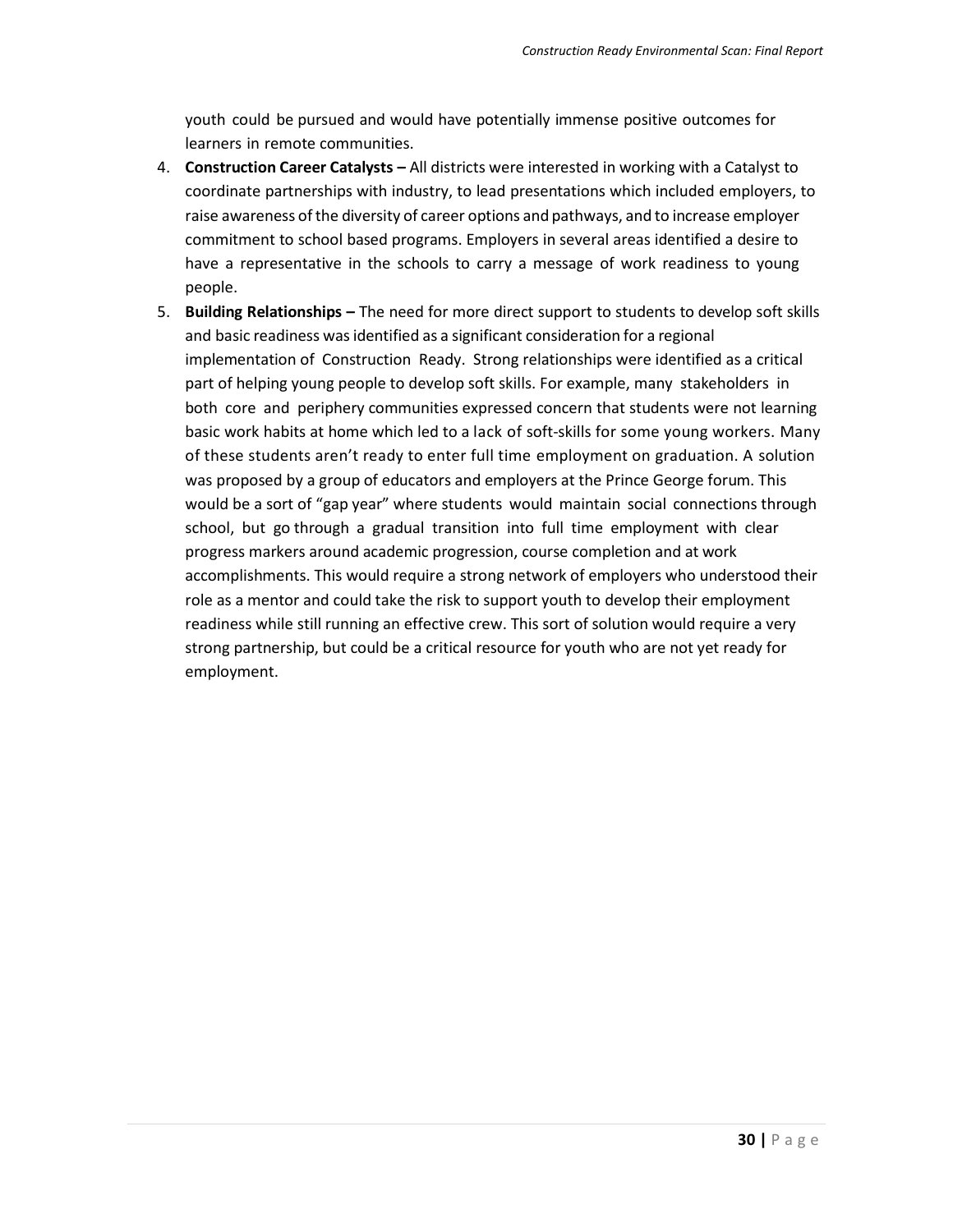### <span id="page-30-0"></span>Lower Mainland

Construction Ready implementation in the Lower Mainland would start with awareness of trades and technology careers. This will require a plan to collaborate between educators and multiple industries to increase awareness youth knowledge of career pathways. This would best be achieved through hands on learning and unique experiences. A stakeholder engagement summary is attached in Appendices 2 and 3.

The infrastructure to support trades training in secondary school is in place across the region and employers are interested in getting involved with providing experience to youth as part of the career exploration and discovery process. As there is already momentum being built in parts of the region by schools and industry partnering on career awareness, there

"We like it when they're green because we can mentor them the way we want. We're trying to set them up for apprenticeship programs, to pay for their training. We'll put them on different sites with different mentors. It's a lot of coordination, but it's worth it in the long run."

*Brenda, Wall & Ceiling Employer, Lower Mainland*

is a significant opportunity to develop a comprehensive initiative that implements activities and events that support student transitions into employment. Based on initial employer consultation, long term sustainability through industry funding for operations will be easier in this region than other parts of the province.

Unlike in the North, the majority of career coordinators in the Lower Mainland are not tradespeople and have minimal experience with the construction sector. This has created a different conversation and approach to enabling student readiness for trades and technologies than other parts of the province. Construction Ready's focus on work readiness, safety, FutureBuilder as a communication and tracking tool, and building sector awareness will have value throughout the region, though what is prioritized may differ in each of the 4 main areas.

The scan of the Lower Mainland started with the partnership that was created in the follow up to the original 2015 forums undertaken in the Sector Labour Market Partnership leading to the Construction Ready pilot. A dialogue created at that forum led the Vancouver Regional Construction Association's education committee to work with several school districts to lead presentations about careers in construction. A digital roundtable was held with most of the committee and an in-depth analysis of FutureBuilder occurred as part of it. Several opportunities for collaboration have been identified and while the committee is composed of mostly large sized employers, it represents a launching point for deeper employer and school collaboration across the region.

As part of the scan, outreach to the Sunshine Coast and the Sea to Sky corridor was initiated. Significantly, there is a high level of interest in Construction Ready as an initiative that assists students to leave community for work. It was somewhat surprising to discover that youth express a high level of interest in moving from the areas on the outer edges of the Lower Mainland to Vancouver and the surrounding area for work. This stands in contrast to northern communities where students expressed a desire not to leave their community for work. For implementation, this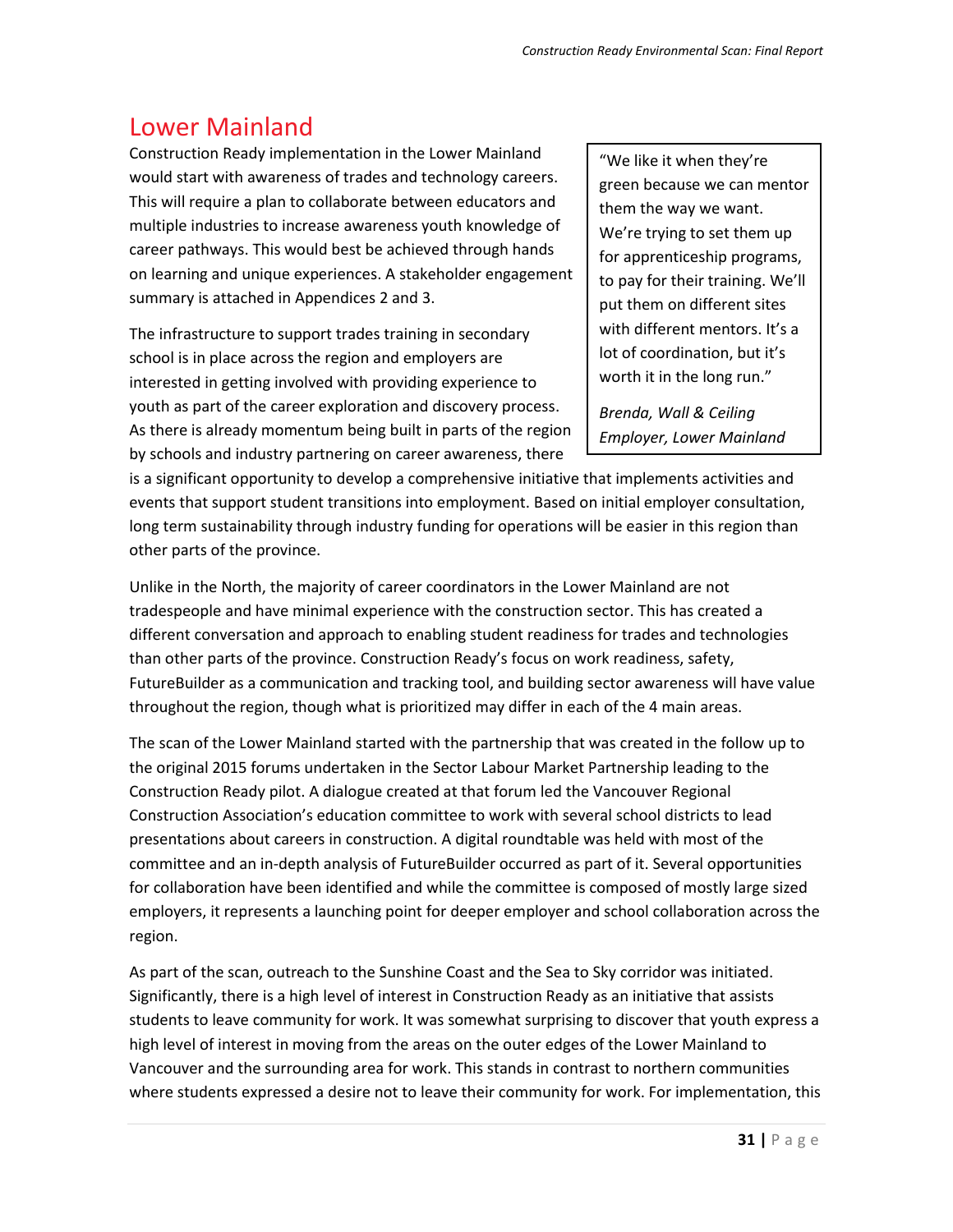suggests a possible regional integration of project activities in a broader regional area which includes southern Vancouver Island.

While awareness was identified as a critical missing piece in terms of youth readiness for construction jobs, a basic lack of interest in pursuing trades careers was identified in almost every district interviewed. Several schools identified that enrollment in shop classes, in school career programming and dual credit programs was limited by interest. Even in Mission, where a strong school district trades training facility exists, interest in programs remains a key consideration. While some districts have long established programs that continue to grow, general youth interest in trades and construction jobs remains low. This was verified by educators and youth consulted.

During both the forum and the educator roundtable, parents were identified as being the key barrier to students participating in career discover, trades training and work experience in construction jobs.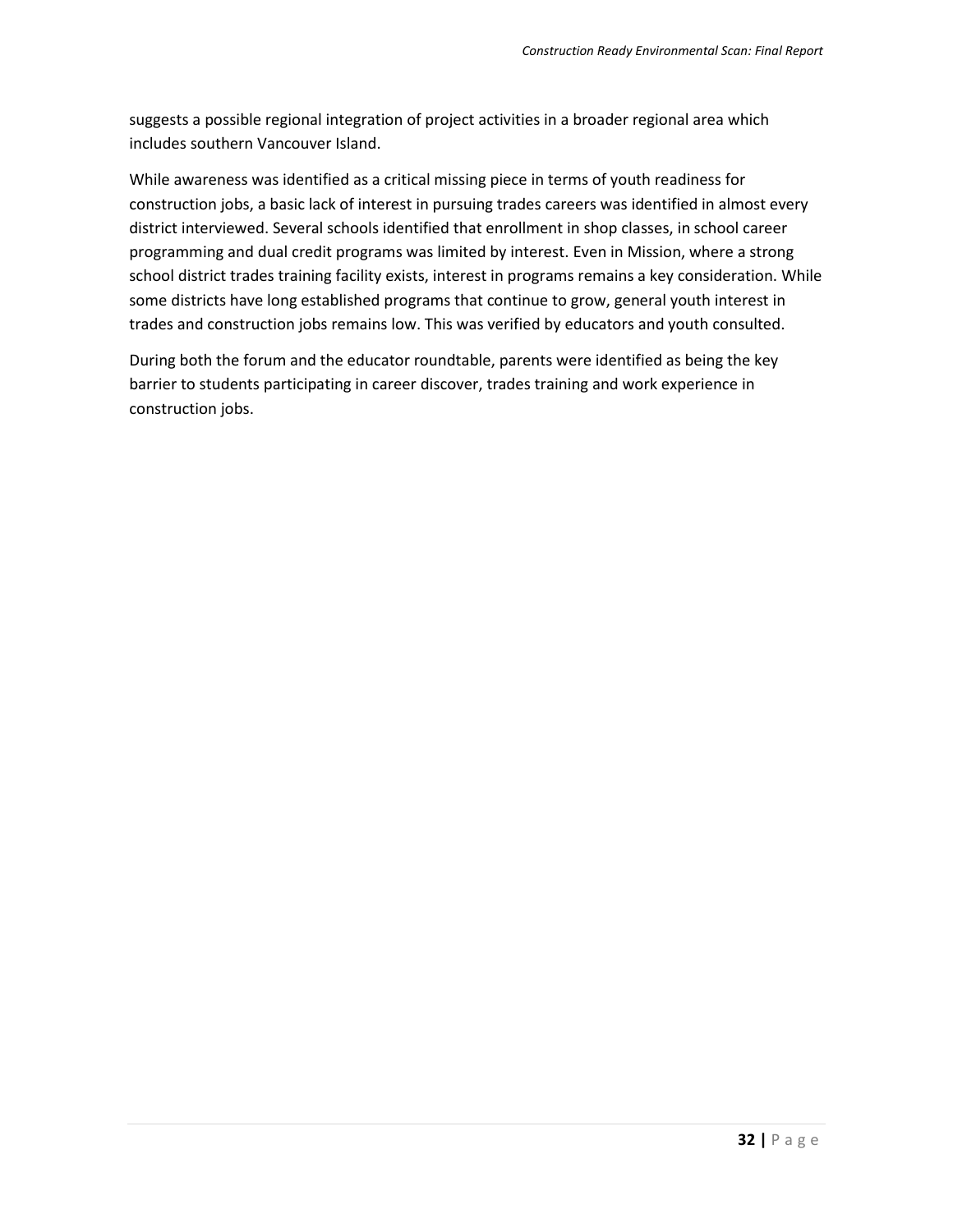### Lines of Inquiry for the Lower Mainland

*What are the existing partnerships between industry and secondary schools?* 

The Vancouver Regional Construction Association was the industry partner most often identified. Several industry and employer associations have district level relationships as members of steering committees or advisory councils. Each district has specific employers they call on frequently for school programs. Most partnerships or collaborations identified by educators were in support of work experience for students, and in some cases trades training.

When asked about barriers to partnerships, industry expressed concerns about youth readiness. They expressed a need to create a supported structure of transition for students that ensured students had a demonstrated interest before arriving on site. FutureBuilder was identified as a means of demonstrating interest and during a discussion with employers and educators, it was identified that FutureBuilder would be used as a bridge between them as well if the tool was adapted for that.

#### *What collaborations exist between post-secondary and secondary education for the delivery of trades training to secondary students?*

All districts have partnerships with post-secondary for the implementation of dual credit programming. All districts have seats in classes at colleges or trades training facilities and the offerings are more diverse in this region than elsewhere in BC. Most trades training is happening on campus at post-secondary institutions and students are accessing it with minimal barriers. Student interest, parent support, and affordability were the most commonly cited limitations for accessing these opportunities. Some districts have few seats allocated, and more interest than available spots while others experience challenges filling the seats they have.

#### *What are the existing linkages to construction employment and apprenticeships that exist for students?*

Some employers are directly contacting schools to seek young workers. Some school programs, such as the trades sampler at Tupper Tech, are structured so that the link to industry is strong and students leave school directly into employment. Almost all the careers educators in the 18 districts engaged identified y have some connection to construction employers, though not all are aware of the opportunities presented by industry or the distinction between different types of construction that may be most accessible close by. All districts expressed a need for more connections with employers, though this was sometimes tempered by low student interest in pursuing work experience. The significant number of secondary schools, combined with the high level of demand in the region for skilled labour, suggests that linkages could be improved. Employers who have successfully engaged with students in the past identified the enthusiasm and commitment of counsellors as a key factor in the success of the youth on their sites.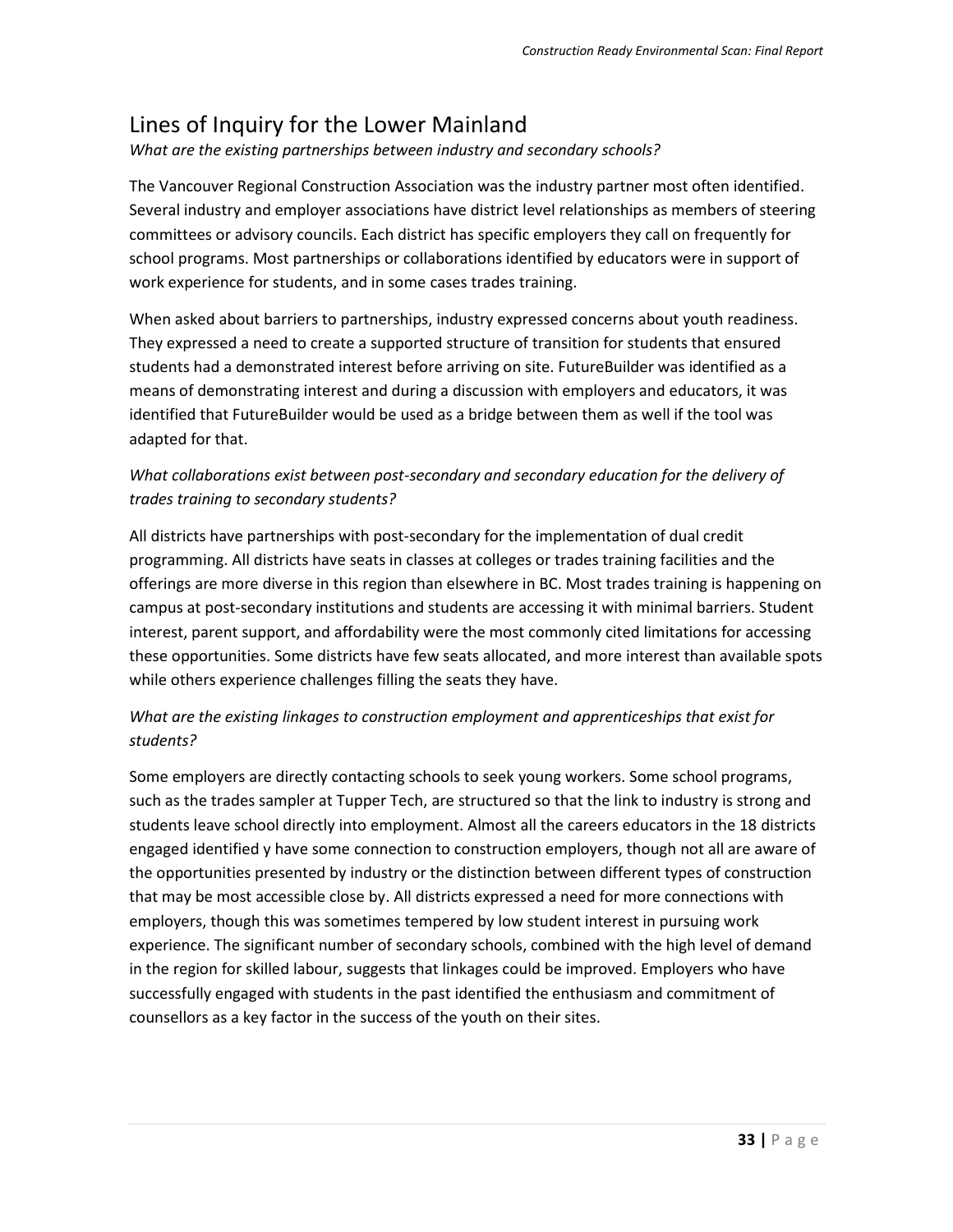#### *What are the barriers to in-school work experience and employment faced by secondary school graduates?*

Lower Mainland educators identified that the biggest barriers to in-school work experience was parent support. As well, misconceptions about the trades, transportation requirements to go to work, school scheduling limitations, unrealistic student expectations, and work ethic were also cited as barriers. Youth engagement in Planning 10 classes in New Westminster identified a few key barriers to student's pursuing sector based employment. These included a general lack of awareness of what a trade was, what would be considered a construction job other than trades, and minimal interest in going to work in general.

The scan provided an opportunity to test the materials and FutureBuilder with 2 groups of grades 10-11 students. While by no means a definitive sample, some informative observations were made. Only 7 of the 50 students identified that they were actively seeking summer work or currently working. Of the 7, 4 of these students were looking for trades related work. However, when asked, most of the 50 indicated that they would be interested in working at some point in high school and their ideal environment would include flexible hours, time off, and interesting tasks. This highlights some important considerations in mediating employer and youth expectations of work experience during high school – especially full-time summer employment.

Industry identified that the barriers to offering work experience include age restrictions set in HR policy, union restrictions, and the time required to set up students for short term experience as being key barriers to pre-graduation experience. Employment for graduates is often shaped by their interest in working. A high-level of demand is encouraging employers to adapt their hiring practices to be more flexible with young hires, but there are still clear expectations around safety and the other attitude attributes in the Industry ASK.

Using the Industry ASK, employers identified punctuality/dependability, willingness to learn, and hard working as being the most critical missing attributes they see in young workers. In this regard, like in the North, employers in the Lower Mainland perceived youth being a barrier to their own success. As well, industry identified that there is a lack of knowledge of the career options available in the sector. This was a key barrier to a young person's progression into higher paying roles.

In consultation with youth, employers, educators and other service providers, exposure to industry appears to be a very significant barrier to youth pursuing construction jobs in this region. Construction Ready could be instrumental in changing perceptions on all sides by reducing some of these barriers – particularly around readiness – and improving linkages between stakeholders.

#### *What are the opportunities for broader parent and community engagement to encourage a deep awareness of construction career potential and realities?*

Parent engagement was identified as the most critical barrier to youth pursuing trades programming and construction jobs. It has been identified that successful parent engagement would need to start in elementary school where there is a higher level of involvement in school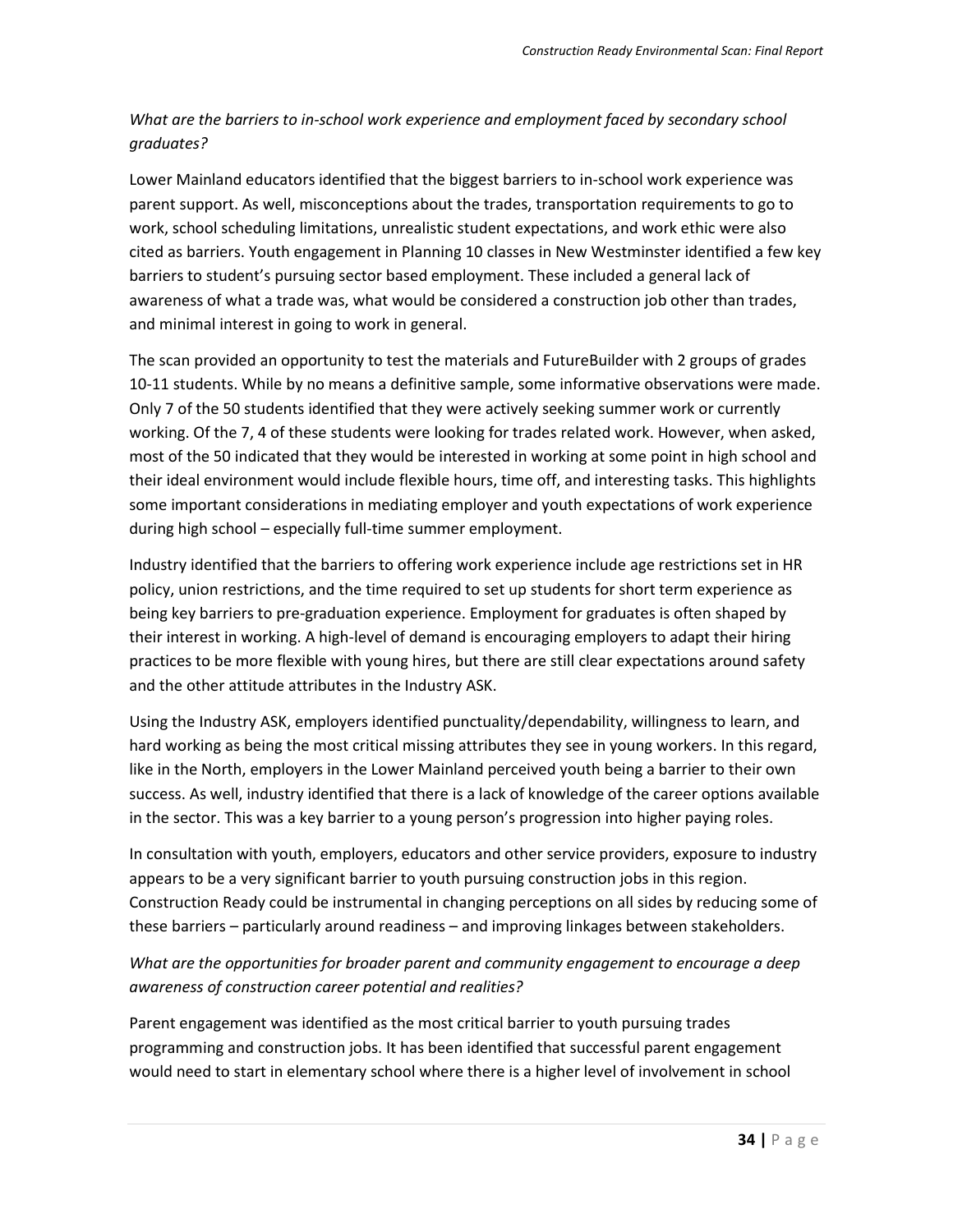activities. Data and statistical based tools targeted at parents, as well as communication materials that dispel myths about the sector and promote hands on learning could remove barriers.

Industry stakeholders are interested in what role they can have in engaging parents. A communications campaign could target parents by focusing on job readiness, long term career potential in construction, and the accessibility of employment directly from school as a result of in school training programs.

Consultation with ACCESS and the BC Federation of Youth in Care Network were included in the research activities. In consultation with educators, concerns were raised about the minimal supports to indigenous learners and youth in care. Initial consultation has identified the need for early intervention and additional supports along the journey towards apprenticeship for specific groups of vulnerable youth.

#### *What are the additional key strategies for increasing awareness and employment readiness using existing programming, district staff, community based learning, or training?*

Additional strategies in the Lower Mainland could focus on hands on career engagement which takes students outside of the school environment. Applied learning through whole school projects could be a unique opportunity to partner with industry to increase the interest in construction jobs. In this context, Construction Ready would be utilized as a way of sourcing volunteers and fundraising to support both the project operations as well as school based projects.

#### *How can FutureBuilder be adapted to account for activities happening at the community level?*

No significant changes to FutureBuilder have been suggested as a result of engagement in this region. Safety training and certification was repeatedly identified by larger employers as a key way for youth to express that they're ready for work and are committed to employment. Using FutureBuilder to demonstrate certifications and other safety training could provide a means of convincing employers to take on young workers. Using the tool as part of a parent engagement strategy may be possible, but could require significant modification to the existing infrastructure to meet the intention described above.

Early in the scan it was suggested that FutureBuilder could be used more heavily to increases awareness of the sector through specifically

developed activities that require outreach to industry. This would require integration of FutureBuilder into school based activity by educators, and commitment from employers to respond to student questions. This is being tested in the two current pilot regions, and was something that employers interviewed expressed initial interest in. Three districts identified that they could pilot this as part of the roll out of their new careers exploration classes.

"We would love to have a couple schools use FutureBuilder next year, specifically in the spring when most students are building their resumes and looking for summer work."

*Karen, Lower Mainland Educator*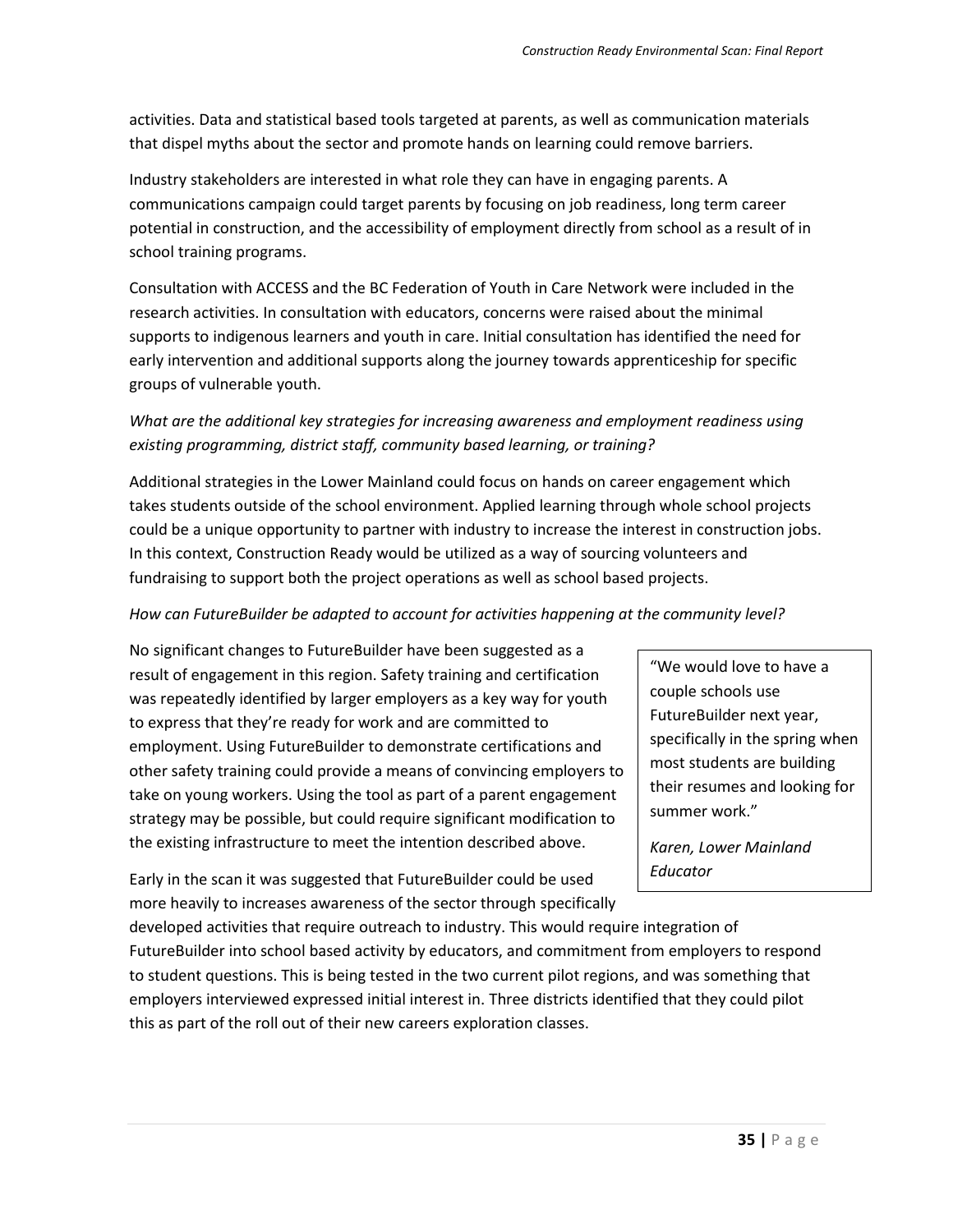### Analysis of Model for the Lower Mainland

The focus on awareness, experience and readiness that form the base of the Construction Ready model would apply to the Lower Mainland, but implementation strategies will differ based on the four areas of the Rural Coast, Vancouver, South Mainland and Fraser Valley. The scale of the region is significant, and therefore adaptation of the model would need to clearly define the geographical focus and scope of activities. This would be possible to do based on key schools across the region that have been identified as champions including New Westminster, Surrey, Delta, Mission and Vancouver. The following is a summary level analysis of the model as it applies to the Lower Mainland.

- 1. **The Industry ASK** There is a strong interest in adapting this tool to elementary and middle schools as part of a broader strategy of trades and construction sector awareness. It was frequently identified that tying together awareness of sector opportunities and attitude attributes through practical experiences would contribute to an increase in employment readiness and successful youth participation with school classes, career programs and transitions following graduation
- 2. **FutureBuilder** Employers and educators have both expressed an interest in using the tool. Youth consulted identified interest in many of the activities within the app, especially those that involved hands on learning, but many felt that they hadn't done enough to fill it all out. Supporting youth to understand the tool and to demonstrate self-reflection would be a key activity in this region.
- 3. **Ongoing Stakeholder Engagement** Components of a formal collaboration between industry and secondary educators are in place in the Lower Mainland. Initial implementation may require a collaborative committee established as a working group that drives activities in the region. Depending on resources, there could be multiple committees across the region. There is significant opportunity in this region to support young people facing barriers into apprenticeship.
- 4. **Construction Career Catalyst –** Industry groups and employers are jumping at the opportunity to engage the schools. There is a significant opportunity for the role of the Catalyst as the creator of a space for stakeholder collaboration and formalizing partnerships to support youth experiencing the sector. Employers interviewed expressed a need for support with understanding school programs and making it work for their company. Intraregional mobility may mean that the Catalyst can be an ongoing support to students as they move for school and transition into work in other parts of the region.
- 5. **Building Relationships –** Increased connection between schools and small to medium sized employers could benefit careers programming. Large scale commitment from the major general contractors in the region could have an immediate impact on youth interested in trades – especially as seeing their peers working the sector was identified by youth as a reason they would be interested in construction jobs. Continuing the momentum created by the VRCA education committee and schools could have a significant long-term impact on hiring practices across the region – and potentially the province.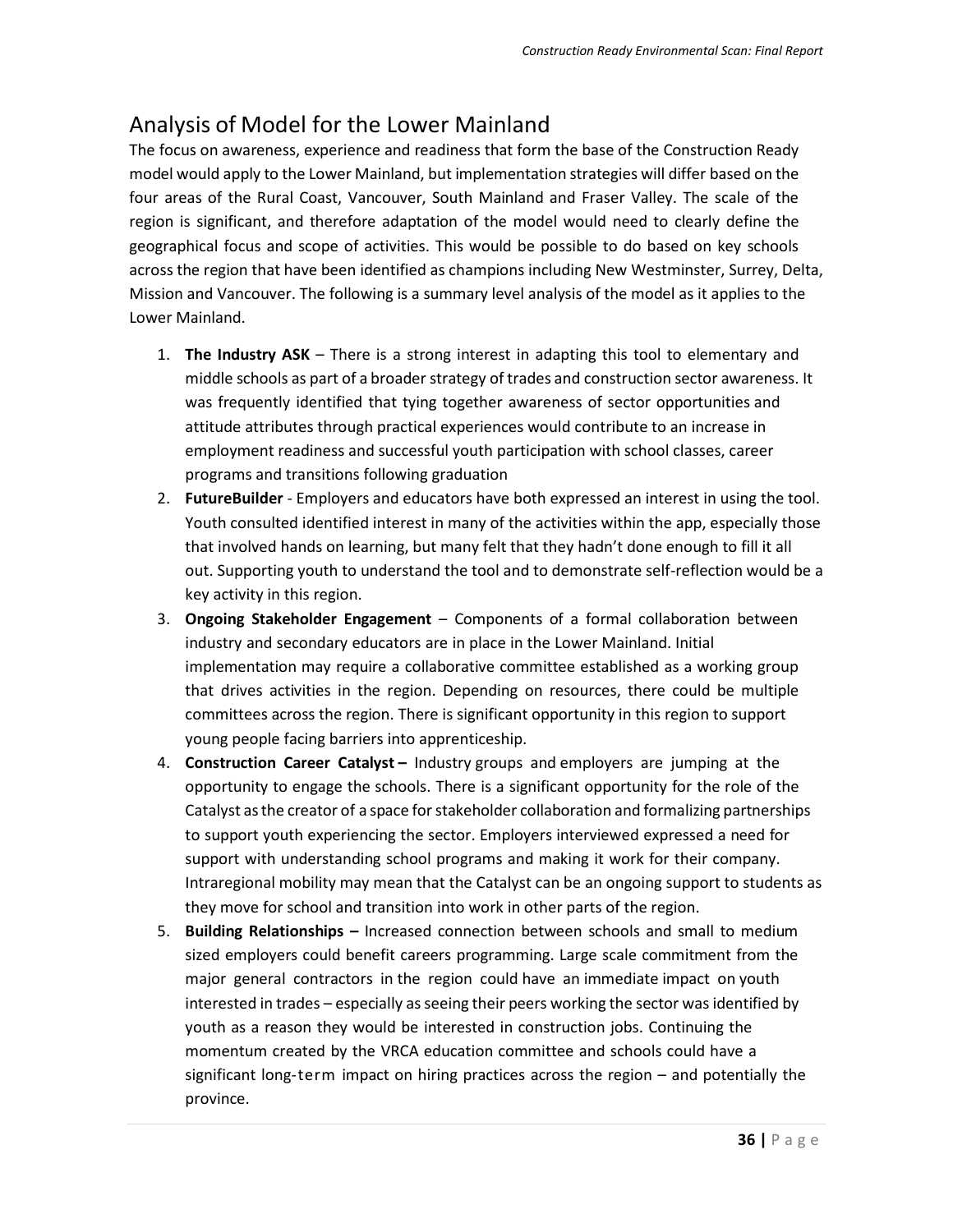# Updated Model for Implementation Planning: Three Factor Analysis

There are several factors that impact the success of a student's transition from high school into the workforce. Scan consultation suggests that labour market attachment can be affected by personal experiences, local employment opportunities, school and community programs, employer engagement, educator leadership and a significant number of other factors. Based on the above analysis, it is suggested that a consistent planning framework be developed. This framework would allow for continuity in planning and tracking project activities. A model for implementation using a three-factor analysis is proposed here. For a matrix of these factors as they have been tested in the scan analysis, please refer to Appendix 4. The framework proposed below is intended as an iterative planning model that would be adapted and improved as pilot testing occurs and new information is generated.

Following the Lines of Inquiry and scan data generated, three distinct categories of factors that could impact planning and implementation have been identified. The three categories chosen are structural factors, system factors, and people factors. They range from those which the project can't directly affect, but which impact activities significantly, to those that can be directly affected by implementation. Depending on which of these factors are present or absent, implementation of Construction Ready would change. Some factors are beyond the effect of the current project model (such as resource prices), while others, such as the absence of employer and educator partnerships can be impacted through project activities. Using these distinct facts, staff can determine where time and resources of Construction Career Catalysts or other stakeholders should be prioritized.

Using a building metaphor, it can be imagined that Structural factors are the land on which the building is being built as well as the regulation governing the building process, the System factors are the materials and equipment available for the project, and the People factors are the builders, owners and end users that give function and meaning to the structure as it is built and occupied. In the creation of the building it is in the interplay between all factors that something significant is constructed, opportunities are created and new practices can emerge.

Structural factors include demographic, geographic, and economic considerations that cannot be affected through project activities, but significantly impact where and how resources are to be allocated. The simplest example of this would be travel. Population density impacts the accessibility of communities and would affect how frequently Catalysts could connect with students, educators or employers in a specific area. Another example of structural factors would be shifts in international market prices that may affect opportunities for employer engagement or contributions to pilot activities. Planning based on economic factors could be short term or long term and would differ in each community based on local industry activities.

System factors include industry and education operations at the local, regional and provincial level. These factors include things such as a colleges dual-credit policy or a company's safety regulations. System factors may be affected through project activities, but are likely beyond the scope of the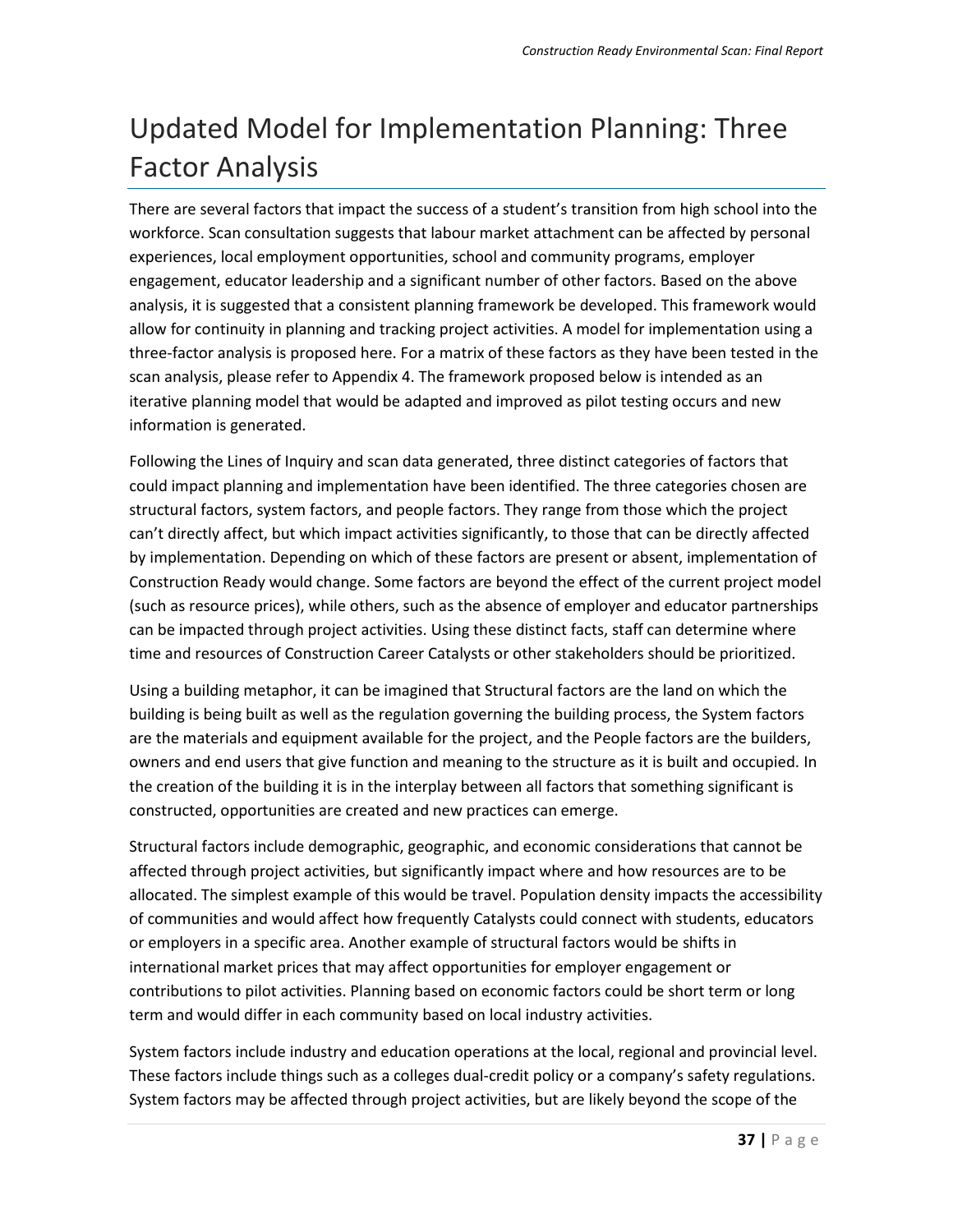work Catalysts will undertake. System factors may be something indirectly impacted by project activities. For example, how frequently carpentry training is offered in a community is not likely to be affected by a Catalyst working with a post-secondary institution, however they can collaborate with a school to increase and demonstrate interest in training, which may lead to more frequent training offerings. System factors can determine how much a Catalyst complements existing programming instead of generating new opportunities. Measuring progress towards affecting system factors is difficult, though not impossible.

People factors, such as the educator and employer champions who are developing and implementing programing opportunities in the K-12 system, were often cited as being the key determinant of successful youth transitions. People factors are the direct domain of project activities and can be addressed and monitored in both the short term and long term. The importance of people factors was evident in communities where participation in trades programs declined following the retirement of a key educator or industry champion. A key people factor is parents, including their perceptions of trades employment and their support for their children's participation in trades related programs. Parents were a factor that every district identified as a challenge .Building relationships and developing new opportunities for stakeholder connection are the primary activities that can lead to changes in this category.

Employer and educator networks are also part of people factors. For example, in Prince George educators have an established relationship with a couple of large scale industry employers who are supporting education opportunities for a few students in forestry related occupations. However, smaller scale construction companies remain difficult for educators to engage, even when student interest in construction related career program is strong.

Using the three categories, a consistent theoretical model for planning emerges. At the initial stages, this represents a structure to inventory known factors and identify unknown factors. As project activities are undertaken in each region, new information, learnings, and opportunities emerge which improves the model and shapes who is invited to be involved and what new opportunities for discovery and connectivity are created. The model allows project staff to identify significant variations in each school district and community. This information provides a foundation for monitoring progress at a macro provincial level and a discreet regional, or even school, level.

Scan findings suggest that one size doesn't fit all communities. While there are some common challenges and opportunities prevalent in all school districts examined, significant variations persist. Opportunities available for high school students differ at the provincial, regional, school district, and even school specific levels. These variations require a flexible approach to project planning and implementation that is balanced with consideration for practical implementation challenges – such as managing scope and limited resources. Maintaining consistent follow up with stakeholders and monitoring the impacts of project activities across BC could become difficult without a consistent framework to compare, contrast and ultimately guide all activities. The different factors that have been identified so far, as well as the initial analysis conducted with them, is based on the data available and are not considered exhaustive. Additional engagement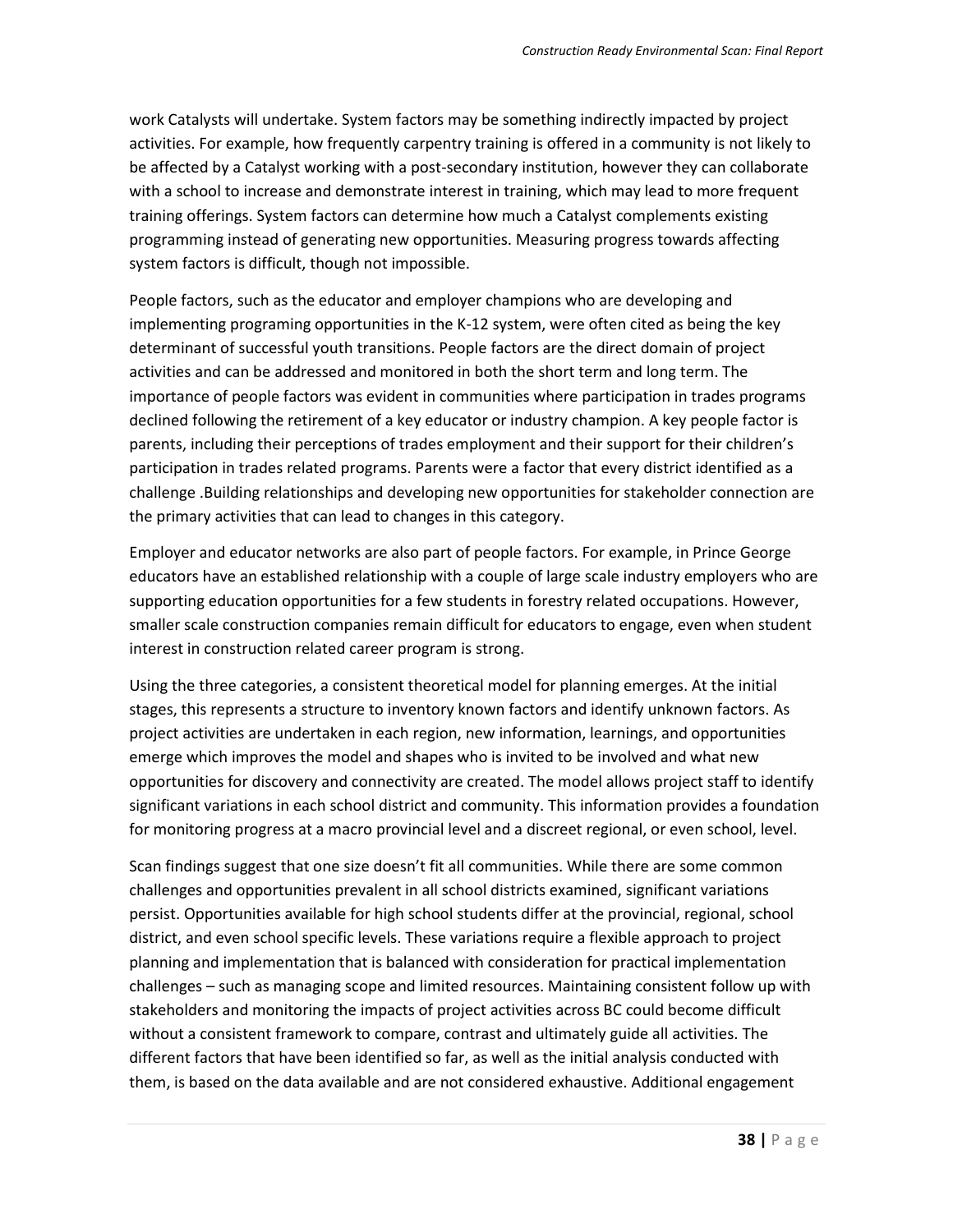would be necessary in the ramp up phase of implementation to ensure that all significant factors are identified.

In the next section, the structural, system and people factor concepts are summarized and suggestions for how to utilize this model in planning are provided. A matrix of these factors as identified from the scan data is attached in Appendix 4 and consideration is given to how it tracks community readiness. Note that this is a starting point based on the research undertaken so far and the model will likely evolve in the first stages as it is tested.

### Structural Factors

*The term structural has been chosen as it references those factors that are fixed and beyond the influence of project activities, but significantly impact planning and implementation. Structural factors are the economic, demographic, and geographical factors that affect the development of communities historically and in the present day.* 

Structural factors impact implementation, but are beyond the impact of project activities in the immediate term. Mitigation strategies would need to be developed in areas where structural factors restrict youth discovery opportunities as well as employment options. In areas where structural factors are creating significant opportunities for youth, the focus would need to be on building interest and career awareness.

Structural factors influence perceptions, opportunities available for trades and technologies work, as well as affecting the presence or absence of system and people factors. These may be things such as public investment or major industry activity that impact how a community has been formed and sustained over time. For example, Northern communities that are founded around a strong industry may have a positive perception of trades employment when the economy is strong, and that perception may shift when activities slow.

Structural factors affect the opportunities available for young people when they graduate. In some areas examined, especially the northwest, structural factors are the key barrier to employment for young people. In many of these areas, economic outlooks may result in migration upon graduation. This was noted in most rural communities of Northwest BC, as well as the Sunshine Coast. Structural factors in the lower mainland have created several opportunities for young people in terms of both employment and training opportunities being created by employers in response to high demand for labour and skilled workers in the short and long term. This was prominent in the Fraser Valley and throughout the Vancouver area.

Structural factors create challenges that range from inaccessibility of work experience opportunities that help students build employability, to their inability to find sustained work in entry level employment as there are either no jobs, or the jobs available require a higher level of skill than youth possess. This is most common in Northern BC in areas where there are several short-term contracts and significant variations in employment based on seasonality of work.

Structural factors also affect the makeup and size of companies that could be engaged in implementation. In general, small and medium companies will be easiest to access, however the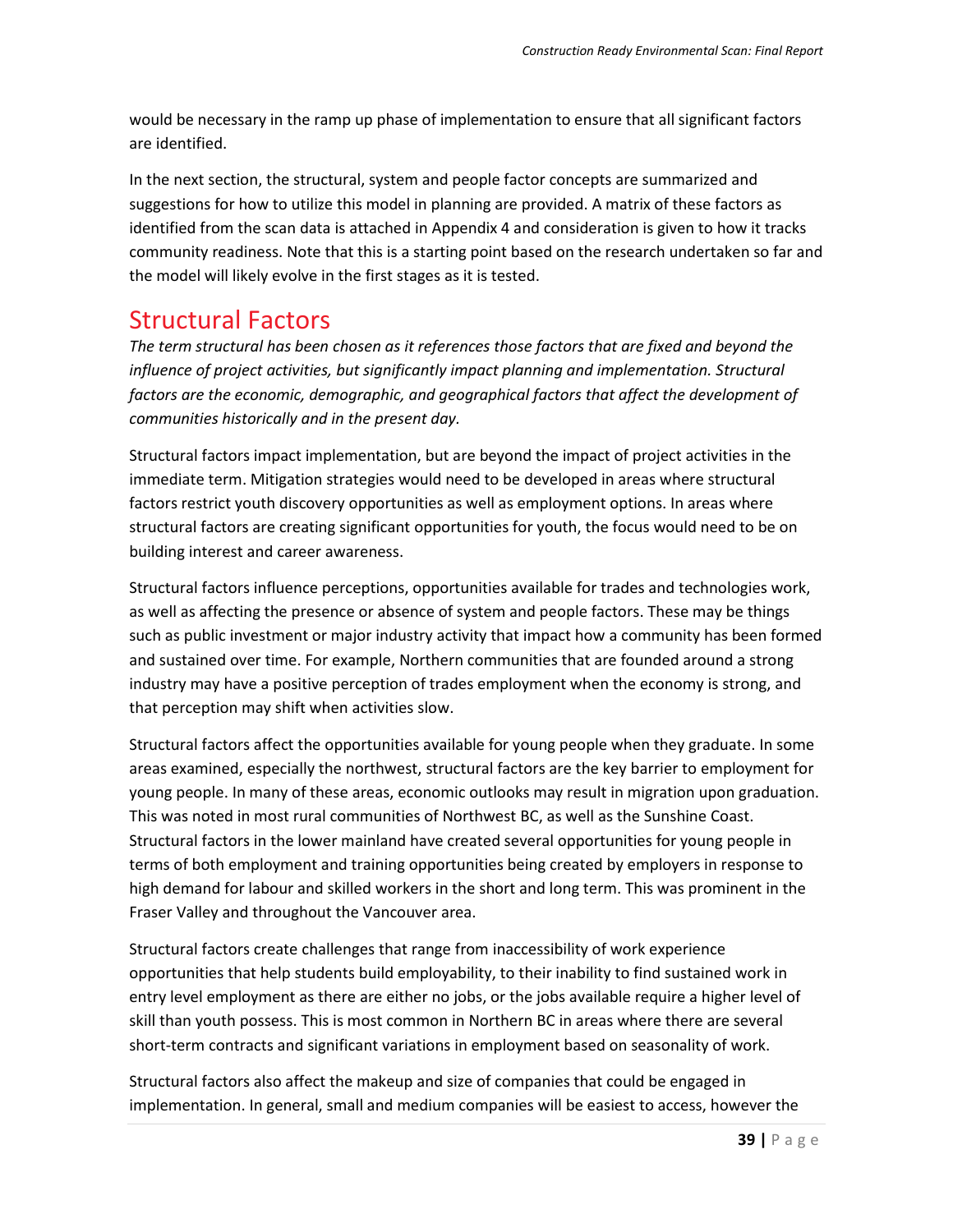larger companies are more likely to provide several entry level positions at once. Prince Rupert is a good example of this, where several of the larger companies have not been accessible to local schools, but medium sized employers have. In some rural areas, work experience is inconsistent as it is only available when there is significant work being undertaken. In urban areas, and areas of significant economic activity, entry level work experience is more accessible and employers are more likely to be engaged because the need for labour is strong. This was seen in several of the urban areas explored, including Vancouver and Prince George. Employment transition from foundation training into apprenticeship remains around 50% across the regions examined. From youth consultation, it is anticipated that this is a consistent percentage for this age group too – if not slightly high.

Based on scan data, structural factors that influence project planning can be:

- Number of new job starts or building permits issued
- Number of new trades and technologies positions being created by economic growth
- Economic activity, including long and short-term infrastructure contracts
- Sustained economic activity including in residential and commercial construction, resource extraction, industrial developments (from construction to operations), major manufacturing contracts, innovations in product development or design and others
- Age of current workforce
- Number of skilled journeypersons available for apprenticeship sponsorship (or individuals with sign-off authority)
- Proximity to economic activity
- Proximity to, or accessibility of, education and technical training opportunities (secondary and post-secondary institutions)
- Public infrastructure investment projects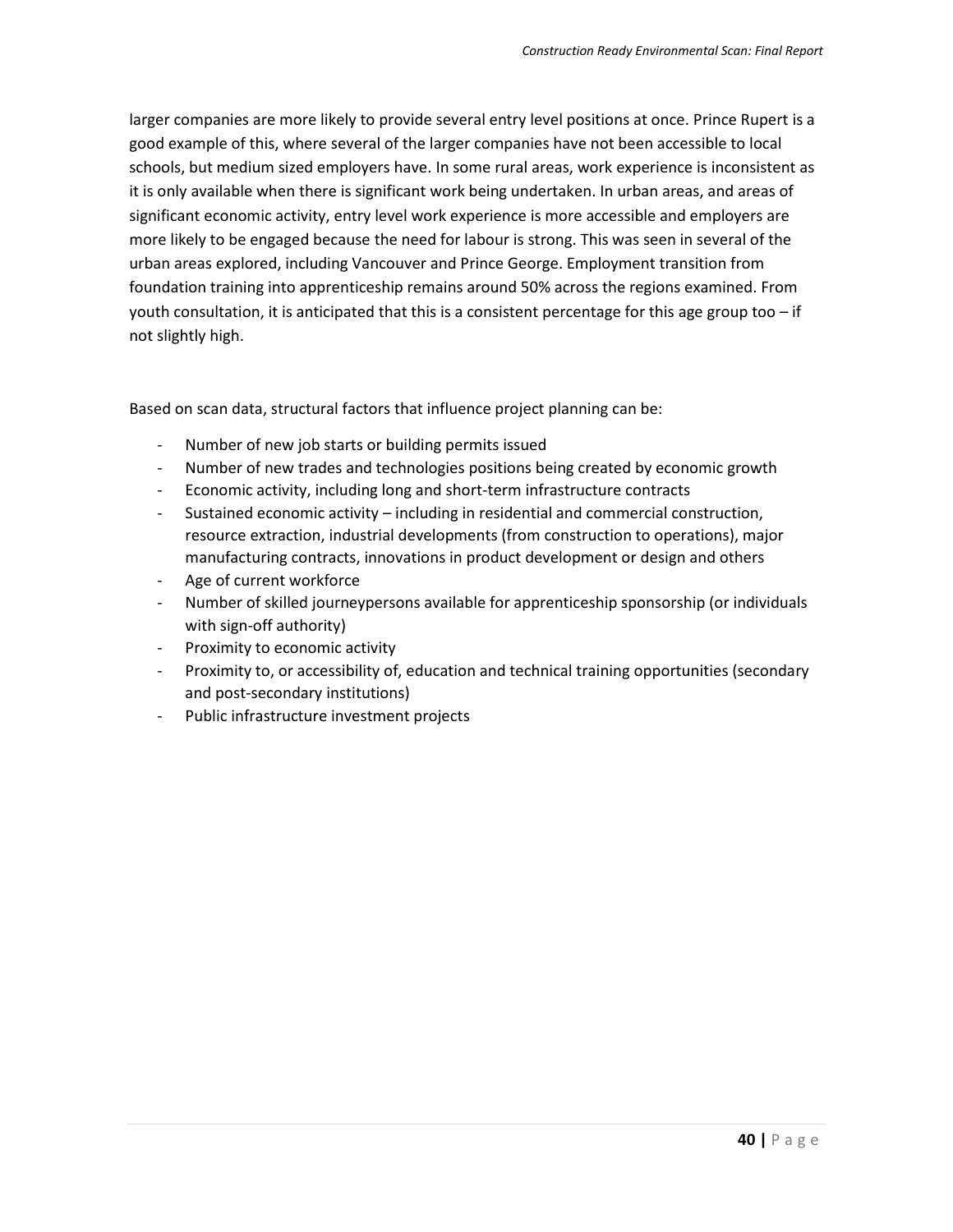### Systems Factors

*Includes the education and training systems available in each community. Employment practices and the format and makeup of companies in terms of size and apprenticeship training opportunities are also considered part of System factors. Unions, industry associations and community organizations are also considered system factors.*

System factors can be influenced. For example, employment policy is one factor that restricts opportunities for youth and has been encountered in both the north and Lower Mainland – particularly around larger companies. Age restrictions or certification pre-requisites can influence the opportunities available. In Prince George, it was identified that one of the major local employers has consistently posted for journeyman millwrights, but no apprenticeship millwright positions are offered even where journeymen are available for oversight.

Another system factor is the training options available to high school students, including shop class opportunities and other discovery programming, as well as technical training. In the Lower Mainland, specifically the Fraser Valley, students have access to a broader scope of training options including programs such as bricklaying. In the north, post-secondary training options are less diverse and less frequently available.

Systems factors also affect the transition from training to employment. In several communities, work experience and employer connection are happening prior to program completion. In Prince George, several of the high school students taking the welding foundations program were going to work with employers they had met through high school work experience. The interplay between structural and people factors are key determinants of how successful student transitions will be.

System factors affect planning as they are the basis for building relationships and student preparation. Where system factors are absent – such as where students can't access training – there is often a gap in potential student work readiness. Many system factors cannot be addressed through implementation activities as they are overseen by other organizations. However, a key part of implementation would be to complement and enhance the programming and training options available by improving the connection to industry. There is a strong desire from both employers and educators in both regions to develop or increase these kinds of activities.

System Factors that affect planning can be:

- Programs that exist to encourage youth exploration of trades (in middle school, secondary school, at post-secondary, and outside of school)
- Educator resources available to support students pursuing work experience with local employers prior to graduation
- Possibilities of implementing secondary school programming based on facilities available
- Number of youth participants in ITA Youth programming
- Number and diversity of employers engaged in ITA Youth programming
- Union presence and training options
- Post-secondary programming available in high school
- Presence of post-secondary training locally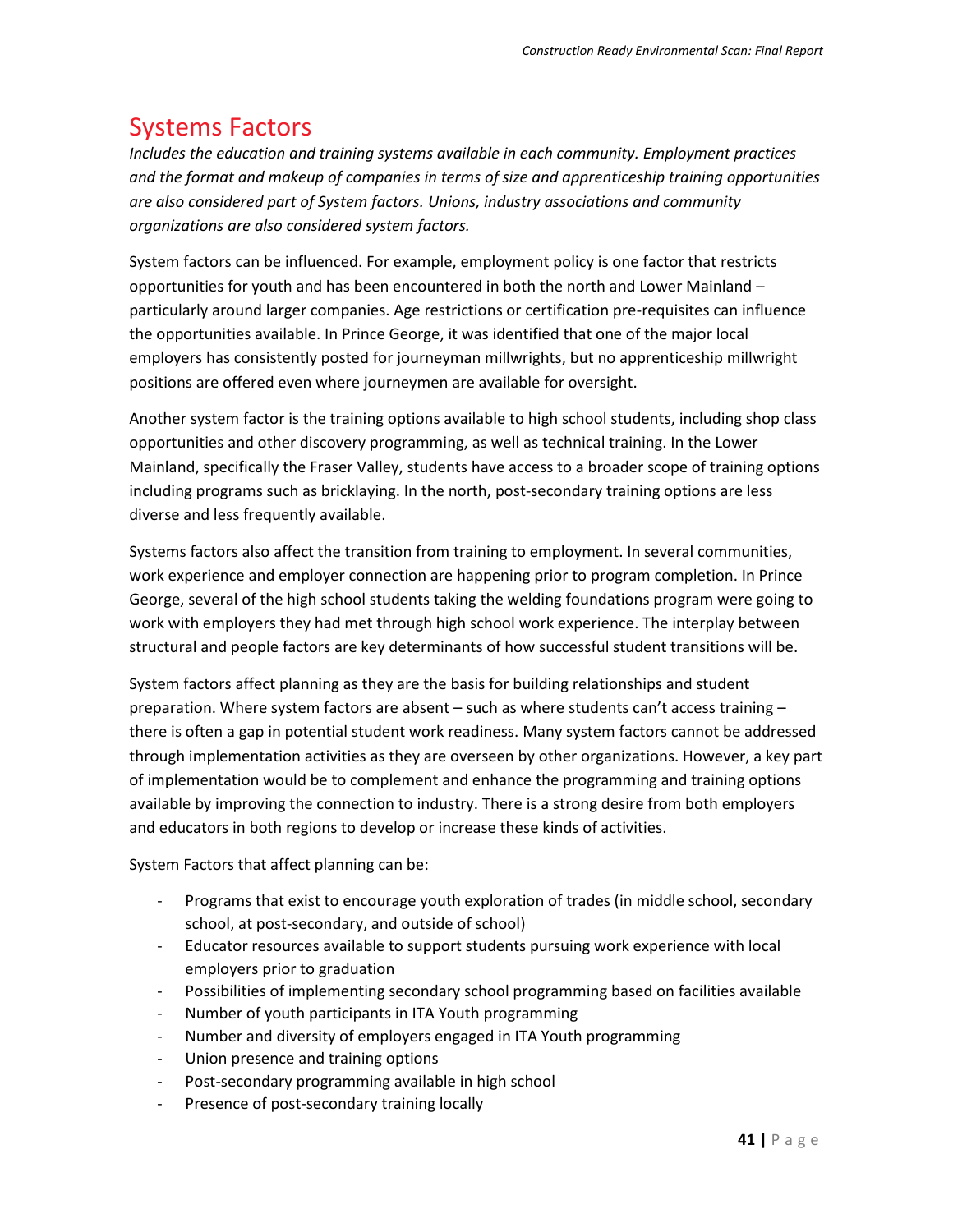- Established presence of employer organizations, coordination networks or representatives
- Hiring practices of medium and large-scale employers
- HR policy limiting youth employment (age or prerequisite certifications/training)
- Accessibility of safety training and certification
- Exposure to tools and applied learning in community, at home or at school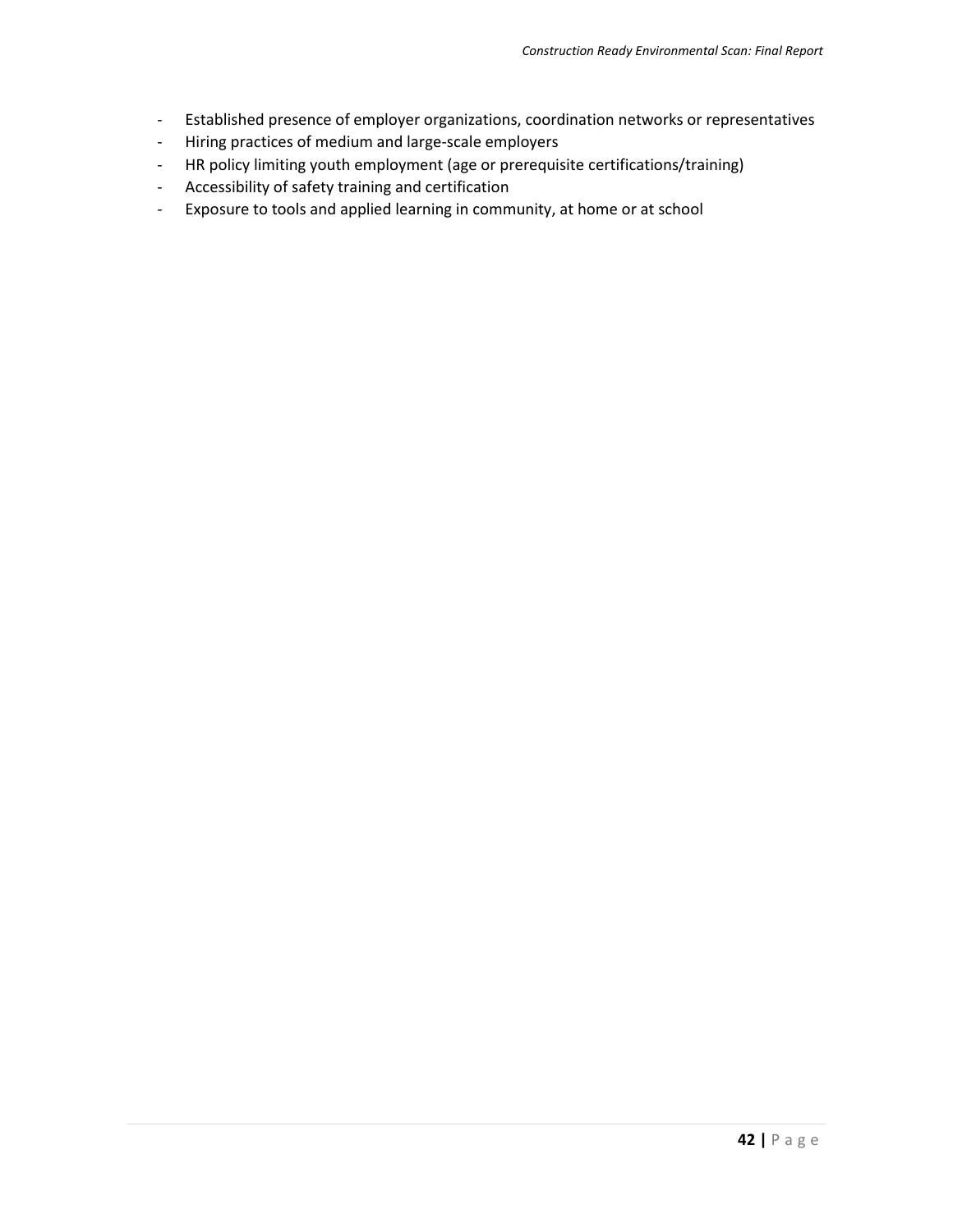### People Factors

*People factors are those things that are affected by an individual's independent actions. These include young people themselves and their interest in trades employment, exposure to different careers, and their personal support networks. People factors include the leaders within the education and industry communities that can build implementation partnerships. Individuals are most often a determining factor in the success and longevity of programming.*

Most people factors can be affected by project implementation as relationships are built and opportunities are created either near where young people are, or through facilitating connection to training or employment options in other communities. In several of the areas examined, networks have been initiated either through educator or industry leadership. Collaboration was the common theme in all areas where there was significant opportunity for students to experience trades or technologies employment.

"I am struggling to find good carpenters and helpers. We cannot grow without good people."

*Hamish, Lower Mainland Employer* People factors affect planning and implementation in several ways. Employer and educator champions are needed to generate opportunities for young people to become interested in, to prepare for and ultimately connect with employment. Implementation of the project creates a community of industry support for students over multiple years. To establish this, employers need to believe in the goal and want to give back as a certain amount of volunteerism is required. Through the scan, it was identified that these employers were present in different areas and in different types of trades. The

most significant factor that affects interest appears to be labour need – though a notable number of individuals are interested in participating because they want to give someone the chance they were given.

The scan also identified a need to provide additional supports to groups of young people facing unique barriers. This includes those young people studying at the First Nations schools participating in the scan, as well as indigenous youth in urban contexts. Working with First Nations schools would require a modified methodology to planning and implementation. This would be responsive to unique learning environments, but would also have to account for other system factors that demand collaborative solutions. An additional project would need to be undertaken to ensure that the staff and resources needed to do this well would be available.

There is also a need to provide additional supports to youth in and transitioning from care, immigrant youth, young women and others facing financial hardship. Implementing a solution that empowers and enables these groups of youth would require collaboration with other organizations. The scan has enabled initial exploration of this with groups including the Federation of BC Youth in Care Networks and ACCESS. Collaborative implementation would make use of subject matter expertise and leverage existing supports. At the community level, collaborations with neighborhood houses and social service providers will enable a stronger network of support surrounding young people as they leave education and start employment and ideally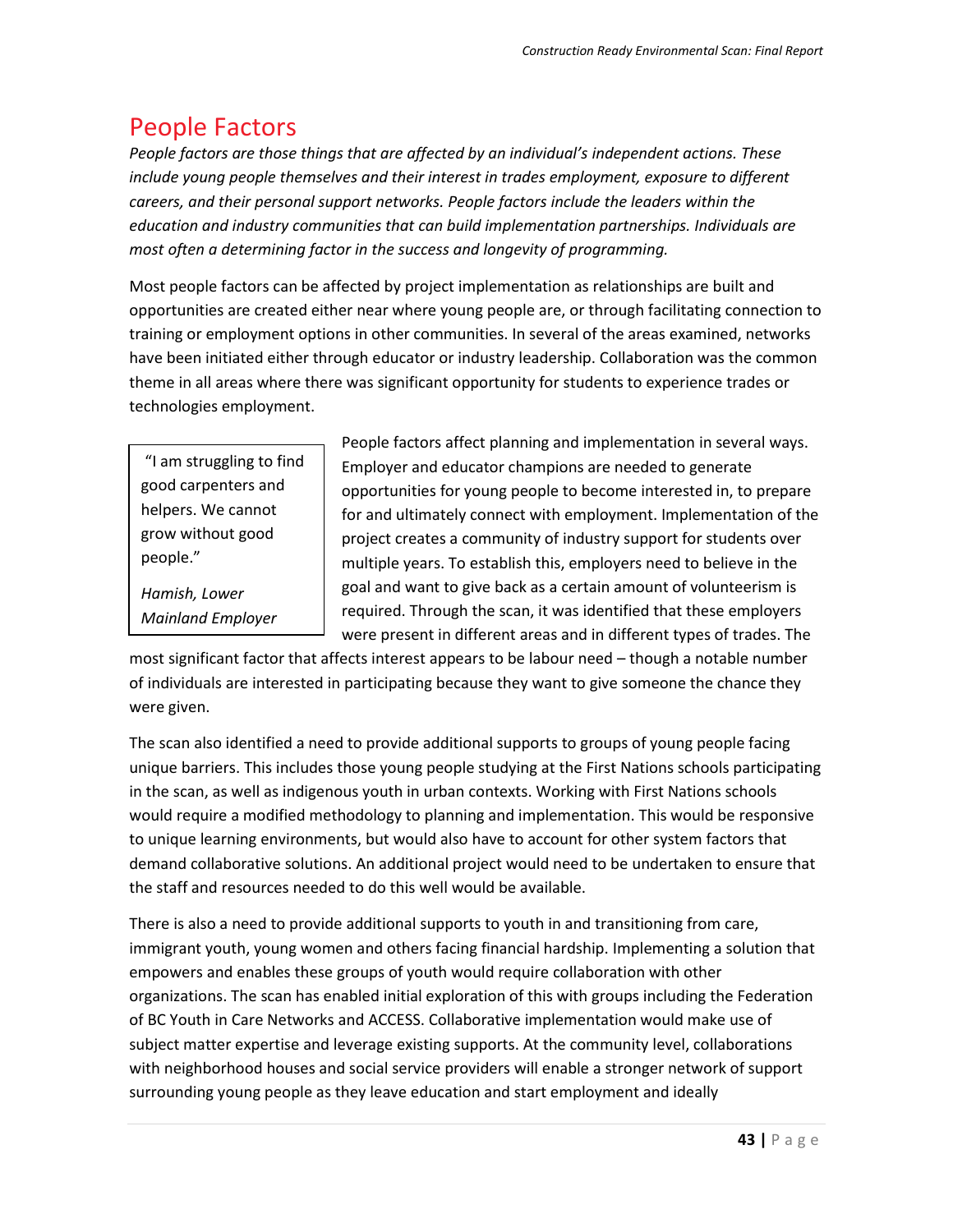apprenticeship. The main goal identified in the scan research would be to increase resilience and self-reliance early. Wherever possible, funds will be raised from industry to meet gaps in employability – such as driver's licenses or experiences that require travel. This is an investment in prevention.

Based on the responses of educators and employers, especially from those that have been in the education system for over 20 years, people related factors were identified as the most significant determinant of sustainability. While system factors can determine what is possible, people factors make things happen. It is through the partnerships established, and the fundraising activities undertaken, that industry engagement can be organized to support ongoing implementation. Partnership development was identified to be easier in areas where big industry is present and where economic stability is consistent. It was people factors that were most frequently identified as the thing that led to a decline of a project or collaboration – especially where retirements had occurred.

People factors that affect planning and implementation include:

- Industry and education partnerships established
- Connections in place to link young people and apprenticeship opportunities prior to graduation
- Partnerships created to improve awareness of careers in trades and technology sectors
- Employer engagement in career and shop programs
- Educator leadership in the development of work experience opportunities
- Educator leadership in the development of a coherent trades pathway for training and experience through multiple years of secondary school
- Parent support of youth participation in trades programming
- Youth awareness of opportunities for trades exploration and personal interest in hands on learning (pre-secondary school engagement)
- Youth perceptions of trades and technologies careers
- Industry leadership company or individual level
- Opportunities created by employers for youth to experience employment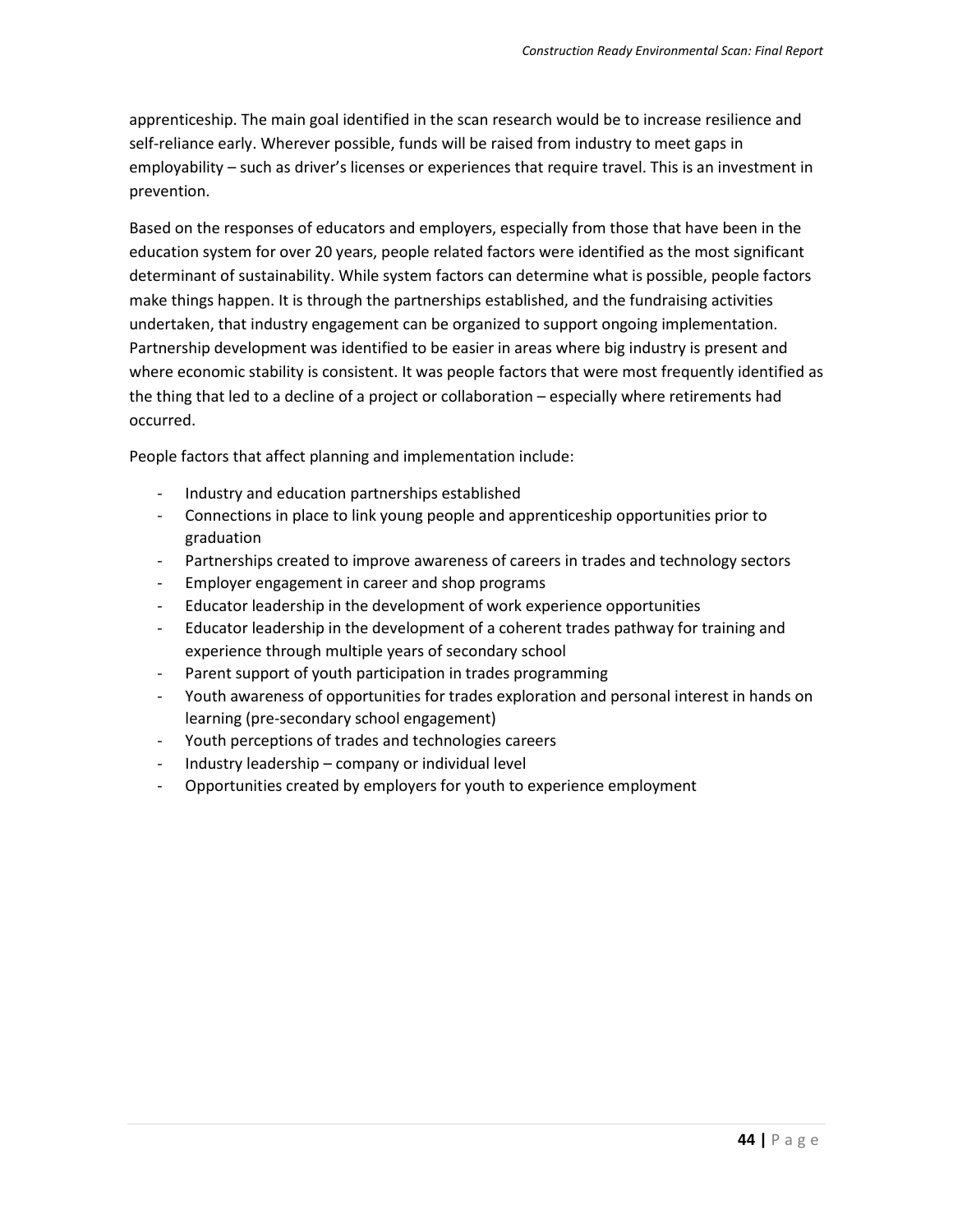### People Factors Example: Relationships Map

The following graphic maps the people factors that have been identified through the scan. This is a conceptual representation of the individuals and organizations potentially involved in implementation. The presence – or absence – of these can be seen to affect overall project goals.

The map is divided into three groups, with the Catalyst playing a central role of building relationships and coordinating efforts to engage youth. The first group is industry, which includes stakeholder groups and individuals who are providing opportunity for young people to explore jobs through short experiences, as well as intending to hire full time. Within this group are all the stakeholder groups that have a direct impact on employment outcomes. Engagement with all branches of this section have begun either through Construction Ready, this Environmental Scan or other Foundation initiatives.

The second group is education, and specifically the educators most directly involved in encouraging, preparing and training youth for employment in trades and technology careers. These stakeholders are the gatekeepers for all awareness activities related to promoting the Industry ASK, sector based employment, and any of the project activities to be undertaken. Navigating these relationships can pose a challenge, especially as each school district manage their career and shop programs differently.

The third group are stakeholders that support implementation through coordination of resources, direct funding to project operations or to youth employability, advocacy, or they are part of the network supporting young people transitioning from school into employment. It should be noted that this section represents those groups that have already been engaged and would immediately be part of project planning and delivery. Additional stakeholders are likely to be identified through implementation.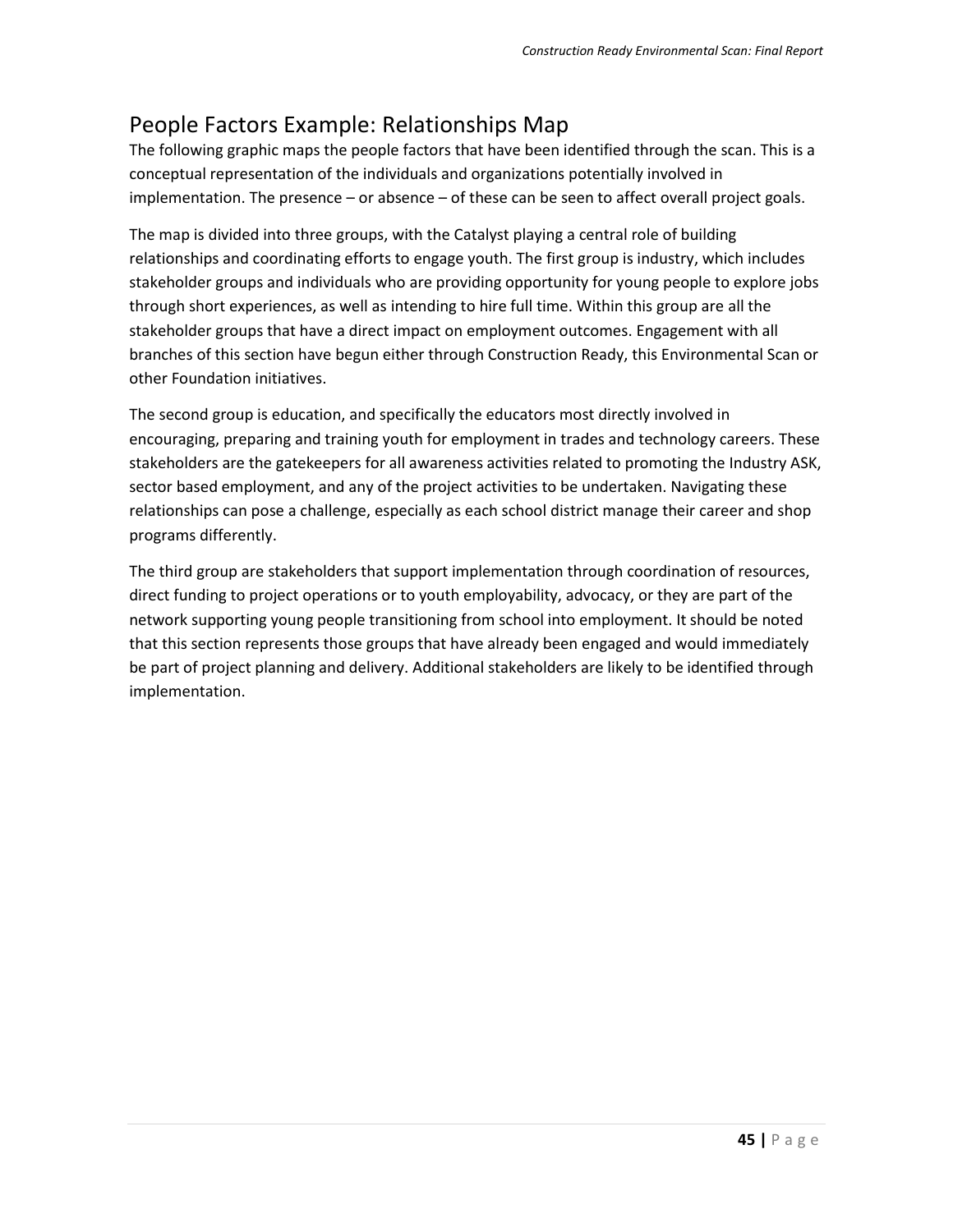*Construction Ready Environmental Scan: Final Report* **46 |** P a g e **Catalysts** Build collaborations between stakeholders to enable young people to discover, experience and connect with careers in trades and technologies. Associated Groups and Indivudlas Government Ministry of Education Ministry of Advanced Education, Skills and Trainng ITA Youth Program Team Apprenticeship Advisors Other Governemnt Ministries or Agencies Parents | Employment Programs Work BC Trades Programs (WITT, etc.) Community Organizations Skills Canada BC Federation of BC Youth in Care Networks BC Association of Aboriginal Friendship Centeres ACCESS Social Services Youth support programs Youth in care programs Industry Employers Small-medium sized regional employers Provincial or national employers First Nations Businesses & Development Groups Unions Locals Provincial Associations BC Building Trades Industry Associaitons Employer Groups Regional sector represntatives Regional Construction ASsociations Other Sector<br>Associations Safety Alliances Employer Labour Relations Groups Subject Specific Organizaitons Education First Nations Schools First Nations Schools Association Post Secondary **Trades Training** Foundation Training Apprenticeship level trianing Technologies programming Secondary Schools Trades and shop teachers Sampler or Explore program instructors Pre-apprenticeship or Train in trades programs District Admins Career Departments Career Coordinators Guidance Counselors Shoulder Tappers or Apprenticeship Cooridinators Elementry to middle school Applied skills and design teachers Educator Organizations BC Tech Ed Teachers Association Career Educator Society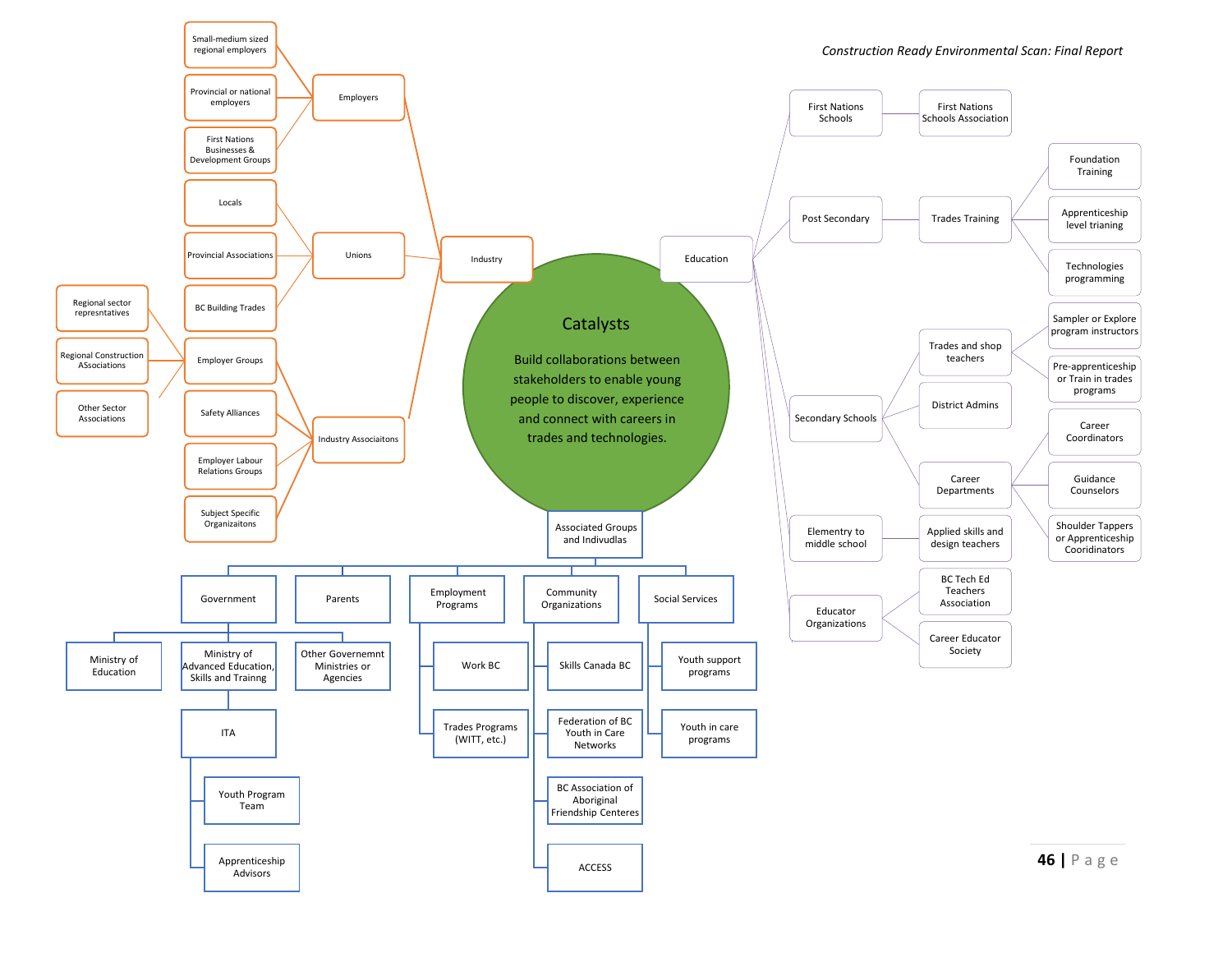# Implementation Starting Points: Provincial Consideration and Regional Variations

Based on the environmental scan data, an initial starting point for implementation can be produced. The starting point will vary for the provincial, macro level plan, and the community or school district level planning. The challenge identified in the environmental scan was that there are provincial targets and goals that would need to be translated in to an implementation methodology in each community. Determinant factors in these areas will shape what is needed and what can be created in the short term and long term. Critically, there is a huge appetite and interest for this type of programming in the high schools engaged in each area. The priority for implementation activities, in terms of focusing on increasing awareness of skilled trades jobs, improving employability readiness, creating connections to industry and supporting teacher efforts, will change locally even though the goal remains the same across the province.

At the provincial level, the starting point for implementation would be to engage with other sectors, align activities, project resources and communication materials with changes at the Ministry of Education, and to immediately undertake industry fundraisers to support a Skills Ready initiative in partnership with other provincial organizations. This would enable oversight from multiple stakeholders and would form the basis for long term sustainability. By revamping the existing model to align with curriculum changes and multiple sectors, activities undertaking can provide new opportunities for career exploration through experiential learning to a broader group of young people, safety certification for course credits and industry support to educator initiative. These are the priorities of the CFBC and have already begun to be integrated into current projects.

As the focus shifts to operational implementation of a Skills Ready project in each region, the role of the Catalyst, the partnerships built with industry and educators, and the targeted engagement with youth will change based on the previously identified factors. Using the above definitions of structural, system and people factors, each area identified in the engagement plan has been be separated in to three categories of readiness. These readiness categories require different types of resources, strategies and partnerships to implement the pilot model. A breakdown of the determining factors and how they equate to the rating system is attached in Appendix 4.

It should be noted that there were no areas that responded negatively to the Construction Ready model. Employers across the regions examined expressed a need to do more to prepare the next generation and all districts are working with what is available to them to create the best opportunities for student success. As such, this ranking reflects current conditions identified in the scan, and not individual educator or employer efforts.

These rankings are based on the data available and are not exhaustive. Additional engagement would be necessary in the ramp up phase of implementation to ensure that all additional stakeholders are identified.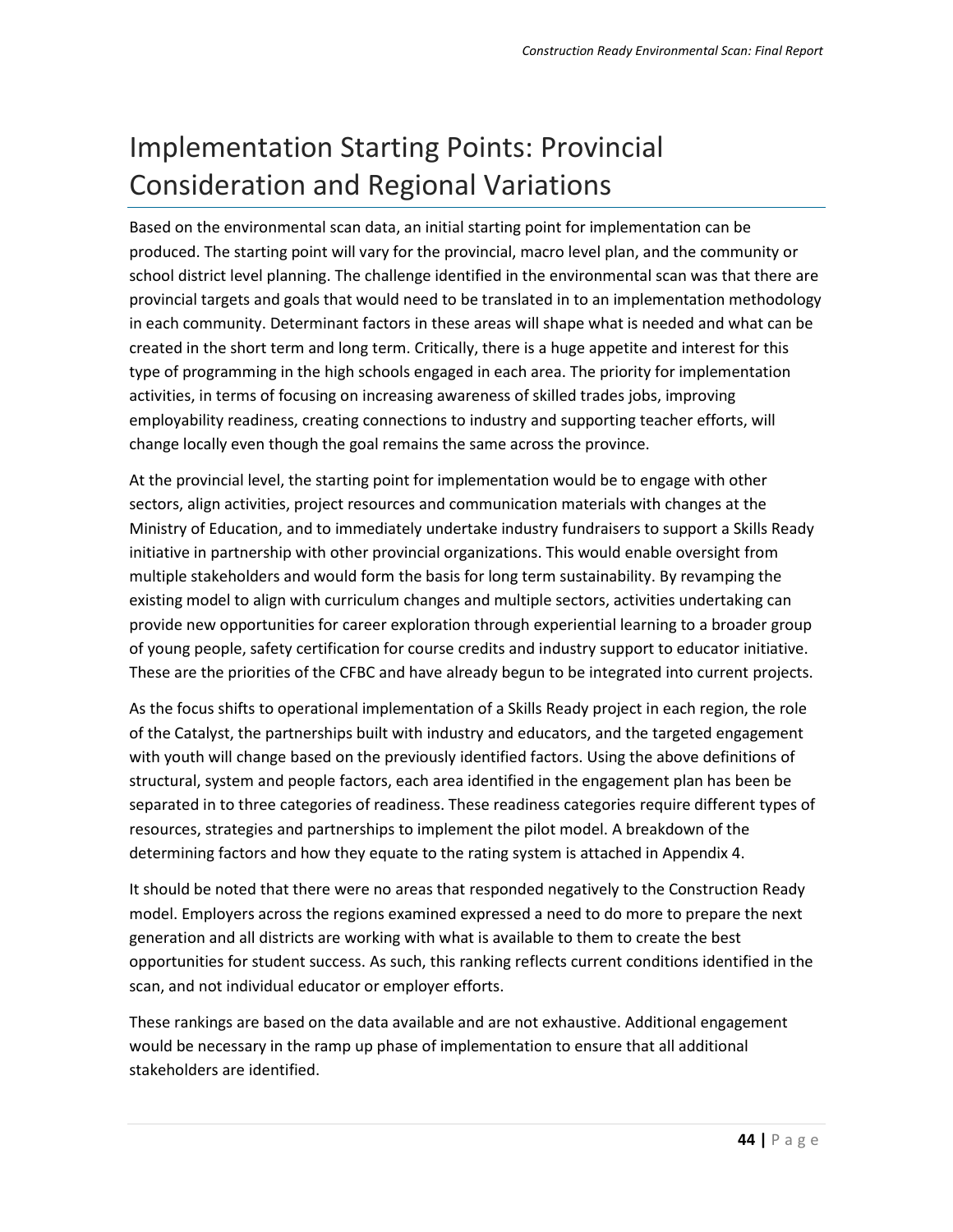### Summary of Rankings: Development Needed, Mostly Ready and Very Ready

In areas that are Very Ready, structural and system factors are in place for quick implementation, and there are the people factors, specifically industry or education champions available, to launch collaborative implementation immediately. For example, employers and educators in both the Northeast and Lower Mainland have been reaching out to ask when implementation could happen and what the next steps will be. In these areas, there is significant potential for improving experiential learning opportunities – especially for groups that are not well represented in industry, such as young women, as well as those who need additional support, such as youth in Care. This was observed in as a key opportunity in New Westminster. System factors, including postsecondary relationships and educational programming options were identified in several trades. In these areas, the most significant role for implementation will be increasing opportunities for youth to connect with employers for hands on learning. They also represent areas with significant opportunity for earlier engagement, including promoting trades and applied learning in elementary and middle school. Economic opportunity and proximity to industry activity are key factors in these areas. The role of the Catalyst in these areas would be to leverage existing programming and relationships to improve the pathway from discovery to employment in apprenticeship by facilitating increased employer connections and awareness activities. This would augment gaps in current opportunities. Partnership development could be undertaken quickly. In areas that are Very Ready, unique experiential learning opportunities could be developed in a short time. A significant distinction between this category and Mostly Ready is the identification for long term sustainability. In these areas, previous industry contributions suggest that there is a network available for sustainable operations based on industry contributions. The time to get to this point is anticipated to be shorter. In terms of transformation to Skills ready, those communities in these areas have already been identified as having interested employers from multiple sectors or have an employment makeup that is dominated by construction trades over other industrial trades.

Mostly Ready means that that there are some factors in place, but barriers may exist to full implementation in the short term. Amongst other considerations, this may mean that relationships are not strong between school and industry, that economic factors pose a barrier to work experience, or that system factors limit in school programming availability. In areas that are considered mostly ready, implementation activities would focus on using industry leadership to fill in gaps in current opportunities for students. Partnership development would be slower to build as there may not be an existing forum in place, however a strong individual interest on both employer and educator sides have been noted. As well, the Mostly Ready category includes schools that are taking on changes to the new curriculum and have expressed a need and want for external industry support to implement more opportunities for experiential learning and community connections for students. Several of the areas in this category would require two priorities: increased employer connections for work experience, and increased opportunities to increase student interest in trades and skilled employment. Sustainability in these areas would require targeted fundraising and industry engagement activities to develop, and would be a medium-term outcome. As well, many of these areas have an economic make up that relies on industrial trades outside of the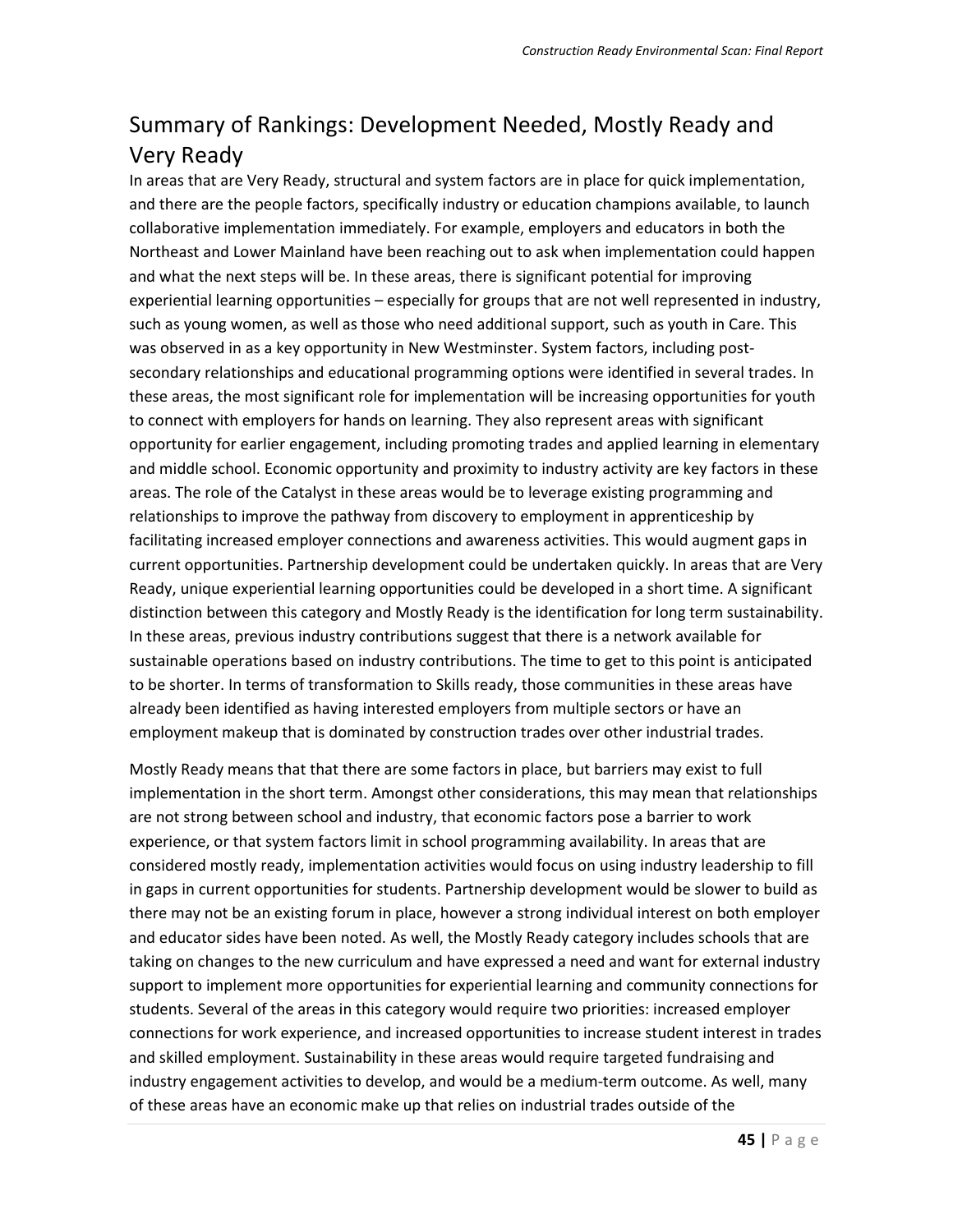construction sector, building this network would be a critical next step to ensure broad economic opportunity for youth.

Development Needed indicates that there are several factors that are currently preventing implementation of the model and that additional programming may need to be created to initiate career discovery and connection opportunities. For example, in areas such as the Central Coast and far north, distance is the biggest determining factor for student opportunities. In several areas, a provincial network of student support would be an activity that would be needed to encourage students to access trades a training and employment outside of their home communities. In some cases, especially where employment opportunities are at a minimum, work experience could be undertaken through a community project and outside experts – such as loaned representatives from industry who could provide short term training through project based learning. Several of the communities in this area have a majority aboriginal student population and several of the findings from the First Nations section of this report could inform implementation activities. Implementation could not rely on partnerships as much as the organizations and individuals may be absent. In these areas, structural and system factors are the biggest challenge and a unique approach to implementation is suggested. For more on this see the detailed high-level plan in section 3. Long term sustainability without targeted grants or government funding may be a larger challenge in these areas as the presence of major donors

### Summary Ranking

#### *Very Ready*

- Vancouver East (New Westminster)
- South Mainland (Delta, Surrey, Abbotsford)
- **•** Fraser Valley (Mission, Chilliwack to Hope)
- Northeast (Prince George, Dawson Creek, Fort St John)

#### *Mostly Ready*

- Vancouver West (includes North and West Van., Vancouver, Richmond, Langley, Coquitlam and Burnaby)
- Rural Coast (Sunshine Coast to Sea to Sky).
- Northwest (Prince Rupert, Terrace, Smithers, Kitimat)

#### *Development Needed*

- Northwest (Haida Gwaii and Nisga'a)
- Central Coast (Highway 20 and the Bulkley Valley)
- North (Stikine district & Fort Nelson)

#### *No Response Available from an Educator Prior to Final Reporting*

Nechako Lakes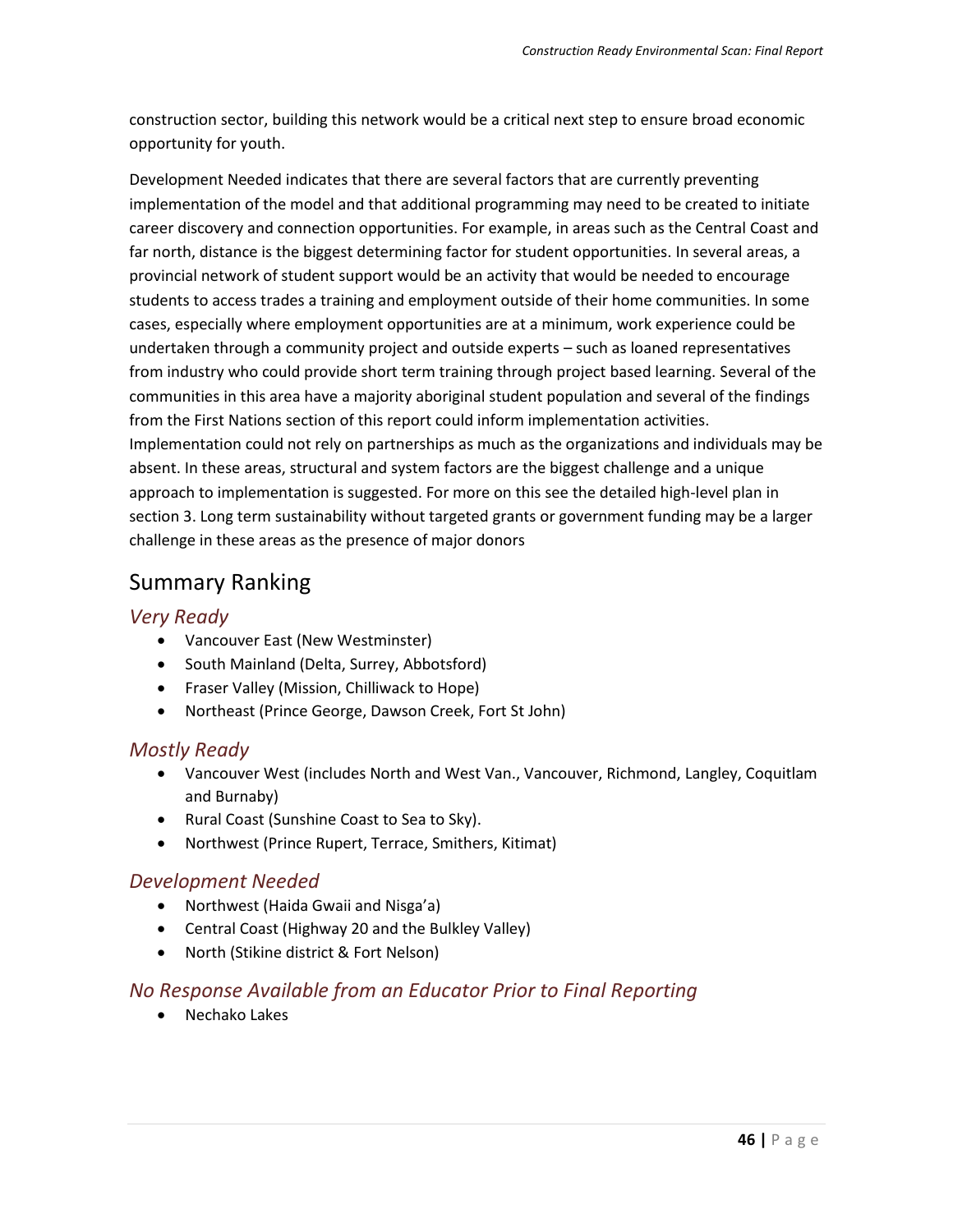# Section 2: First Nations Career Exploration

*It is with gratitude that the Construction Foundation of BC acknowledges the insight gained through visits to the traditional territories of the Nuxalk, Gitxaala, and Tsimshian people. The Foundation would also like to express gratitude to the insight shared from those working on the traditional territories of the Ahousaht, Skeetchestn, and Sts'ailes people.*

The Environmental Scan utilized the relationship already being built with representatives of the First Nations Schools Association (FNSA) as a starting point for exploration of training opportunities and limitations in indigenous communities throughout BC. The Construction Foundation of BC has been participating in a dialogue on trades and applied learning options, including the development of financial and industry support for school based activities. This relationship identified a need for an alternative approach to the core components of the Construction Ready model that was more responsive to the opportunities and barriers inherent in First Nations schools in BC. This need formed the base for scan activities.

To investigate how the model could be adapted, exploratory visits were undertaken, outreach to educators occurred by phone and in person, and engagement of community leadership was initiated in cooperation with a cultural advisor. Progress was made towards an improved understanding of how the model could be adapted. Based on the scan's findings, an ongoing partnership process is suggested that would include a balance of individuals with knowledge of community contexts, experience developing learning programming for indigenous youth, and experience providing trades and skills exploration programs. A key role for this group would be to develop a support network of individuals that could assist young people as they transition from school to employment or training away from home. This group would also encourage the acquisition of skills that could be applied to community development and sustained employment locally.

As scan activities progressed, it was done with consideration for each community's unique structure and interest. Wherever visits occurred, outreach to administration and leaders occurred. In respect of the knowledge shared, a gift to support applied learning has been offered as an acknowledgement. The next step is to continue to build collaboration leading towards an implementation proposal that is inclusive of young people's goals, long term strategies to support youth, and relies on partnership for implementation.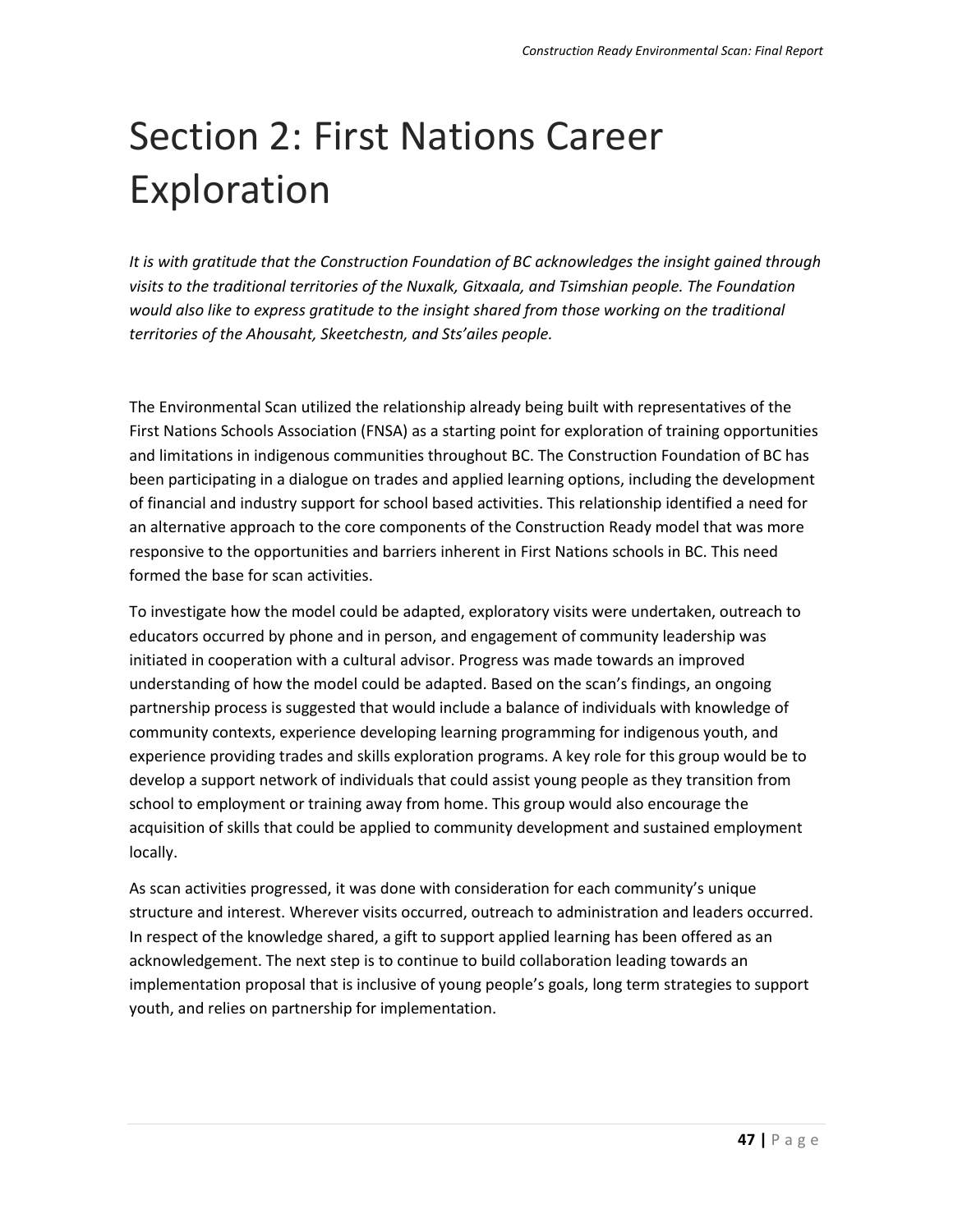# Community Visits

Visits to First Nations operated schools in six communities were intended to build relationships and gain a better understanding of the current programming offered. Exploratory visits were possible in three, and factors beyond our control limited visits to the other three. These include periods of mourning, unforeseen events in the community, and evacuations due to wildfires. Consultation with education representatives in the other three were possible through both in person meetings at FNSA gatherings and through follow up telephone interviews. Throughout the process significant considerations to protocol was given, and the advice of a cultural advisor was sought. Ultimately, this report represents a starting point for an ongoing relationship with educators, youth, and the community members.

As part of the ongoing commitment to these relationships, trips are planned to all remaining communities. These will test different hands on learning activities and career discussion strategies. Follow up with all participants is ongoing, and this research will be suggested as a potential starting point for ongoing project development.

Educators and community members from the following communities were included in scan activities:

- Bella Coola (Nuxalt)
- Lax Kw'alams (Tsimshian)
- Kitkatla (Gitxaala)
- Ahousaht
- Sts'ailes
- Skeetchestn

# Considerations for Adaptation

Each school operates as a self-governing entity. As such, it is on the initiative of the educator and local administration that programming is implemented. While all schools conform to BC curriculum, how classes are run and which subjects are taught varies widely. While funding dictates opportunities to a certain extent, each school has a significant amount of autonomy. Some schools have collaborated in recent years to provide larger scale hands on learning to middle and high school students. This includes the intro-to-construction trailer that rotates through schools along highway 20 and a multi-school go kart challenge in the interior. Program offerings vary significantly and educators are collaborating and sharing information between themselves extensively. Of the three communities visited, all identified teacher retention to be a challenge when implementing consistent applied learning programs to all grades.

The largest school population was 100 students in grade 7-12. Most schools had around 15 students in grades 9-12. In all schools interviewed or visited, small class sizes enabled the educators to have one on one conversations with students about careers, though actual exploration of the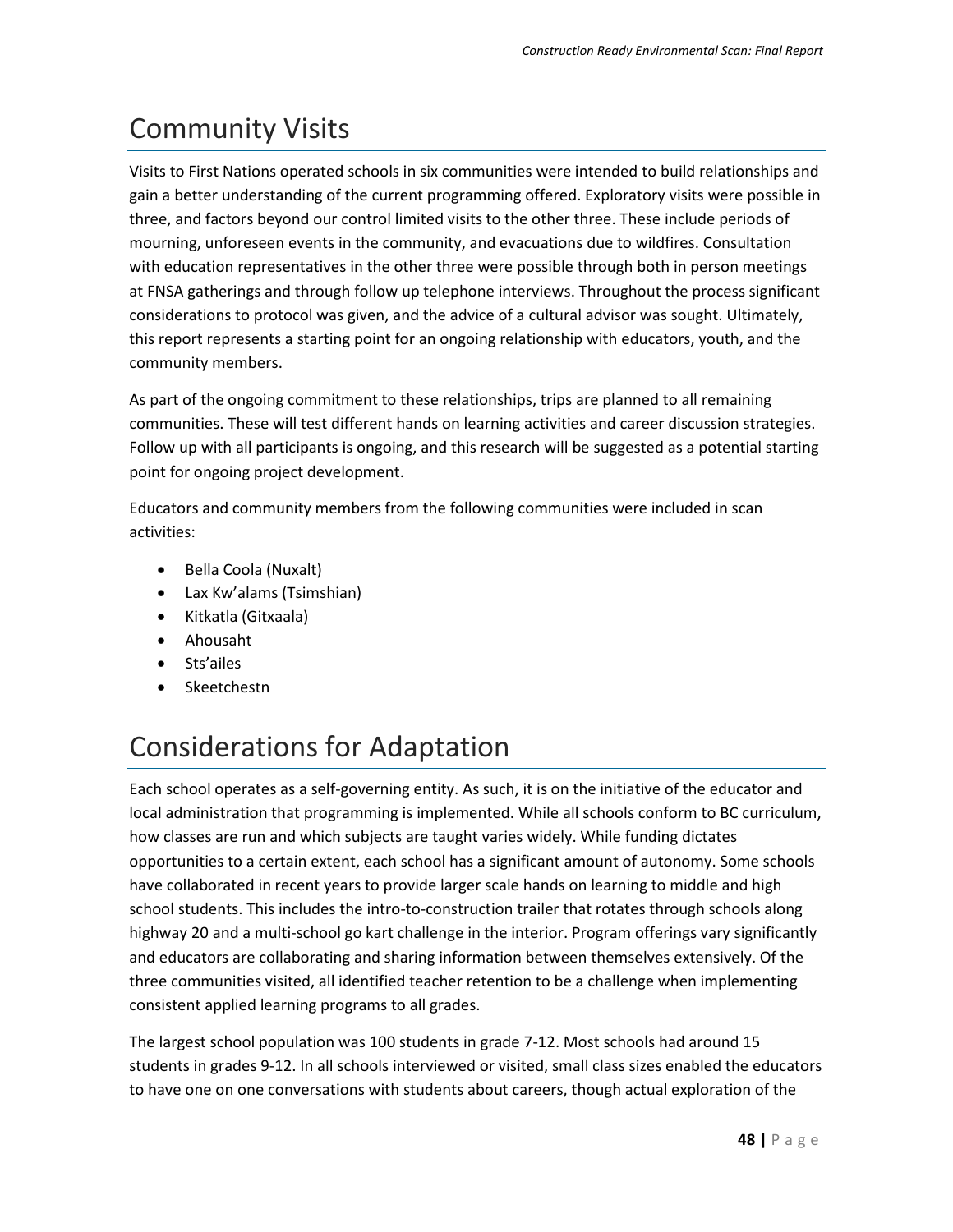career was limited. While their structure and size enables them to do unique things – and provides an opportunity to maximize a flexible schedule and student interests – educators are significantly limited by scale and available resources.

Many educators expressed that there has been a university bias in school offerings to date, but that that is changing. Very few educators had a clear understanding of trades training systems and there is an opportunity to share information and awareness regarding trades and career pathways. All schools were interested in offering a variety of hands on learning opportunities and several identified a need to translate the experiential learning into career exploration – though this was identified as being a challenge because of available staff capacity, resources, and work opportunities.

"Awareness of what's possible can be limited to what you can see."

*First Nations Educator, Northwest BC*

Schools are demonstrating creativity in their implementation of programs for students interested in the trades or technologies, and several are interested in providing more hands-on learning opportunities as well as work experience. A lot of the projects undertaken have relied on teacher capacity and an ability to make use of available resources. In some cases, work experience opportunities have been arranged by an educator, most often these happened in town and transportation was a barrier. More and more energy is being put into the cooperative education programs, though the provision of technical education is limited.

In all cases, staff turnover was identified as being a barrier to developing long term or sustained career and trades programming. Two of the six schools identified that they currently have a staff member with trades certification or experience to lead programing – though both are missing full shop facilities. In the three communities visited, educators described how finding staff has been the key barrier to running shop classes. All three schools visited had a shop with tools available to them. In the sixth school, there was neither a teacher nor a shop, though they are building their own as part of this year's skills programming. Several schools have undertaken smaller hands on learning projects. These range from craft projects to makers spaces. However, it was identified that extrapolating small hands-on activities to career exploration has had low success. In several interviews, educators and community members identified that a more engaging trades specific project or experience may be a better way of relating classroom learning to career conversations. Building a transition plan based on student interest is not always possible as students are unsure of what they want.

All educators interviewed identified that there is an existing, or recent, project undertaking which brought in community members with specific knowledge to lead trades or craft related projects. Most of these were carving projects, though some have implemented boat building and other traditional craft projects (weaving, cooking, trail building which include traditional harvesting and others). Funding and availability of qualified persons were cited as reasons that these weren't sustained or was a limited offering. Very few had brought in an external person to lead skills training, only Ahousaht identified this as something they have tried as part of their shed building project. Interviews with those familiar with several First Nations schools verified that a mix of capacity is present in most other schools and that only a few schools have a relationship with the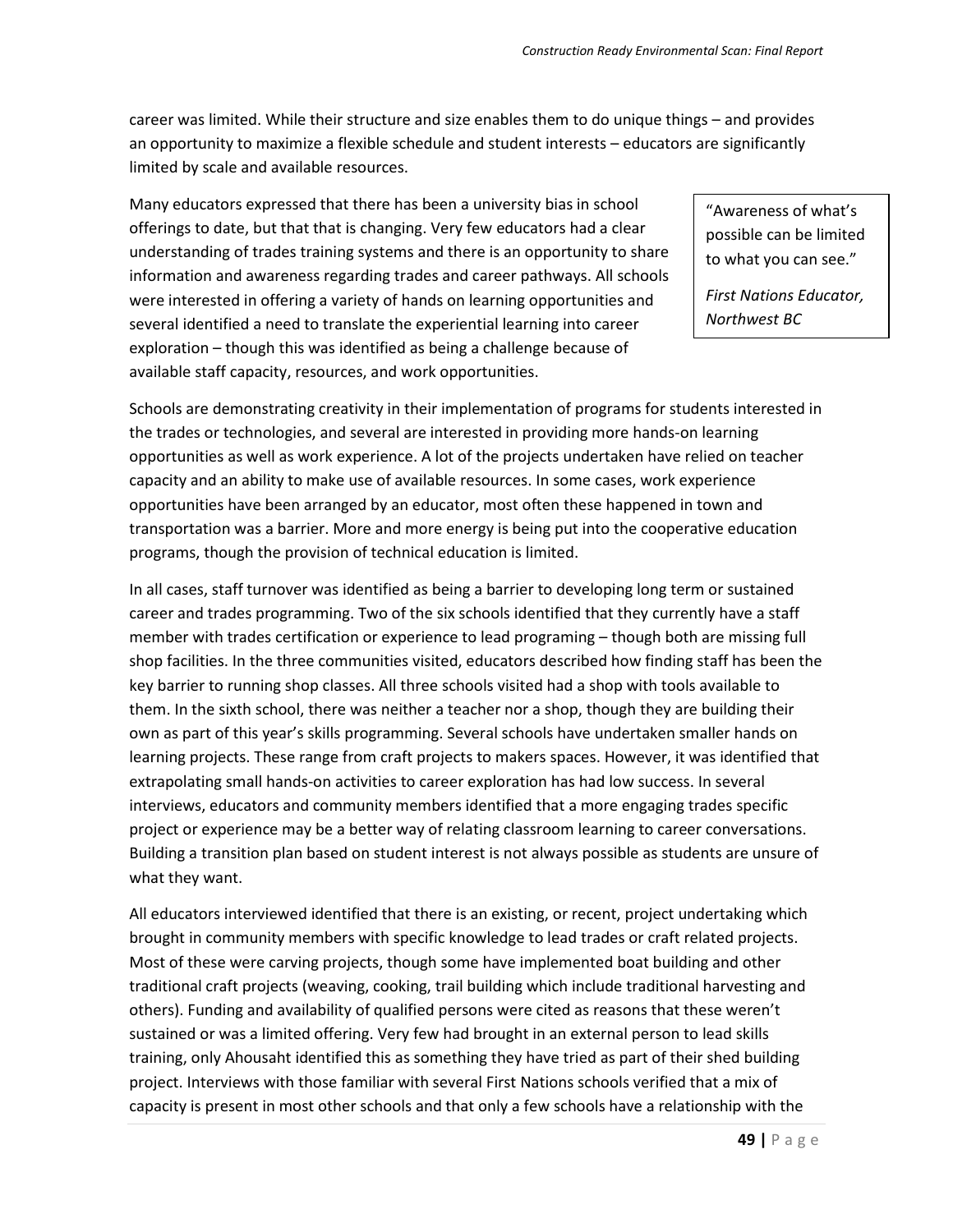public-school district to offer programs collaboratively. Distance from a public institution was identified by educators interviewed to be the primary, though not only, reason for why collaborations are limited. In some cases, students will transfer between the nation's school and the nearest public school for all or part of their middle and secondary education. In practice, supports are in place from band administration and educators to create as seamless a transition as possible. As one educator identified, "It's about creating equitable opportunity wherever the students land." This sentiment became a running theme throughout the scan.

A key line of inquiry explored the difference between employer connections both in and outside of community. In consultation with students, most identified a willingness to travel for work or education, though the majority asked weren't interested in doing that prior to graduation. All were interested in trying things locally, and many had already gained experience in some hands-on activities. All places visited were on or near the ocean and youth identified they had fishing, boating and basic engine maintenance skills – regardless of gender. Several of the youth in the Prince Rupert area identified that they could work in town because they had a relative or friend to stay with. Some identified that they knew of someone with a construction company that they could gain experience with. In conversation with community members and educators in Bella Coola, it was identified that young people are accessing work experience options in the surrounding area. This is happening through base educator facilitation for school credit and on the student's initiative. Most student employment occurred as summer jobs in tourism.

Partnerships with industry from outside of the community exist in very few schools. Most have the ability to access opportunities with band operated businesses or departments – such as housing or public works. Some nations operate their own construction firms, and a direct link to employment is possible. Several schools cited a need for connecting youth with visiting trades people. There are some key barriers to this including cost, coordination barriers, and varying schedules. While none of the six schools contacted have a permanent relationship with industry external to the community, several communities that the Foundation has worked with, including the Gitxsan, do have an established model for industry engagement. However, this is conditional on industry presence locally or within the region.

Linkages between education options and employment are often integrated through the continuing education department which isn't always associated with the school. The Gitxaala have demonstrated leadership in providing ongoing trades training opportunities in community that link to employment opportunities. Youth can access these upon graduation. The Nuxalk Nation is providing strong support to members through the delivery of Carpentry apprenticeship training and work hours through the nation's housing program. This has been identified as an opportunity for high school students to experience trades first hand. All schools expressed an interest in building a base set of skills that could serve students throughout their life, regardless of employment outcome. This sentiment was echoed by community representatives and leaders interviewed. When asked about employment opportunities, several educators and community members identified the need for trades generalists, individuals who could adapt to a variety of tasks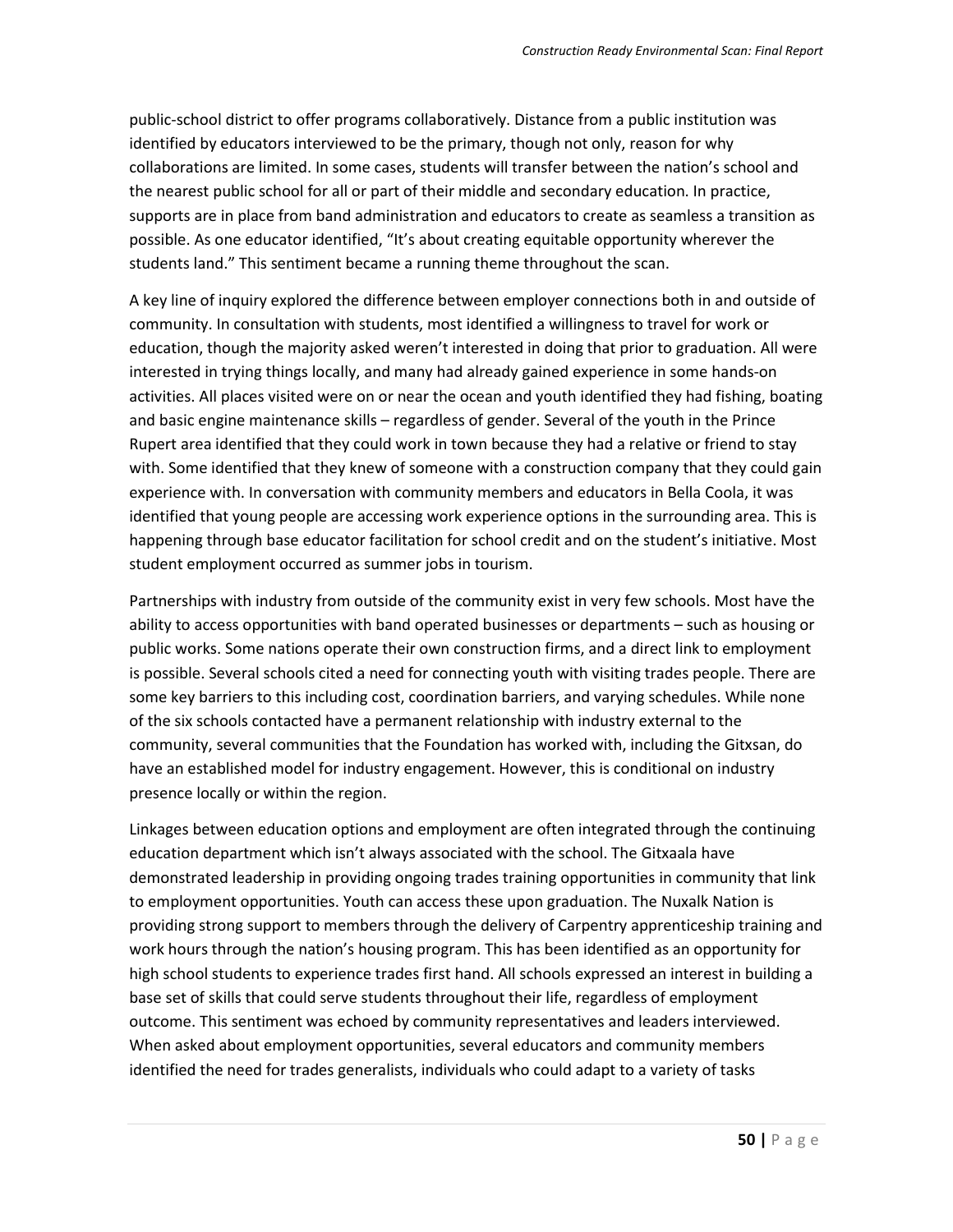depending on the work available. Most identified that they have a current need for a Red Seal carpenter.

Most young people engaged expressed a strong desire to stay in, or at least connected to, their community. Transitioning from secondary school to employment was identified as being a significant challenge for several students, especially those that will need to leave town for work or school. Educators identified that many students are not aware of their options and not ready for the independent living that would be required to work or study away. In some cases, individual students have left to live with a relative, but returned shortly after. Those who have been seen to be most successful were those with a strong out of community support network. In interviews with community members and continuing education instructors, mentorship was identified to be a critical component to any employment initiative or training undertaken. The ideal, as identified by community representatives, would be to develop the skills that lead to economic development and local employment so that young people could stay long term.

As the First Nations Schools participating in the scan are all at a starting point in the development of their career exploration and applied skills programming, there is an opportunity to develop a continuum of training starting in middle school and building up over time. Uniquely, educators interviewed know their students well because they often follow the same core group of students over multiple years. This provides a chance for multi-year support and the development of a transition plan that evolves as students access new experiences. Most educators have some form of career exploration or transition plan tool, however, additional resources could be developed for skills training if there were consistent opportunities available year over year and in many communities. This may take a five year or more commitment to partnership.

Every community member and school educator interviewed expressed a deep passion for student learning and identified a need to continue to provide applied learning opportunities for young people. There was support for trades learning and the perceptions of trades and technology jobs was generally positive. There is an amazing opportunity for collaboration that could develop unique experiences for youth.

Based on activities undertaken in the Environmental Scan, the following recommendations can be made:

- 1. **Adapt Industry ASK –** It is recommended that the Industry ASK resources are modified so that personal identity and wellbeing is the starting point. This was identified by several community members as being integral to how student learning is approached. A process of community consultation is suggested that gives specific attention to concerns around terminology or language used. This process may include developing activities that encourage youth to identify how they can develop this in community, with consideration given to values identified in traditional teachings. As such, regional or local variation could be required for some resources.
- 2. **Develop Partnerships for Experiential Career Exploration** Collaboration directly with schools has been identified as appropriate in most areas, as long as updates are provided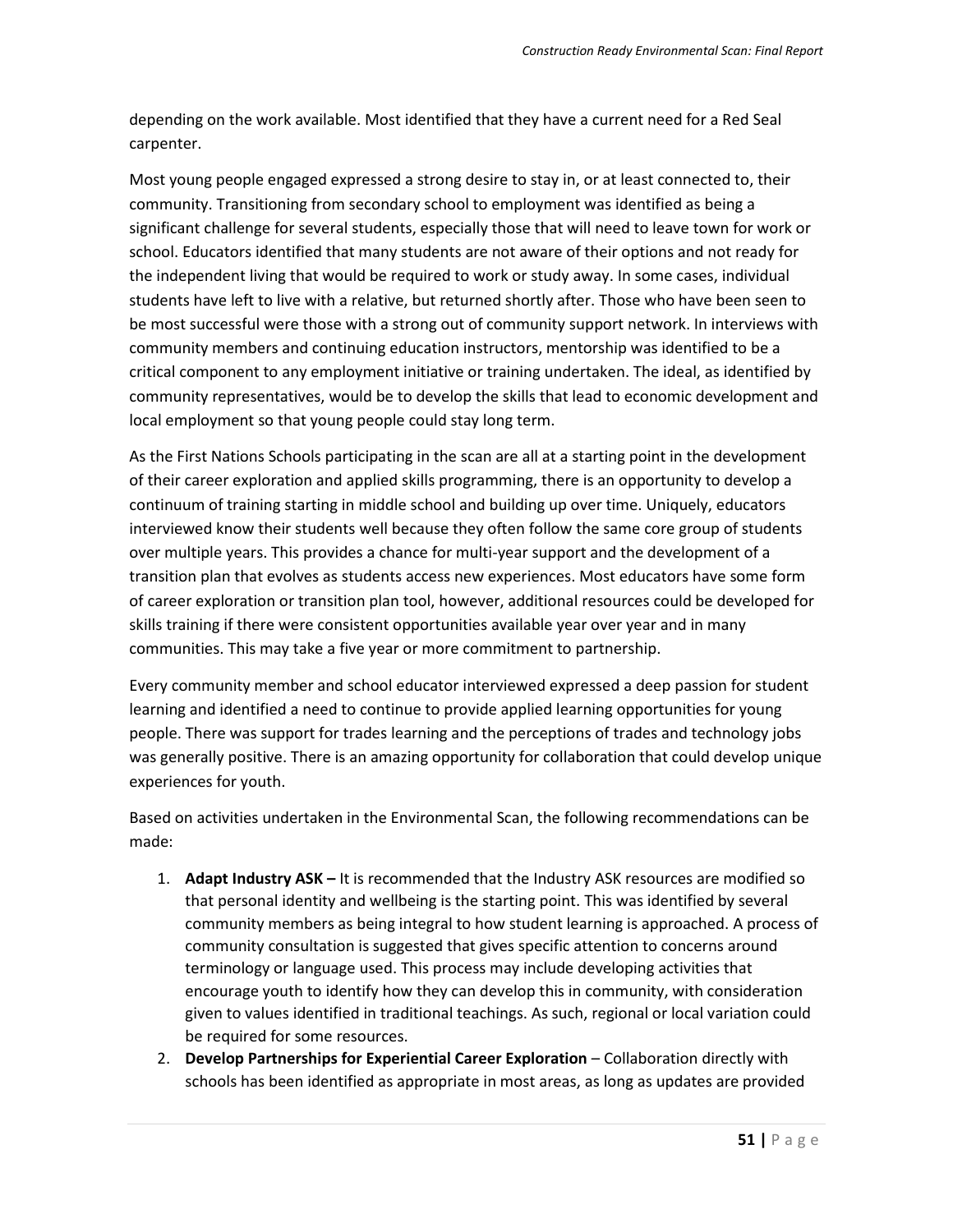to administrators and community leaders as activities are developed and implemented. Three types of school and industry partnerships are recommended for consideration:

- 1) Intensive or short-term learning opportunities sponsored by industry. These may be organized in community or bring several schools together in a central location.
- 2) Work experience and trades exploration through band operated departments.
- 3) Work experience, Youth Work in Trades or other short-term experiences organized outside of the community. This will require employer champions and community support.
- 3. **Building Readiness Together** All communities engaged expressed an interest in the Construction Ready model – particularly improving connections to employers. The accessibility of awareness and hands on learning options may limit trades discovery. Creating a solution that is both respectful of history while providing continuous, or repeating, experiences that draw on community resources, outside support and partnerships over distance will require support from a variety of sources. This includes not only community leadership and band administration, but post-secondary institutions, industry, youth themselves, and funders at the provincial and federal levels. This will require collaboration and may take time, progressing ins several stages.
- 4. **Real Examples** Based on feedback around the Construction Ready materials and presentations, it has been identified that there is a need to show how careers can be connected to life in community. There have been recommendations for the development of additional communication tools regarding career opportunities that are based in resilience and self-reliance, as well as inclusive of indigenous individuals who can share firsthand experience or demonstrate leadership within trades and technologies sectors.

# Next Steps

Based on the findings of this scan, a partnership approach to project development will be undertaken by the Construction Foundation of BC in partnership with educators from First Nation's schools. As opportunities emerge, funding for specific engagement activities will be pursued. If a Skills Ready initiative is undertaken, individuals with experience working with indigenous communities in BC will be sought. The Foundation will take the approach that we are supporting the initiative of the schools themselves as they can provide community insight and build the relationships needed in implementation.

As such, the Foundation will work in collaboration to develop the infrastructure for implementing a unique model of skills learning and career exploration by:

- 1. Prioritizing student learning and school activity in all relationships, with consideration and respect given to nation and band oversight
- 2. Supporting educators to lead student engagement
- 3. Working in partnership with associations and organizations to build support for hands on learning activities in and out of school as available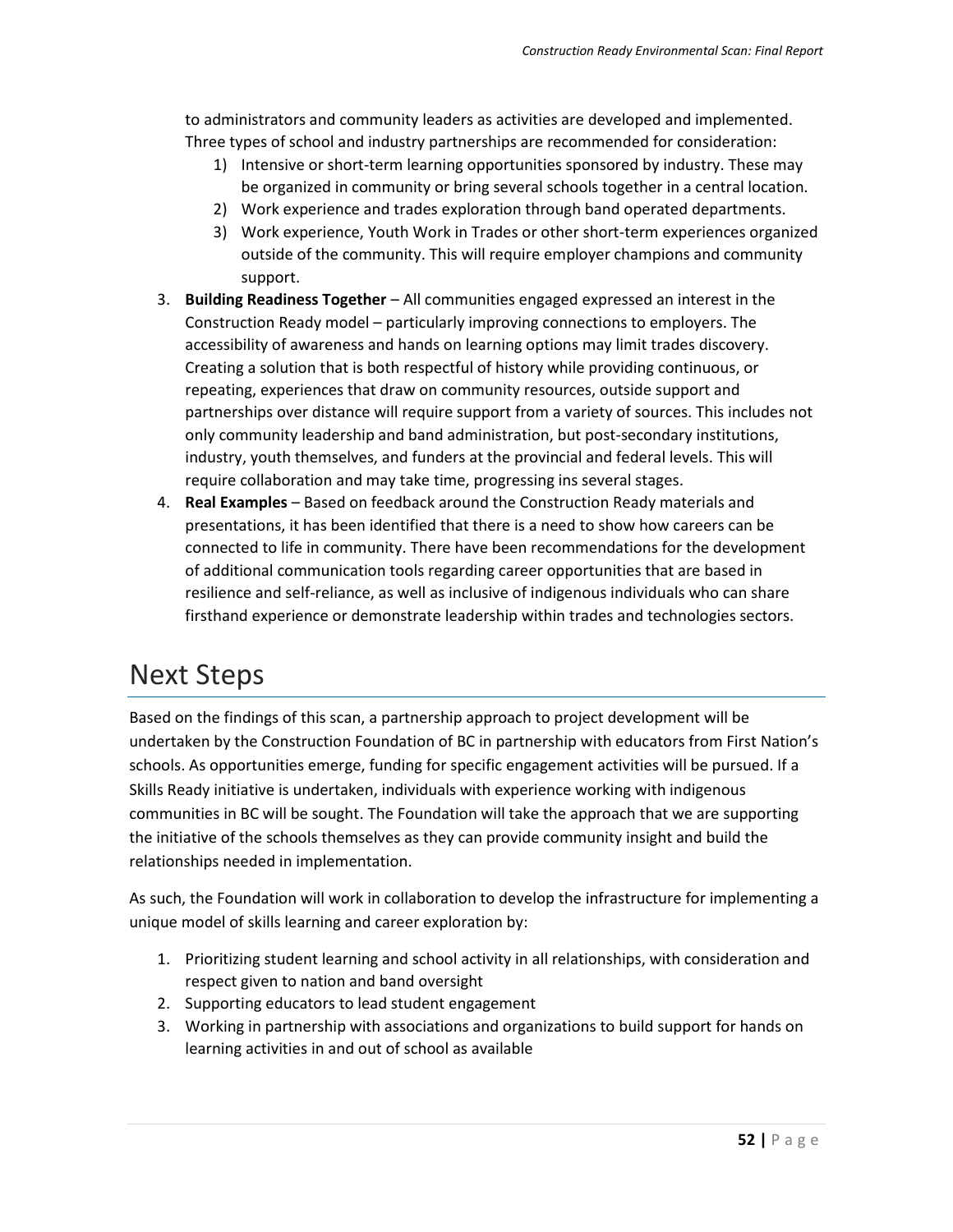*Construction Ready Environmental Scan: Final Report*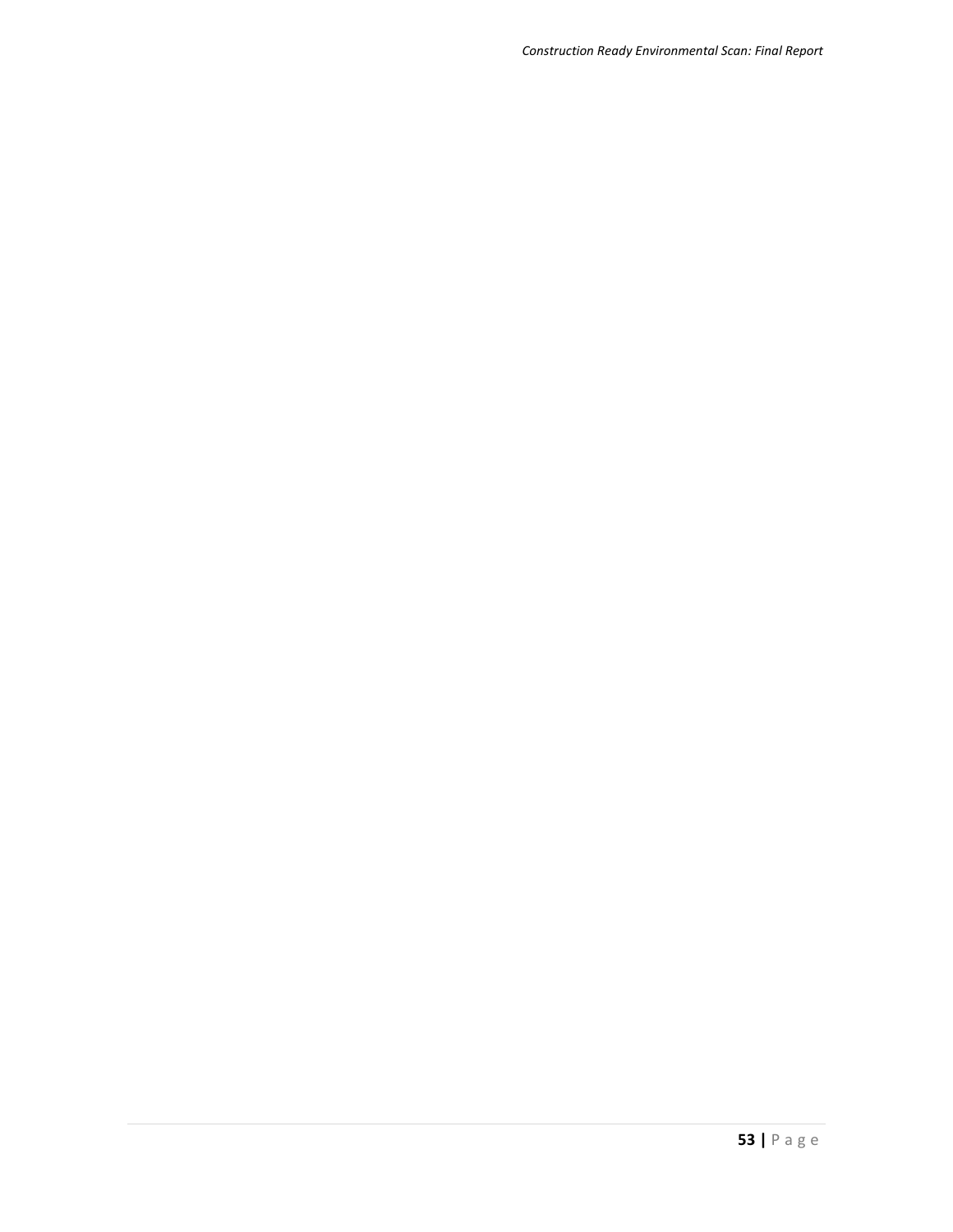# Section 3: High Level Work Plan

There is a desire amongst industry and secondary schools to develop a provincial initiative that encourages young people to start career exploration early, to prepare for employment through exploration of the Industry ASK and career resources, and to connect to employment experience prior to their transition from secondary school. The development of an implementation network of employers across BC to support youth exploration and preparation for trades and technologies careers represents a significant opportunity to address skill shortages that are already experienced in many sectors.

By creating an opportunity for industry to support applied learning and career exploration, Skills Ready would be a unique opportunity to implement an innovative, made in BC solution, to workforce development. Through industry collaboration in the high school environment there is an opportunity to lead a transformation in what is possible in terms of building, growing, and sustaining trades and technology industries in BC. Using hands on learning and personal development as a starting point, implementation in these areas would support a discovery and training pathway that includes first hand sector experience and the pursuit of apprenticeship or other full-time employment at graduation. From building interest, to creating stronger labour market attachment, multi-sector collaboration can provide the industry relationships and support that addresses current gaps in youth transitions from high school to trades and technology employment.

This section explores the concept further and lays out a high-level work plan for a full-scale initiative that would work across BC to either augment existing programming or develop new opportunities depending on what is available in each area. Two concepts, the Shift and Build Together, are incorporated as projects within the larger Skills Ready initiative. These address opportunities and needs that were identified through the environmental scan activities.

It should be noted that the plan identified below represents a big vision theory of implementation of the Skills Ready Concept. Operations funding would need to be developed and sustained for at least the first five years for the initiative to be successful. However, even if smaller scale portions of the concept were to be implemented there would be a noticeable benefit to young people and employers across BC. There is also significant benefit to the public good as project activities could help develop the next generation of creative, engaged, and skilled BC citizens that grow and sustain our communities and economy.

## Towards Multi-Sector Collaboration

Based on the research conducted through the environmental scan, it has been identified that there is a strong interest across sectors for a youth centered initiative that provides a bridge between industry and youth. The current risk in the secondary school environment is that sectors compete for limited space in school based activities. This competition may prevent progress being made as efforts would be disjointed and overwhelming to educators – ultimately leading to disengagement.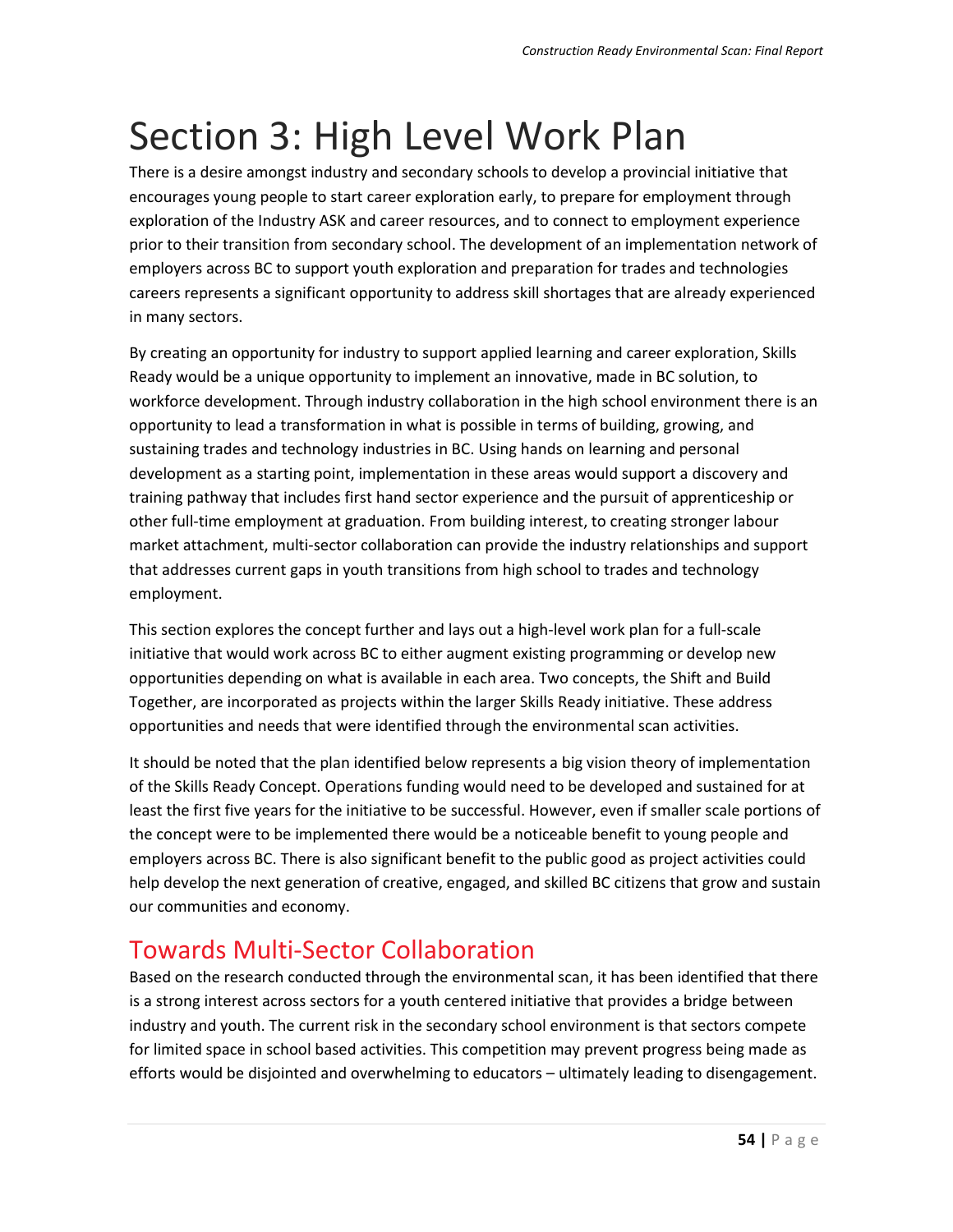The operations for the project will include a strong frontline team and an industry liaison that would build collaboration across sectors. To ensure that there is a meaningful, and cohesive, effort made, the industry liaison will work to engage representatives of multiple sectors to oversee project implementation and guide the development of all resources. This collaboration has been initially undertaken by the Foundation on the subject of safety through the LearnSafe initiative.

Gathering support will take time, and should be done with great attention to ensure that industry organizations and employers are demonstrating their commitment for those activities undertaken through collaboration. Starting with 3 key sectors – manufacturing, construction and forestry – we are establishing the baseline for collaboration with additional sectors: resources (mining, oil and gas), automotive, ship building/marine, aerospace, information technology and others. By working through a cohesive mechanism, we can provide the resources to young people that can help them make informed decisions about the skills and jobs they want to pursue.

The frontline team will be made up of Catalysts with multiple subject matter expertise. Catalysts build relationships at the community level with industry, educators and youth and provide opportunities to get involved in discovery and experience related activities. They work with educators to make use of in school opportunities while acting as a bridge to employers. Catalysts provide a continuum of support to schools, instead of one-off presentations, that will translate into a cohesive pathway into employment in any of the trades and technology sectors. Because the starting point is universal employability and transferable applied skills, Catalysts play a critical role in ensuring the industry connection is diverse and appropriate.

Included in Skills Ready will be sector-specific variations of FutureBuilder and the communications materials produced to date. These variations can demonstrate the transferability of applied skills and core competencies inherent in the Industry ASK. This is a strong starting point for short term success and long-term sustainability because it attracts a broader base of industry supporters. A multi-sector resource will also enable the project team to engage educators on a broader level as they see it as a more applicable resource for a wider spectrum of students.

#### *Supporting Youth Across BC*

Recognizing that all youth are vulnerable, but some face unique barriers, Skills Ready will have the infrastructure to also identify and support target groups of youth before they leave school. It is an investment in prevention. By working with community and education partners, the core Catalyst team will provide unique support that encourage employability while addressing barriers through industry contributions. This is early intervention to support target groups of youth in care, young women, indigenous youth, and immigrant youth, empowering them to access the resources needed to improve their employability and establish a connection to apprenticeship before they transition out of school.

As well, project implementation represents a continued commitment to build relationships with First Nations schools and students. This has begun under the Environmental Scan and represents a long-term commitment to partnership. Where opportunities arise, we will implement project activities in First Nations communities in collaboration with indigenous leaders.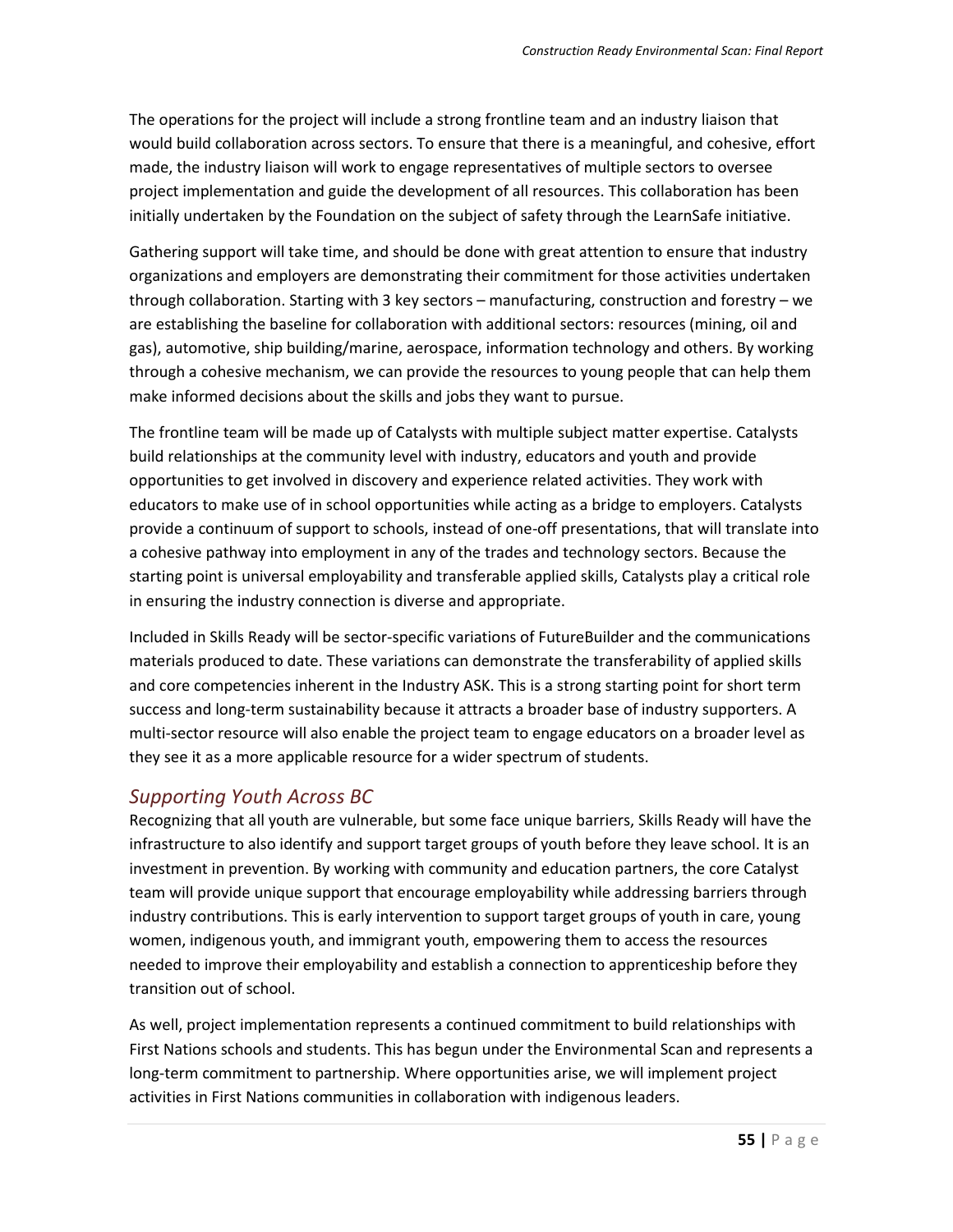Through collaboration, industries can best support youth to discover and experience their own passions and invest into their future. This is done through connection with committed employers, tradespeople, and mentors. Bridging the gap between education and employment requires an empathetic approach to relationship building that is based on common goals and a deep respect for individual needs and how ready youth are for work in each community.

Skills Ready presents a unique opportunity for education, government, and multiple industry stakeholders to partner towards an innovative solution to skills shortages in BC. With a focus on building collaborations, Skills Ready implementation can elevate industry's efforts to engage the next generation, essentially kick starting a transformation of how trades and technology based industries recruit and retain young workers. This will generate a solution that can be sustained through industry initiative and fundraising over the coming decade as hundreds of thousands of skilled workers retire.

### Staff Structure

The following structure identifies an ideal version of Skills Ready. This structure uses flexible implementation teams to react to emergent opportunities while implementing a common project. This would be an effective way of responding to variations in regional challenges, evolving needs of project partners, and multi-sectoral variations.

In this model of full provincial operations, 12 Catalysts are proposed using the current ratio of 1:20,000 students. Catalyst would form a diverse team of subject matter experts, including individuals who can provide support to indigenous learners as well as at risk youth. To this end, ongoing training is suggested to address concerns of cultural sensitivity and best practices for working with vulnerable populations.

In the spirit of partnership, not all these positions would need to be within the Construction Foundation of BC. Partner organizations, such as the BC Federation of Youth in Care Network, or Access may be best suited to provide implementation support.

In the suggested implementation plan, Catalysts would be hired over two years as activities rampup and new opportunities are developed. The Catalyst role may differ based on community or regional need, and could eventually evolve to provide training or hands on learning experiences in remote areas.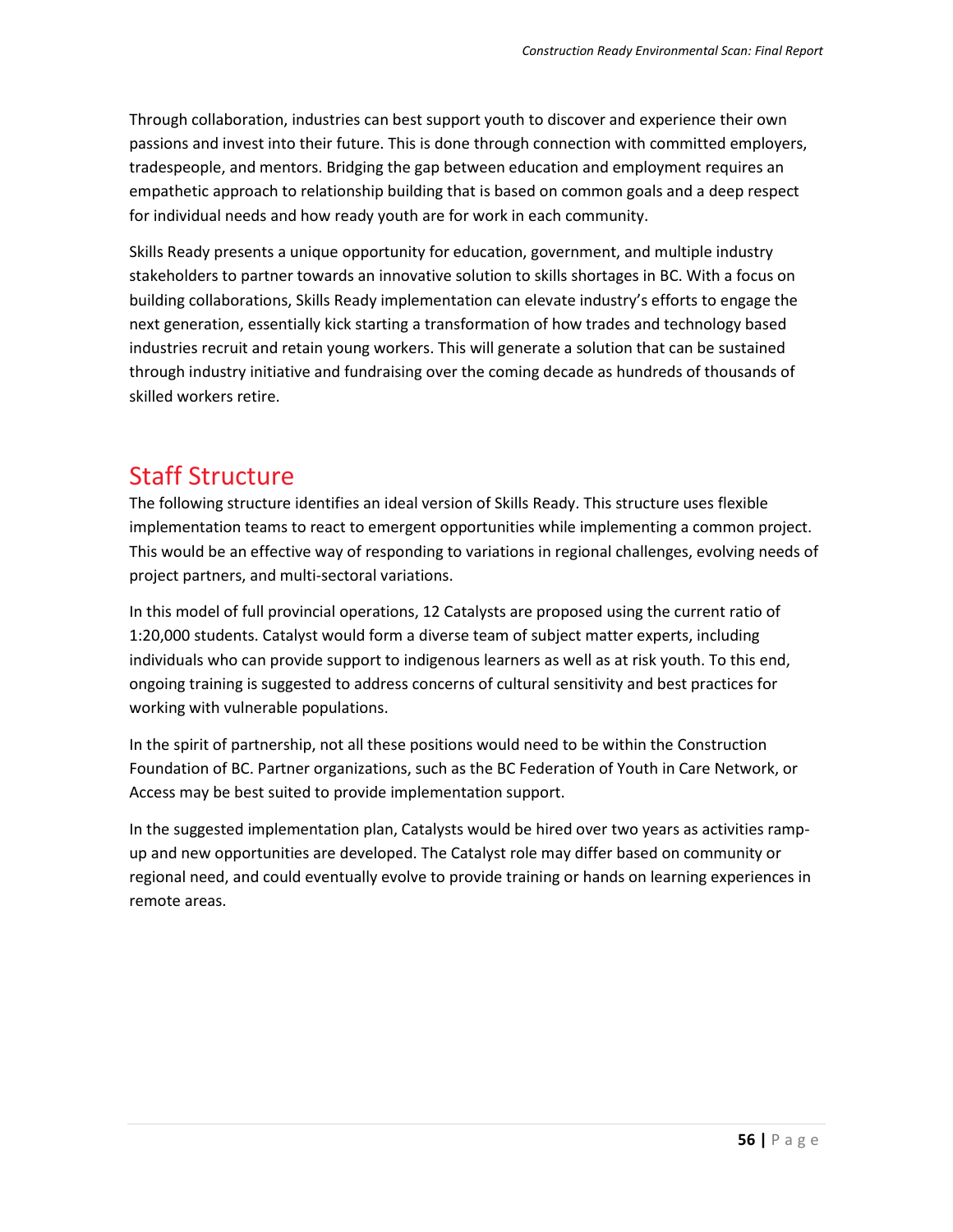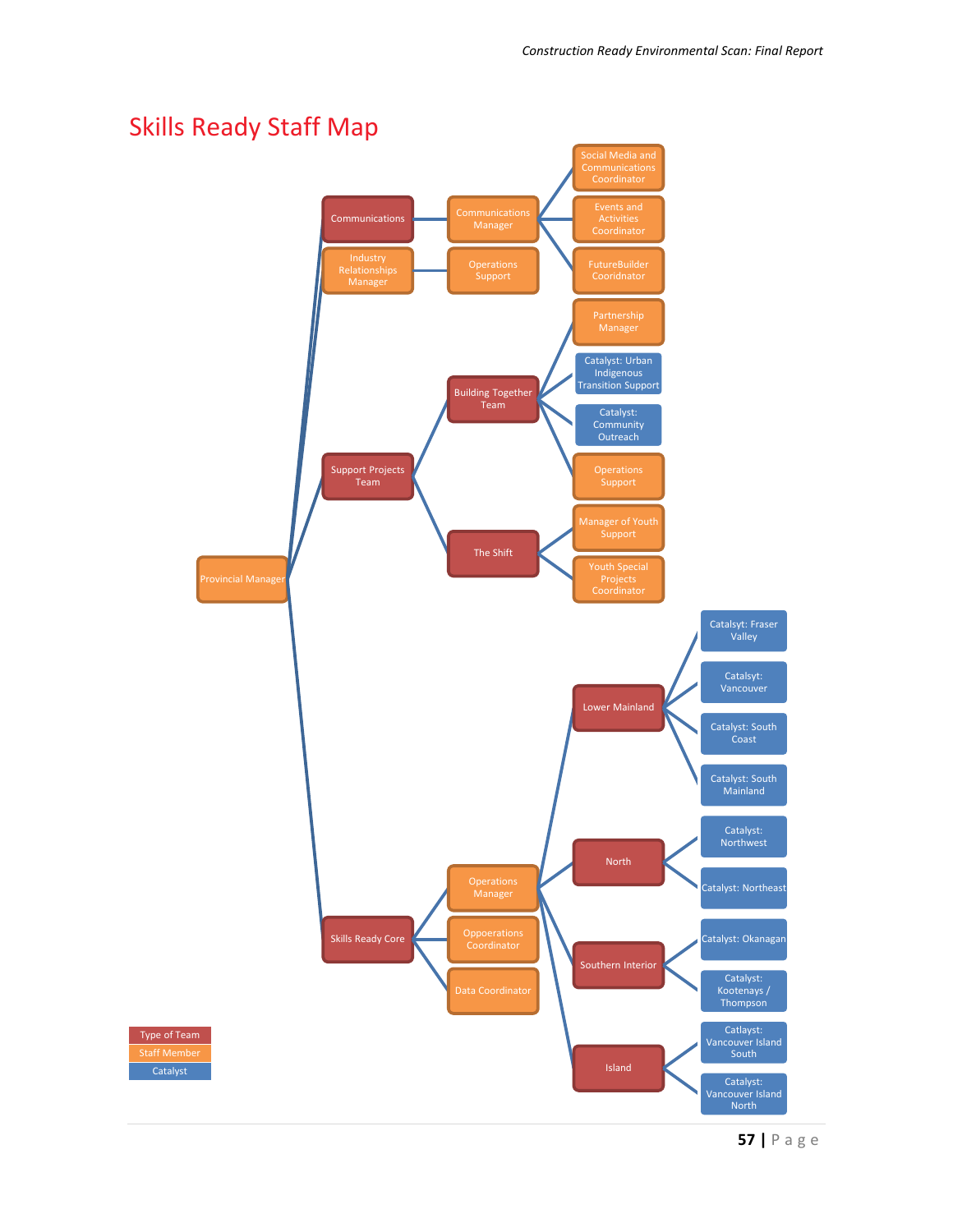# Activity List

The following activities are proposed to be undertaken through Skills Ready.

### Ramp up Activities

The Construction Ready pilot demonstrated that building collaboration with educators in secondary schools takes time. In order to be included in planning for the 2018/2019 school year, ramp-up activities should begin up to eight months prior to the September 2018 school year start. This timeline ensures a targeted approach will enable a great scale of activity in a shorter period.

To this end, the following program activities are proposed. These would provide the opportunity for youth, employers and educators to participate in small scale activities, to establish employer networks and partnerships to lead program activity, and encourage educator awareness of Skills Ready opportunities. It would also enable some successful work experience connections for the summer of 2018, a key first step in gathering buy-in for project objectives.

The following activities would be initiated as early as November 2017 in anticipation of building stakeholder support prior to September of 2018.

### Skills Ready Core Program

- 1. Establish an initial staff presence in the Lower Mainland and North
	- a. Hire an Operations Manager This individual would require experience working in or alongside the secondary school system in BC. Tasks include building educator support and identifying regional test groups
	- b. Hiring process for a minimum of 2 Catalysts
	- c. Hire data coordinator position to assist with tracking efforts
	- d. Hire a Communications Coordinator to lead social media engagement and special events
	- e. Hire an Industry Relationships Manager This individual would be responsible for building and managing cross sectoral partnerships
- 2. Complete consultation with multiple sectors
	- a. Gather sector specific insight to develop career awareness and Industry ASK resources
	- b. Gather stories and other examples for social media engagement
	- c. Build additional multi-sector buy in for a coordinated model of secondary school engagement
	- d. Complete an inventory of threats and opportunities for Skills Ready that will guide partnership development and implementation activities
- 3. Initiate cross-sectoral partnership
	- a. Build relationships with key associations, groups and businesses in each sector in support of implementation
	- b. Coordinate efforts to develop sector specific career tools under the Skills Ready umbrella
	- c. Provide opportunities to test multi-stakeholder engagement activities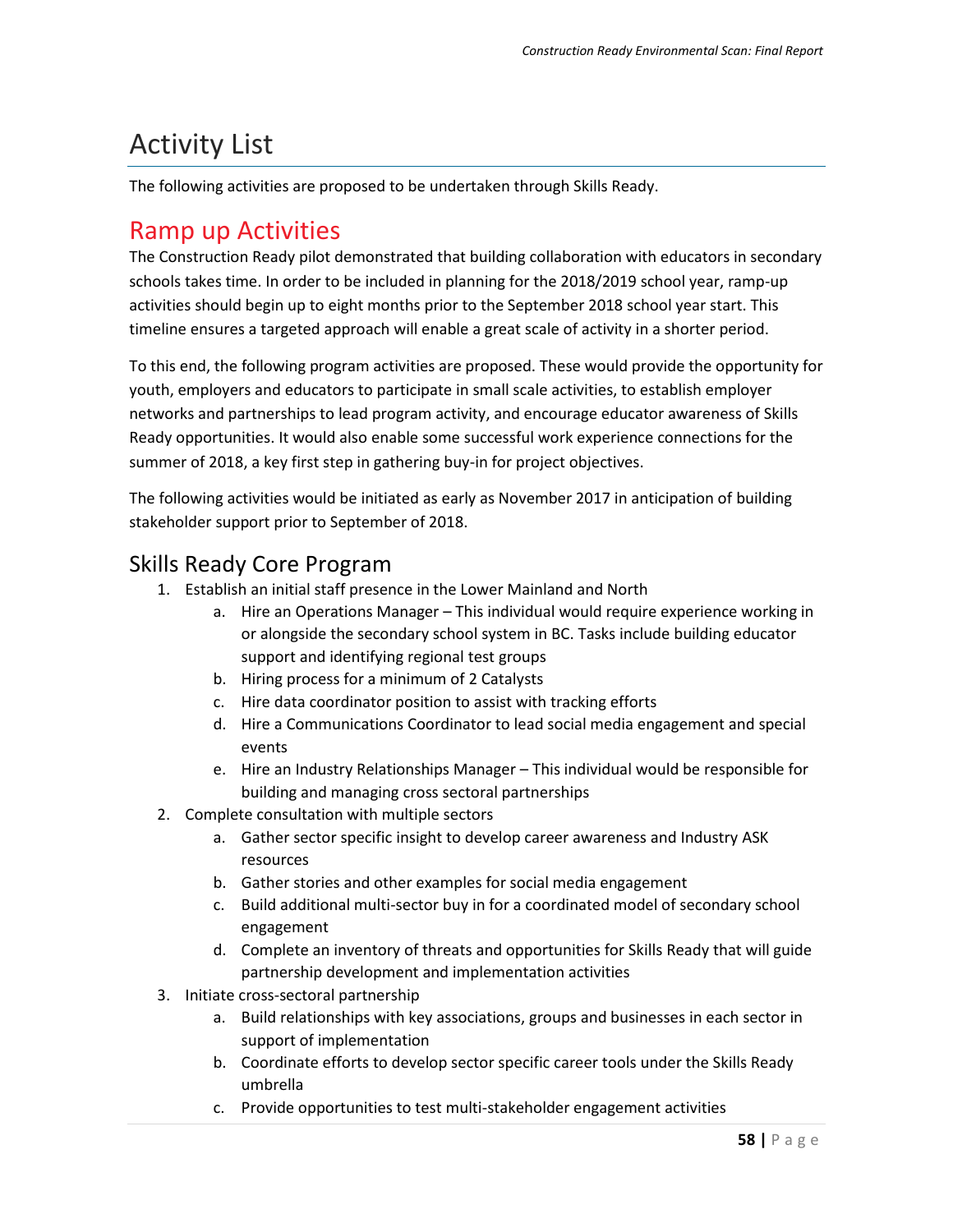- 4. Develop and test a multi stakeholder governance model for Skills Ready advisory which incorporates industry representatives, government organizations, union representatives and educators
- 5. Complete implementation and evaluation plans
	- a. Based on sector stakeholder consultation, the Construction Ready pilot model and the Construction Ready Environmental Scan complete an implementation plan that includes updated performance indicators
- 6. Develop Communication Materials
	- a. Complete sectoral research through consultation to develop career pathway tools, and adapt the Industry ASK with sector variation
	- b. Develop an implementation and content management plan for FutureBuilder as a multi-sectoral career exploration, connection and tracking tool
	- c. Develop social media strategies for Skills Ready, with sector specific engagement strategies developed as a complement to core messaging
	- d. Develop video and other digital promotion tools for Skills Ready
	- e. Design and order collateral
	- f. Design presentations for Skills Ready with a sector specific modification plan to incorporate industry presenters
	- g. Develop website presence for Skills Ready that details sector specific resources as well as a digital version of the Industry ASK rubric
- 7. Test Skills Ready implementation
	- a. Using the Construction Ready model, work with sector partners to test the Skills Ready implementation model
	- b. Initiate outreach, special events, presentations and other awareness building activities
- 8. Evaluate and modify Skills Ready test groups for broad implementation starting September 2018

### The Shift: Skills Ready additional supports for youth in care and youth transitioning from care

- 1. Establish staff team
	- a. Hire Manager of Youth Support This individual would lead the development of best practices for engaging youth in care and would advise on the direction of program implementation for youth facing unique barriers to work readiness. They would also be responsible for outreach and partnership development with alternative schools, social agencies, and youth in care support services
	- b. Hire Youth Special Projects Coordinator Responsible for coordinating implementation approach and providing day to day operations support.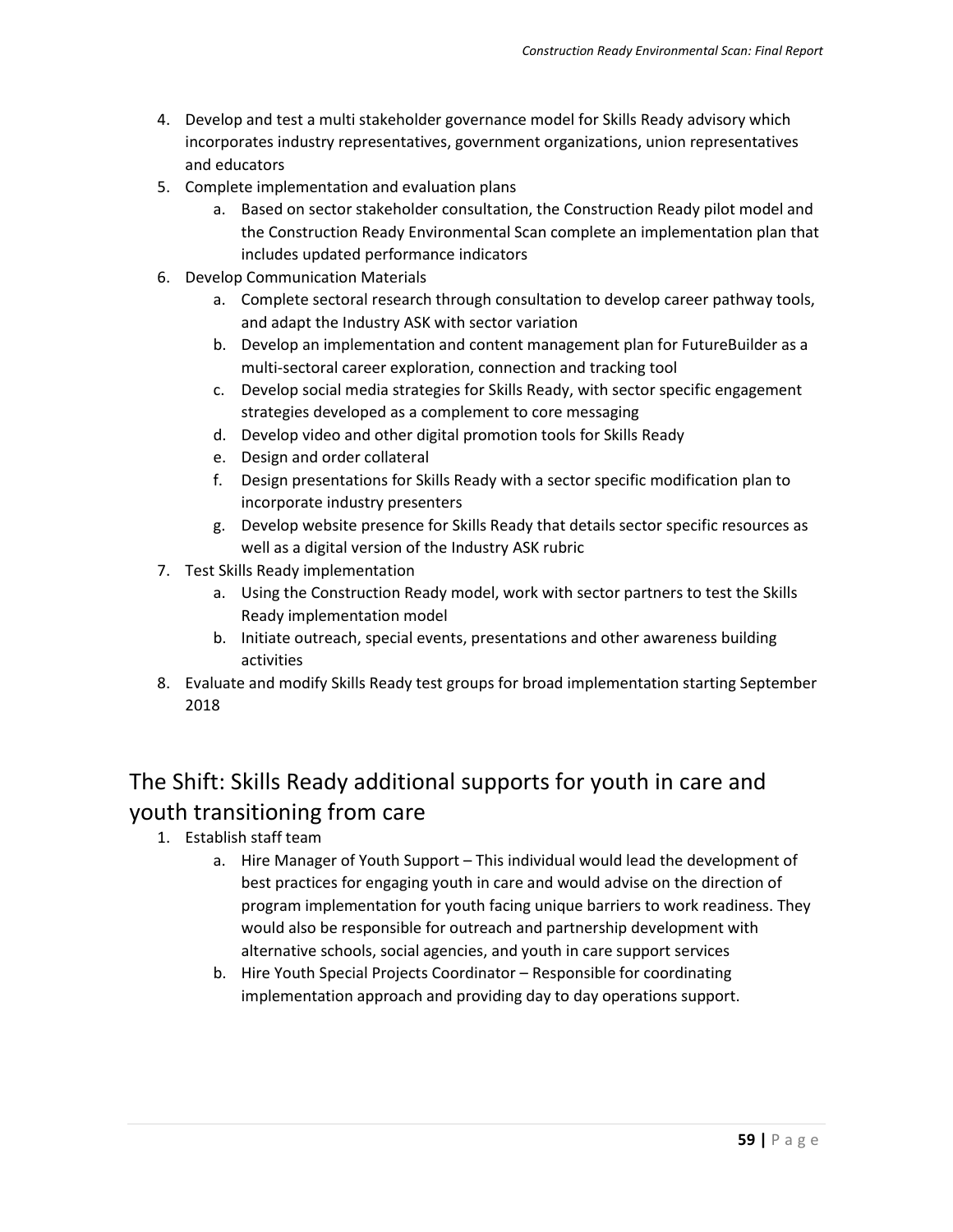### Build Together: Skills Ready First Nations Schools Pathway & Partnership Development

- 1. Establish staff team
	- a. Hire a Facilitator of Indigenous Partnerships This individual would be responsible for coordinating efforts to build partnership between First Nations School educators to develop and implement a Skills Ready that is relevant to community and inclusive of Indigenous youth identities
	- b. Identify cultural advisors
	- c. Engage urban aboriginal community partners who can assist in implementation
- 2. Establish a Terms of Operation for a Build Together initiative
	- a. Initiate dialogue with educators and community representatives to establish a Terms of Operation for consultation, planning and eventual implementation
- 3. Coordinate school consultation and initiate visits to communities with First Nations schools that identify an interest in participation.
	- a. Consult with educators to identify unknown opportunities and gaps
	- b. Identify community champions to partner with schools for sustained implementation
	- c. Consult youth to inventory current skills and identify interests. Information from up to 40 schools will form the basis for planning
- 4. Identify industry collaborators and champions that will contribute to the development of an industry-partnered, applied skills learning initiative
- 5. Submit proposals for funding that establishes an approach for implementing applied learning and career exploration for First Nations communities facing barriers to Skills Ready participation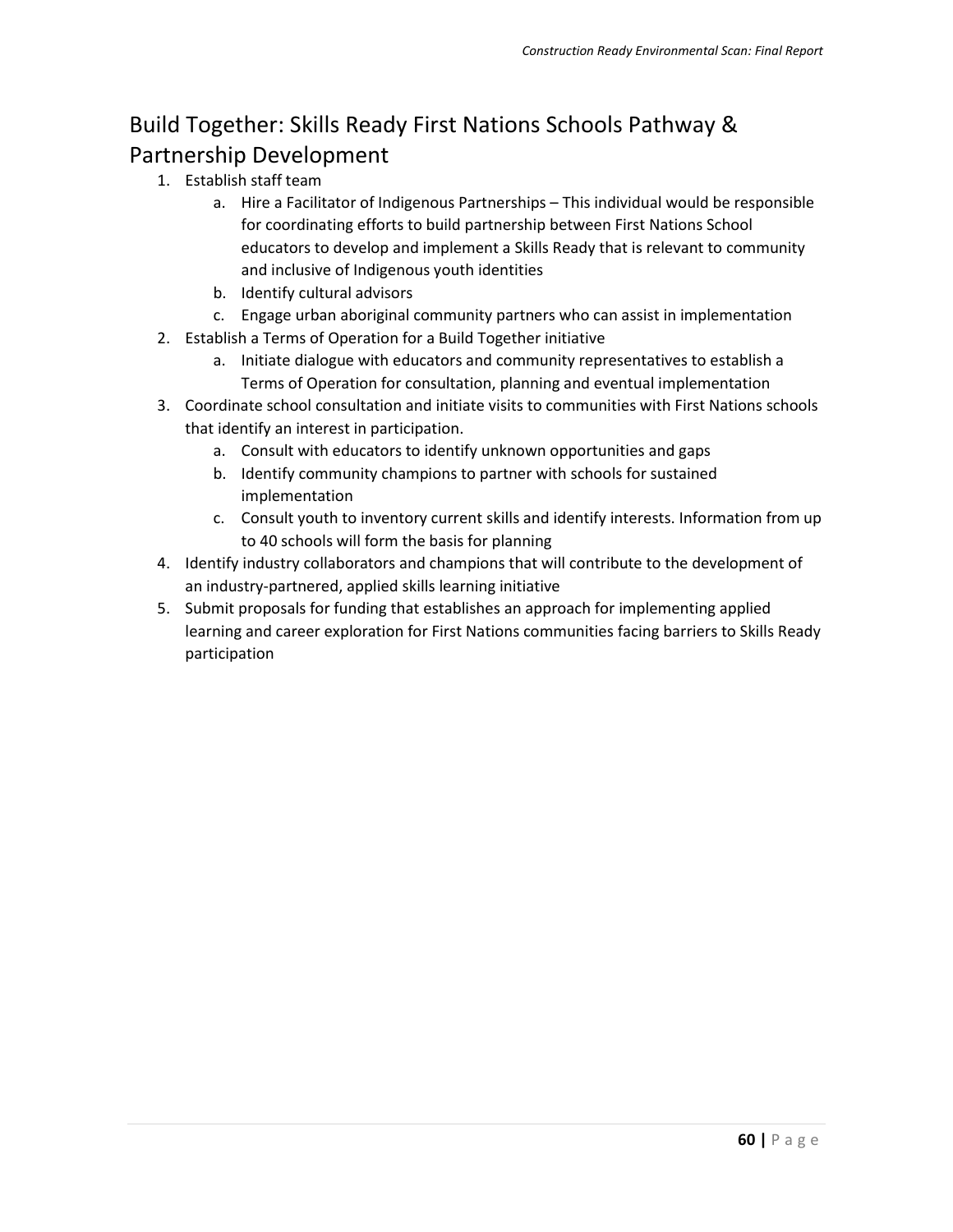### Full Implementation

*Running from 2018- 2023*

### Skills Ready Core

- 1. Scale up staff team
	- a. Hire additional Catalysts
	- b. Hire additional communications and operations support
- 2. Communications Projects
	- a. Online engagement
		- i. Make labour market information accessible
		- ii. Tell the story: youth share their own success
- 3. Awareness activities
	- a. Career presentations
	- b. Project specific learning activities
	- c. Trades Camps
	- d. Career days on site
		- i. Whole class exploration of manufacturing and pre-fabrication facilities
	- e. Tours of facilities
	- f. Short term job experience
		- i. Rotating positions between office and shop floor
	- g. Exchange a trade days
		- i. Students see where one particular skill has multiple applications across sectors
	- h. Parent engagement
		- i. Bring your kid to work days
		- ii. Project showcases for parents of middle school students entering high school
		- iii. Outreach to elementary parent groups
	- i. Online and digital engagement tools
		- i. Career program resources that are aligned to curriculum
		- ii. Lesson plans on safety
	- j. Industry ASK resources
		- i. Online and print material related to employer expectations and job postings
		- ii. Updated rubric for construction and other sectors
	- k. Sector specific career exploration resources
		- i. Labour market information made digestible to a youth audience as young as middle school, or earlier as appropriate
		- ii. Career maps for trades and technologies that focus on transferable skills, as well as specific sectors.
		- iii. Resources on alternative energy, manufacturing process and green building practices
- 4. Readiness and connection activities
	- a. Employer networking opportunities for students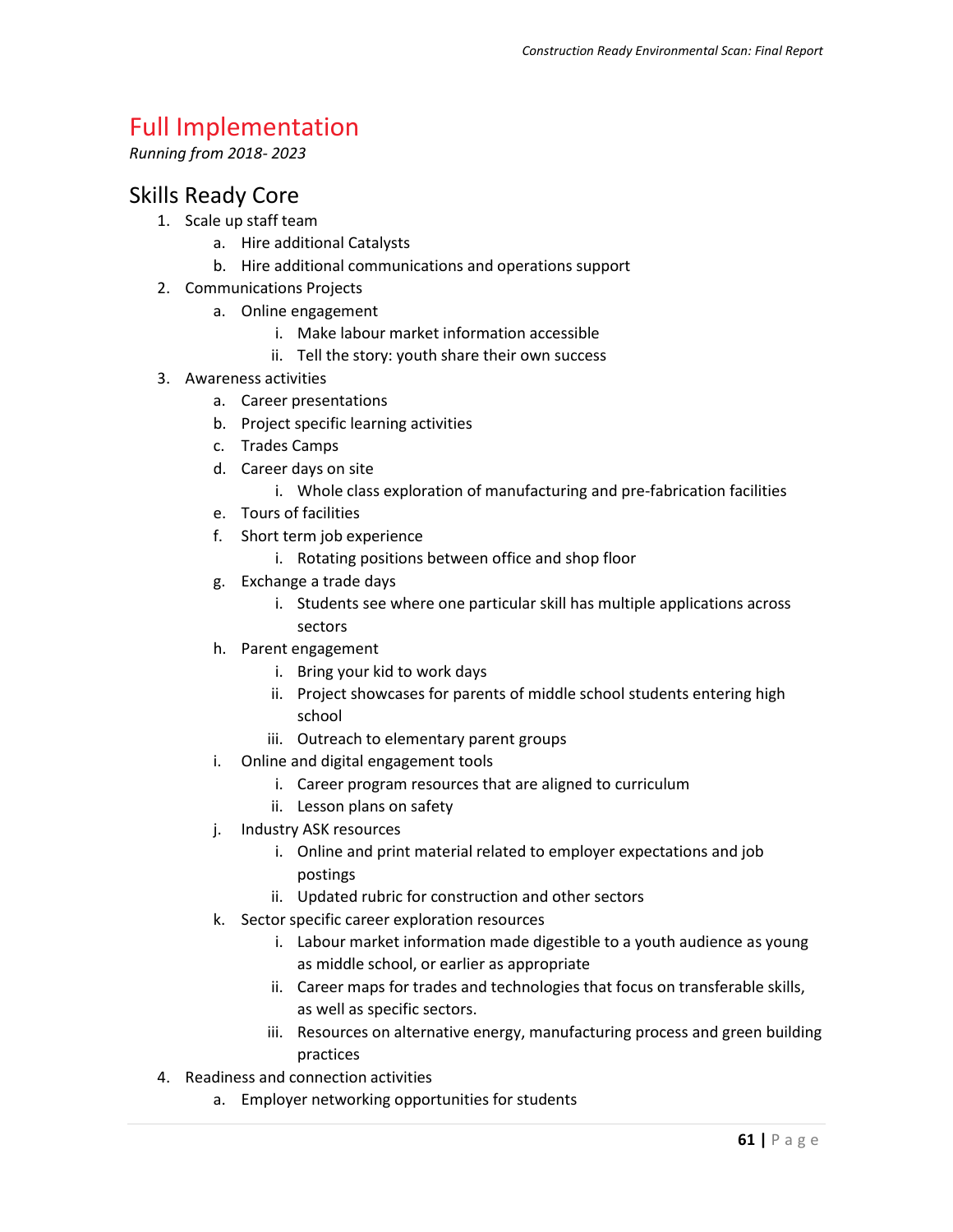- b. Educator and employer small scale networking opportunities
- c. Employer in school activities (shop class showcases and guest lectures)
- d. Interview events
	- i. Networking opportunities
	- ii. Summer and spring-break opportunity fairs
- e. Free safety certifications
- f. Work experience opportunities
- g. Pre-apprenticeship rotations
	- i. Youth cycle through multiple sub-trades over the course of a month
- h. Self-assessment activities
	- i. Online resources used in classroom learning
	- ii. Catalyst led engagement activities in classroom (shop and career classes)
- i. FutureBuilder
	- i. Generate incentives for youth to document and track their progress towards work readiness
	- ii. Offer training sessions for educators and employers
	- iii. Develop online webinars and tutorials to encourage use
	- iv. Implement sector exploration tools within FutureBuilder
	- v. Integrate into two new careers classes for career exploration and connection
	- vi. Integrated as a capstone project
	- vii. Integrate into shop classes under ADST curriculum
	- viii. Use in support of Workforce Certificate Training 12
- 5. Partnership Development Towards Sustainability
	- a. Focus on developing community partnerships between industry and educators to support ongoing program implementation
- 6. Ongoing evaluation and project oversight
	- a. Maintain sector coordination group
	- b. Maintain project advisory group including government, industry, and other stakeholders
	- c. Engage youth consultation and evaluation specialists
	- d. Engage evaluation consultant for 6 month evaluations of progress towards outcomes and implementation strategies
- 7. Fundraising
	- a. Targeted fundraising to support youth readiness including support to Skills Canada BC regional competitions
	- b. Fundraising for grants to youth facing barriers to employment
	- c. Fundraising for apprenticeship tuition for those not eligible for free tuition
	- d. Fundraising from major donors for ongoing operations support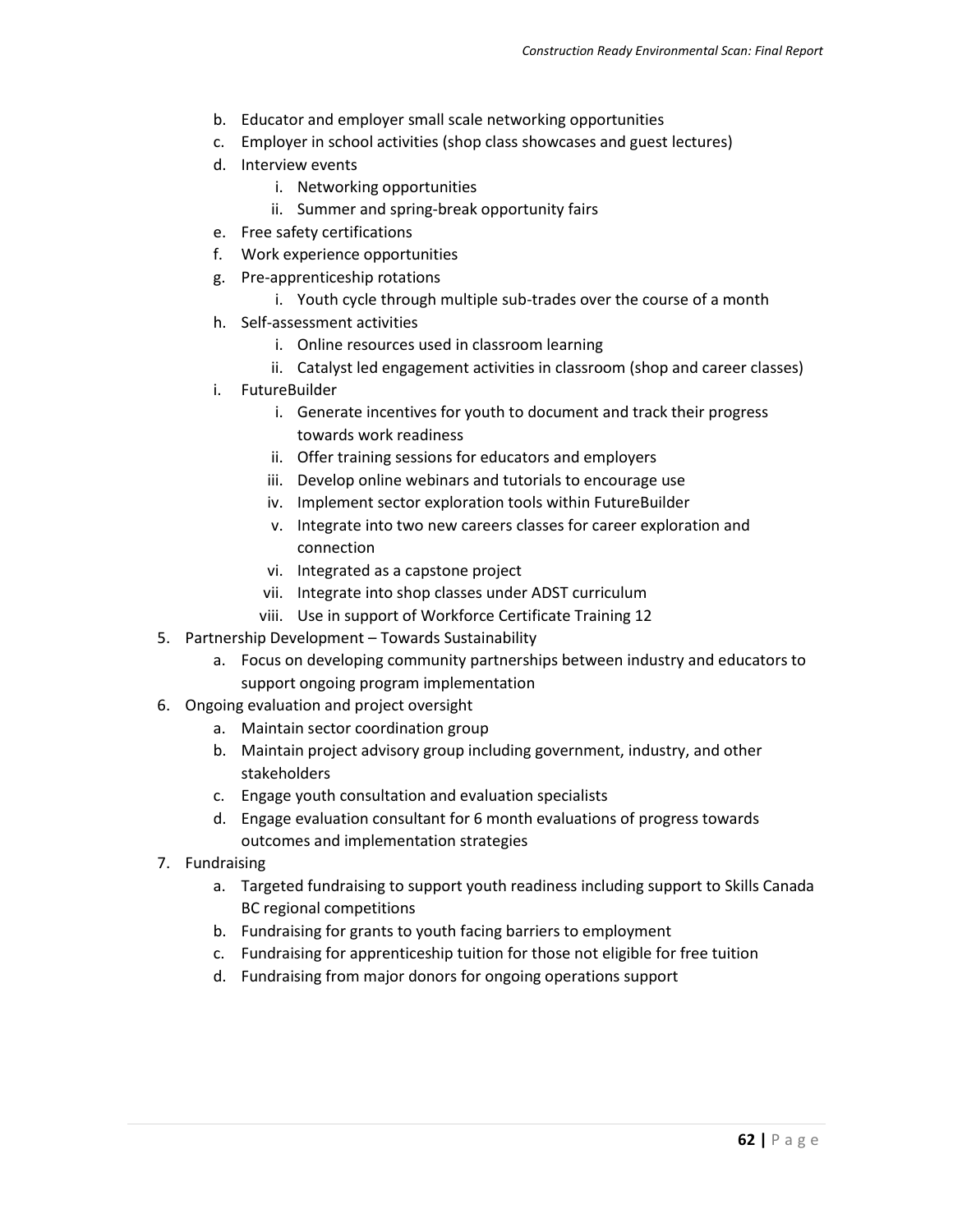#### The Shift

- 1. Integrate youth in care support plan for core Skills Ready program
- 2. Develop materials for foster parents
	- a. Trades and sector specific information
	- b. Breakdown of available programs and resources to support youth transitioning into apprenticeship
- 3. Develop a support network of community groups and services supporting youth transitioning from care into trades employment, including:
	- a. Post-secondary institutions
	- b. Social services
	- c. Employment services
	- d. District administrators and alternative education teachers
	- e. Youth advocates
- 4. Provide grants to youth in care seeking employment and apprenticeship
- 5. Implement special projects for youth in care to experience hands on learning

#### Build Together

- 1. Deliver applied learning opportunities for indigenous youth
- 2. Support work experience and apprenticeship experience for youth from indigenous communities
- 3. Test an integrated support plan which relies on a network of employer and community supports to aid the transition into employment and apprenticeship
	- a. Improve supports to youth seeking training and employment opportunities away from their home communities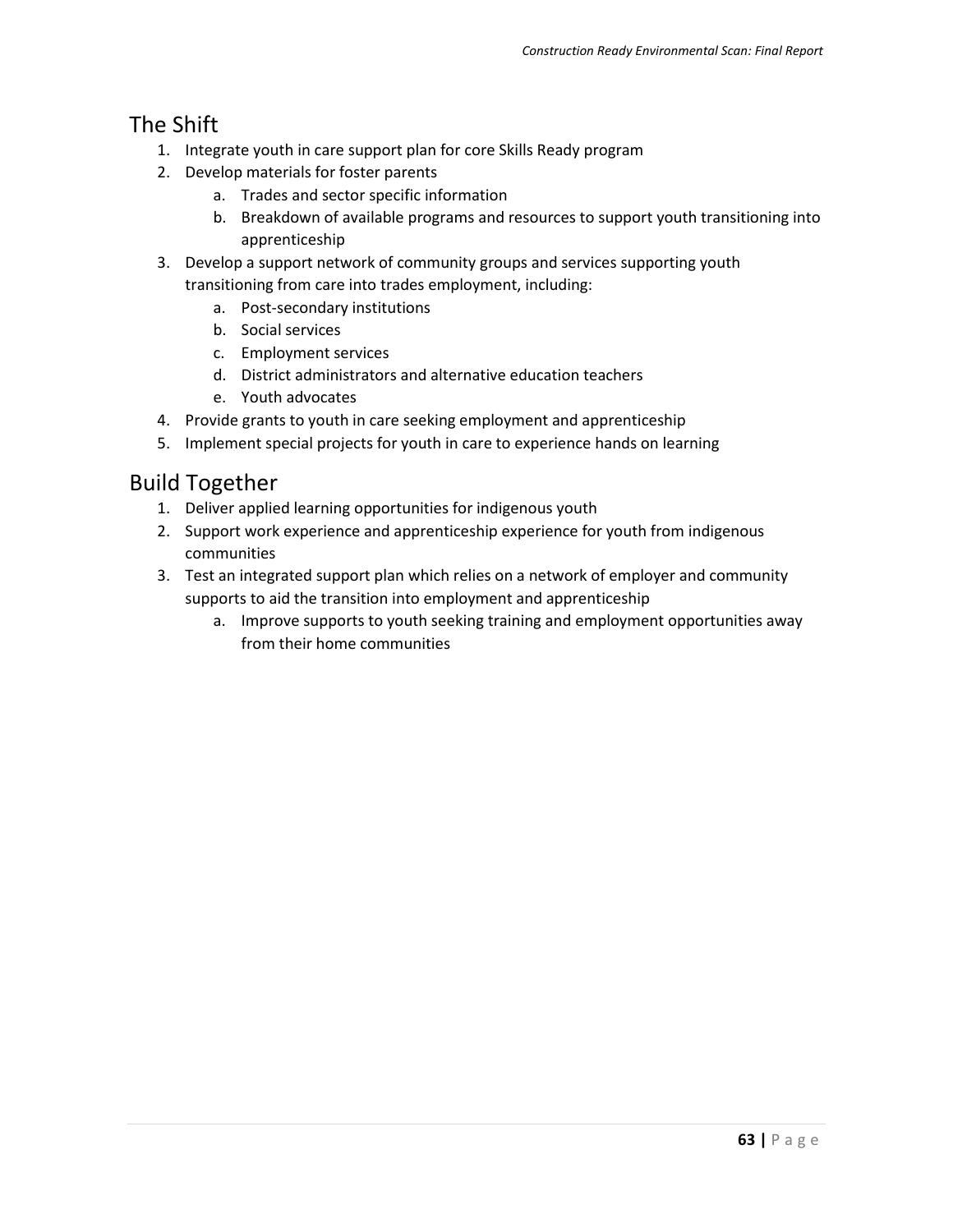## Transition Planning

*Starting Fall of 2022*

#### Skills Ready Core

- 1. Develop core funding from industry sponsors to support ongoing awareness, readiness, and implementation activities over time
- 2. Sunset networks or activities in areas where implementation is not leading to increase youth interest in trades and technologies
- 3. Build effective partnerships at a regional level that can be sustained through employer and educator initiative, even as people retire or change positions. Identify minimal required resources for ongoing sustainability and potential organizations that can integrate activities into their core business model

### The Shift

- 1. Establish ongoing fund development plan in collaboration with partnership organizations
- 2. Identify most effective granting streams and target fundraising for those activities

#### Build Together

- 1. Develop a funding model that can integrate activities into existing and ongoing funding sources at the provincial and federal level
- 2. Establish strong relationships with industry champions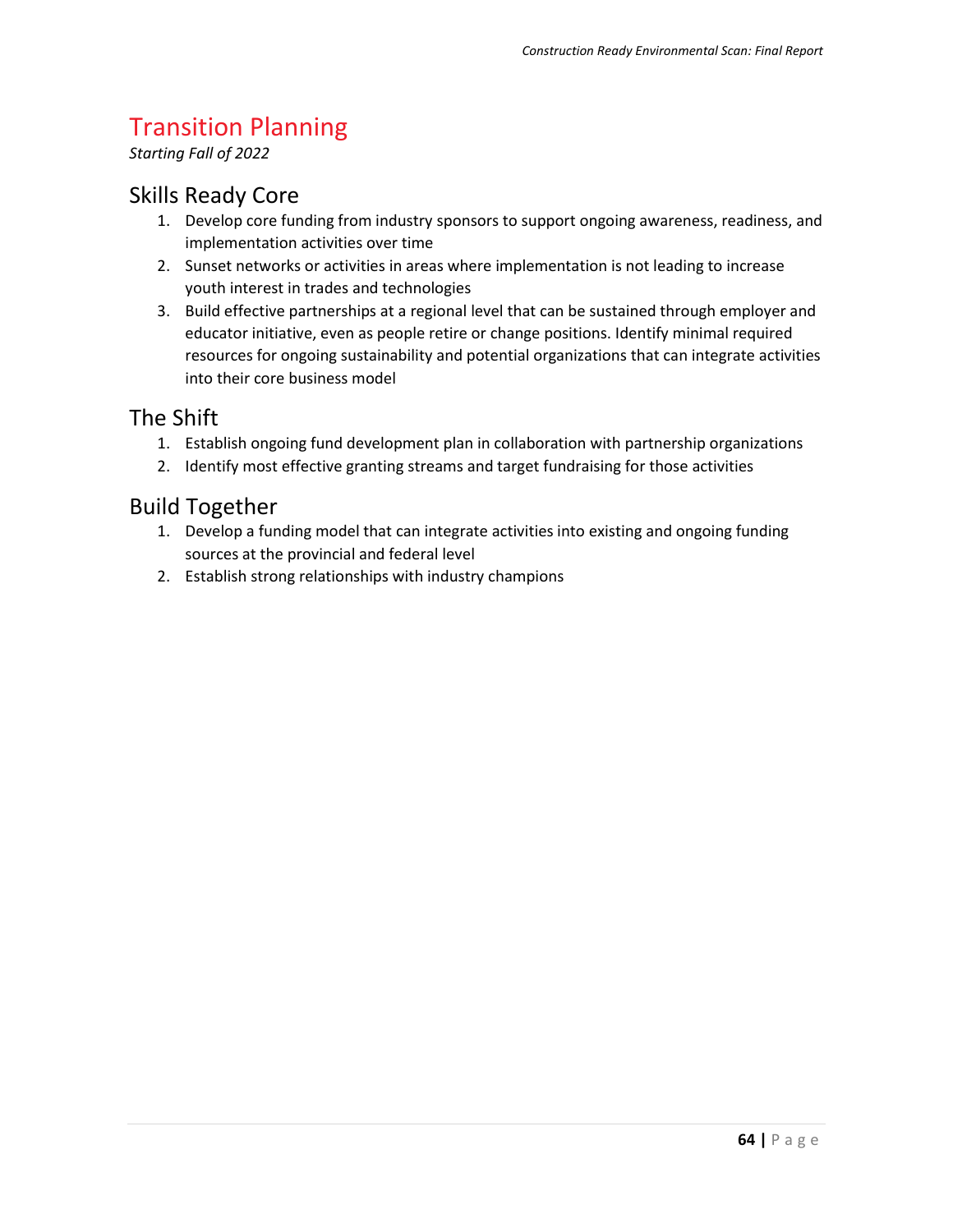# Appendices

- 1. Lines of Inquiry
- 2. School Engagement Summary
- 3. Employer Engagement Inventory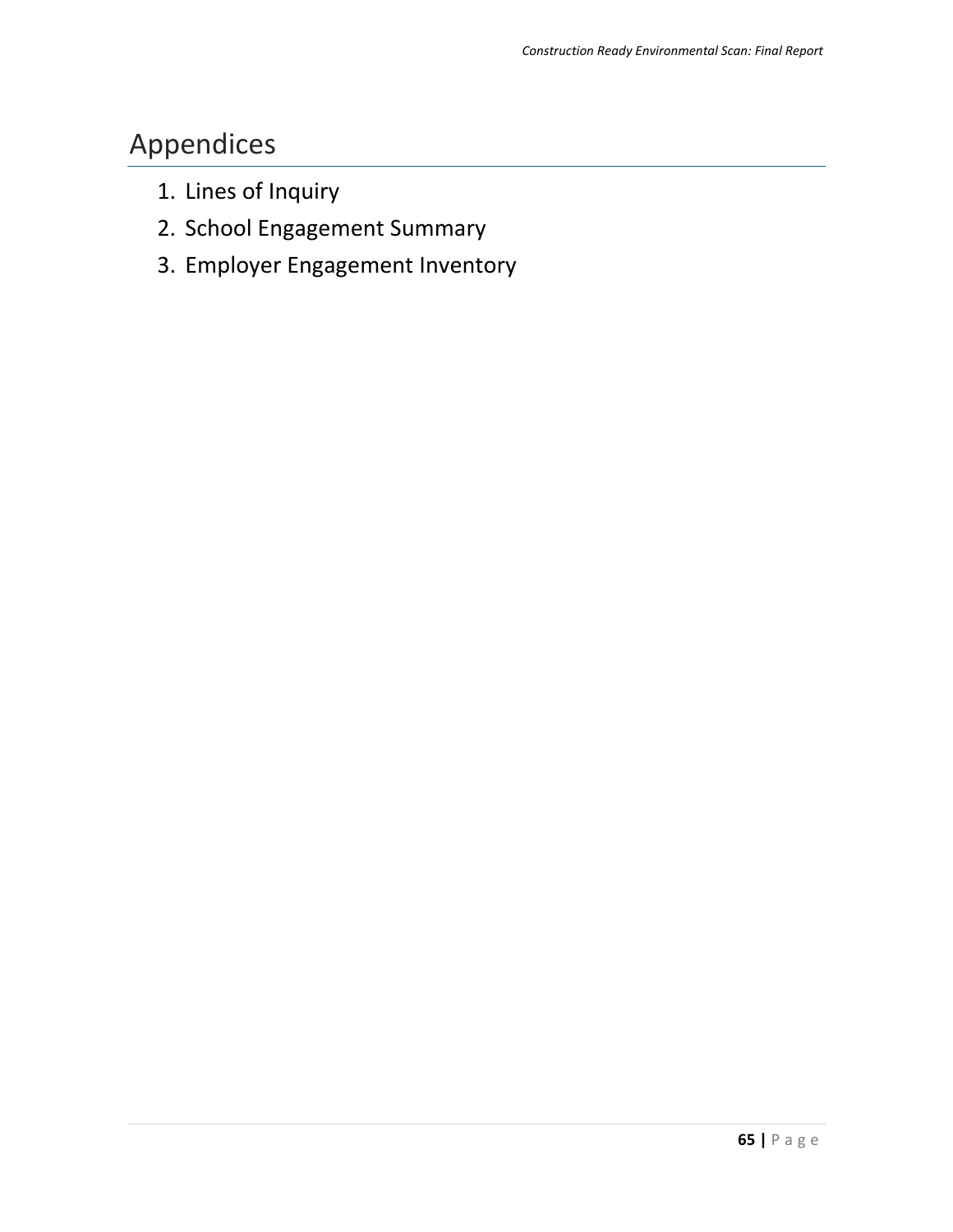# Appendix 1: Lines of Inquiry

The following lines of inquiry were used to guide all interview schedules, forum activities, and consultation strategies.

- 1. What are the existing partnerships between industry and secondary schools?
	- a. What additional partnerships are ready to be developed?
- 2. What collaborations exist between post-secondary and secondary education for the delivery of trades training to secondary students?
	- a. Where may additional collaborations be developed, including with industry based training partners?
- 3. What are the existing linkages to construction employment and apprenticeships that exist for students?
	- a. Where are there potential to develop pathways into apprenticeship following graduation?
	- b. If local employment opportunities are available, what options for technical and work based training can be accessed?
- 4. What are the barriers to in-school work experience and employment faced by secondary school graduates?
	- a. If construction is not a high demand occupation, what other applied skills opportunities exist?
- 5. What are the opportunities for broader parent and community engagement to encourage a deep awareness of construction career potential and realities?
- 6. What are the additional key strategies for increasing awareness and employment readiness using existing programming, district staff, community based learning, or training?
- 7. Who are some of the potential collaborators, champions, and employer advocates in each region?
	- a. Where can Construction Ready partner with existing government programming in regions such as those associated with the School Districts or Ministry of Education, Ministry of Advanced Education, Ministry of Jobs, Tourism and Skills Training, or the ITA?
- 8. How can FutureBuilder be adapted to account for activities happening at the community level?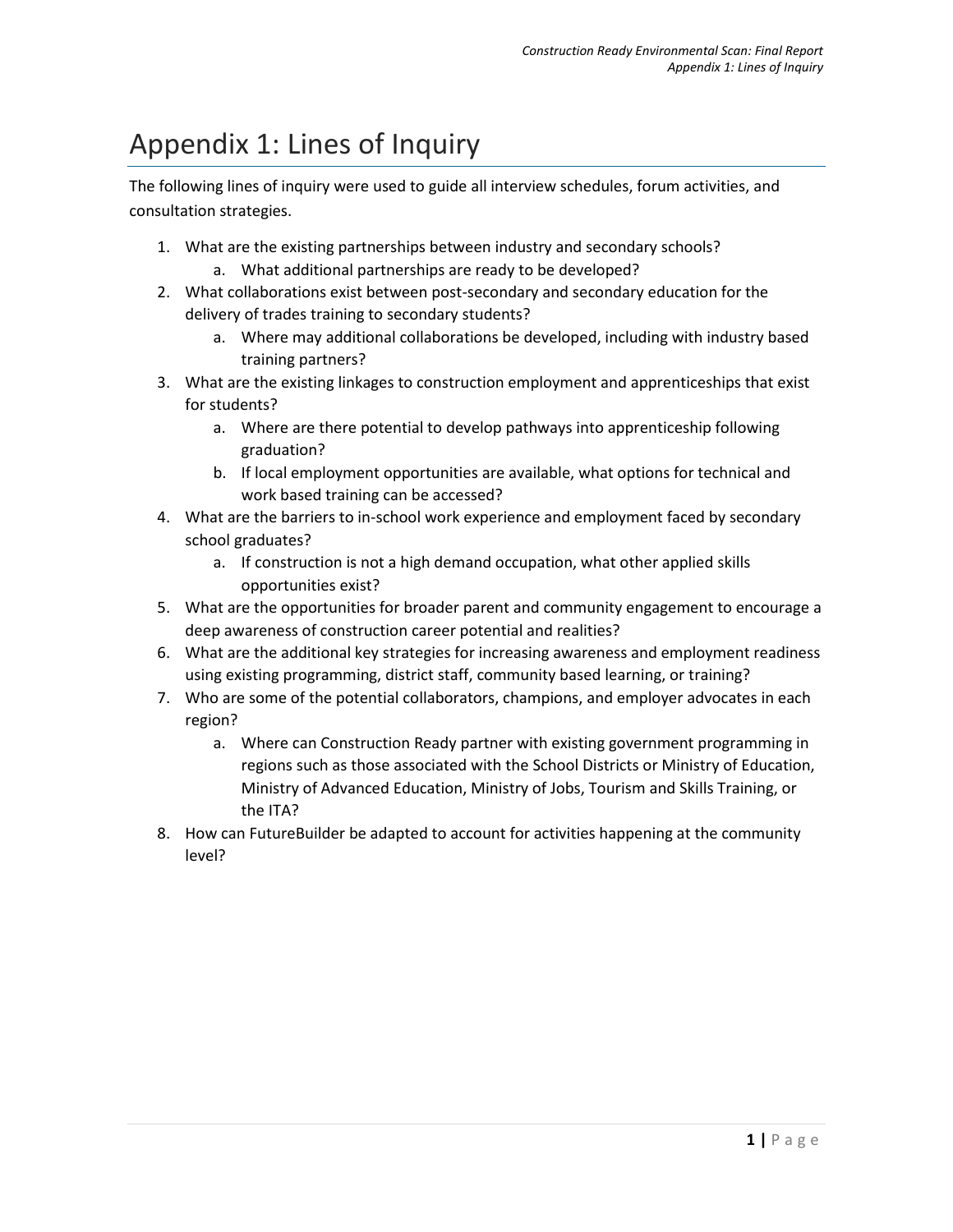# Appendix 2: School Engagement Summary

The following details the districts that were examined to determine the programming options, existing partnerships and the challenges to, or opportunities for, youth transitions into trades and the construction sector.

## Lower Mainland/Southern Coast

The Lower Mainland and Southern Coast areas encompass potentially 18 school districts from Powell River to Hope. The 18 districts include:

- 1. SD 35 Langley
- 2. SD 36 Surrey
- 3. SD 37 Delta
- 4. SD 38 Richmond
- 5. SD 39 Vancouver
- 6. SD 40 New Westminster
- 7. SD 41 Burnaby
- 8. SD 42 Maple Ridge-Pitt Meadows
- 9. SD 43 Coquitlam
- 10. SD 44 North Vancouver
- 11. SD 45 West Vancouver
- 12. SD 46 Sunshine Coast
- 13. SD 47 Powell River
- 14. SD 48 Sea to Sky
- 15. SD 33 Chilliwack
- 16. SD 34 Abbotsford
- 17. SD 75 Mission
- 18. SD 78 Fraser-Cascade

This region represents upwards of 60% of the overall BC construction industry and contains significant demographic, geographical and economic variation that affects awareness of, and relationship with, the construction sector and employment.

This region has been divided into 4 distinct areas:

- Vancouver (North Vancouver, West Vancouver, Vancouver, New Westminster, Richmond, Coquitlam and Burnaby)
- South Mainland (Delta, Surrey, Langley)
- Fraser Valley (Abbotsford, Mission, Maple-Ridge, Chilliwack, Hope)
- Rural Coast (Sunshine Coast, Powell River and Sea to Sky)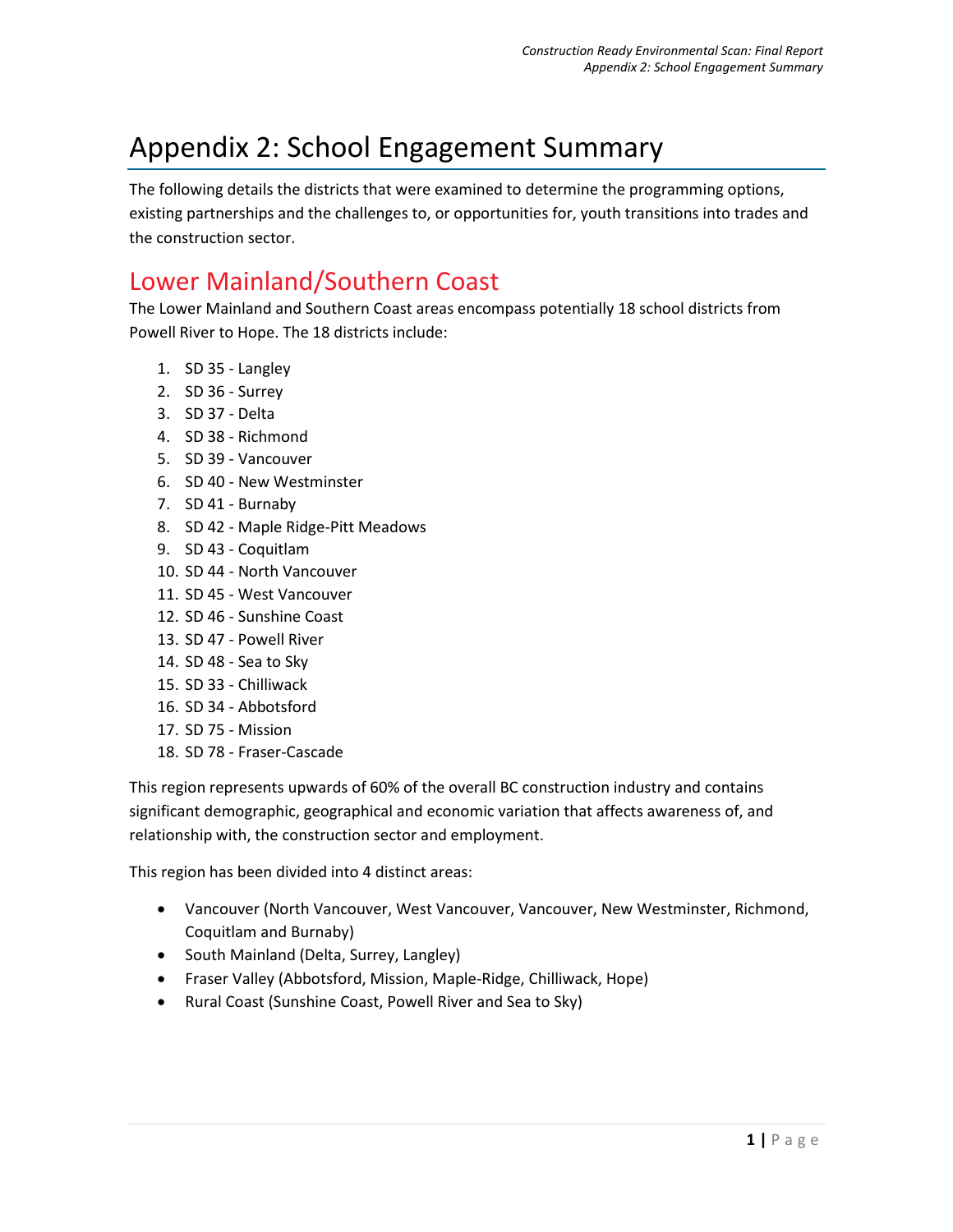### Northern BC

The largest geographical area, Northern BC presents significant discrepancies in access to both employment and training opportunities for youth seeking construction careers.

The area considered as part of Northern BC for this scan includes up to 13 districts across 6 core communities and 8 periphery communities. Core communities include centers, such as Prince George, Terrace or Fort St. John, where a post-secondary institution and the school district can offer frequent trades training at the secondary level. Periphery communities are characterized by limited trades or applied skills training, limited access to school supported work experience, and barriers such as minimal employment potential or prohibitive geography.

The 13 districts include:

- 1. SD 27 Cariboo-Chilcotin
- 2. SD 28 Quesnel
- 3. SD 49 Central Coast
- 4. SD 57 Prince George
- 5. SD 59 Peace River South
- 6. SD 60 Peace River North
- 7. SD 81 Fort Nelson
- 8. SD 91 Nechako Lakes
- 9. SD 50 Haida Gwaii
- 10. SD 52 Prince Rupert
- 11. SD 54 Bulkley Valley
- 12. SD 82 Coast Mountains
- 13. SD 87 Stikine

This region has been divided into 2 areas:

- Northeast (Cariboo-Chilcotin, Quesnel, Prince George, Peace River South and North, Fort Nelson, Nechako Lakes)
- Northwest (Central Coast, Haida Gwaii, Prince Rupert, Bulkley Valley, Coast Mountains and Stikine)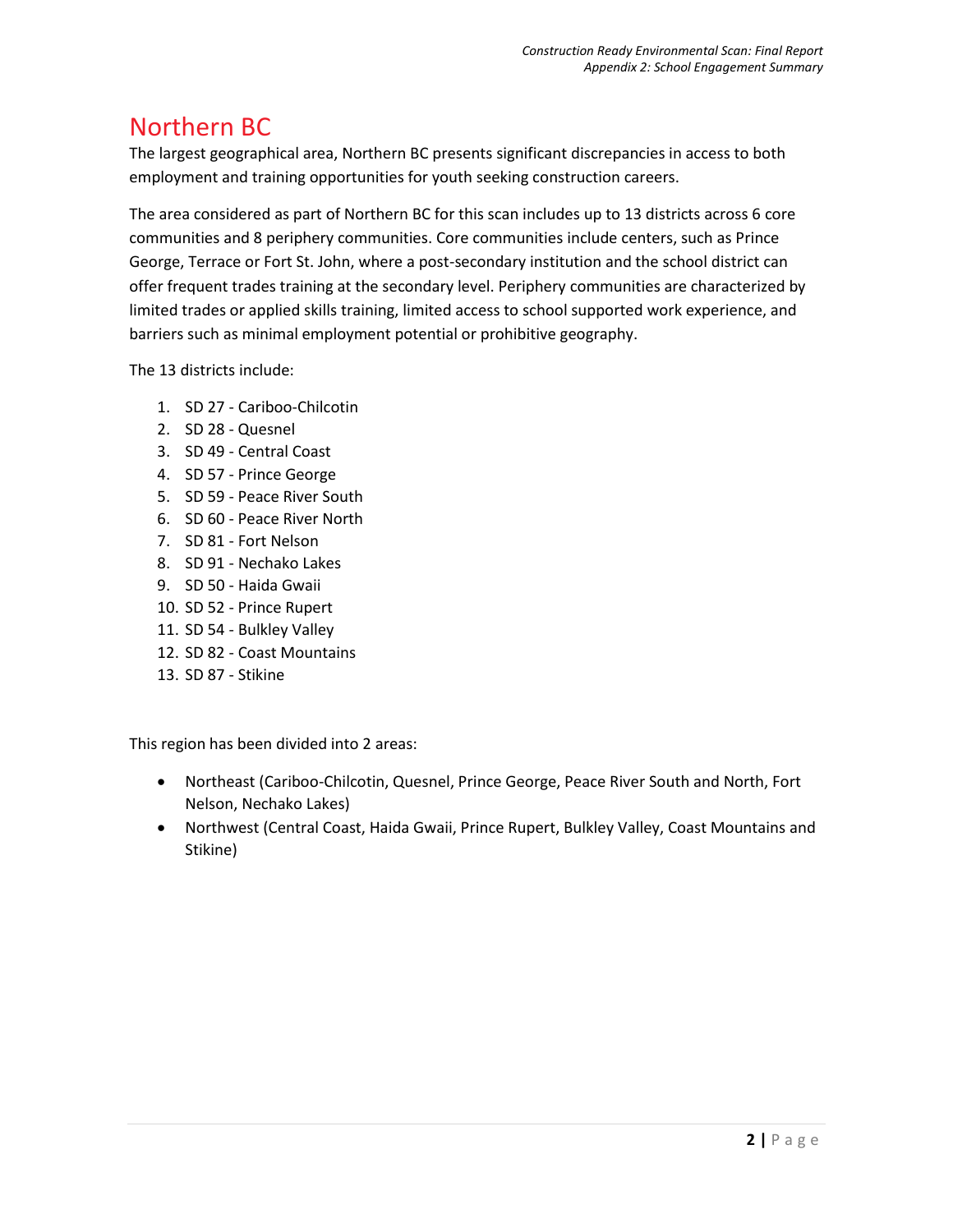|                                         |                                    |                                                         | Phone interview or in person<br>engagement                                  |                           |                                                                    |
|-----------------------------------------|------------------------------------|---------------------------------------------------------|-----------------------------------------------------------------------------|---------------------------|--------------------------------------------------------------------|
| <b>School</b><br><b>District</b><br>No. | <b>District Name</b>               | <b>Forum or Round</b><br>Table Participant <sup>2</sup> | Career<br>Coordinator,<br>Principal or<br>another District<br>Administrator | Shop or Trades<br>Teacher | <b>CFBC</b> program<br>data and other<br>data sources <sup>3</sup> |
| 27                                      | Cariboo-Chilcotin                  |                                                         | $Yes - 2$                                                                   | Yes                       | <b>CFBC Data</b>                                                   |
| 28                                      | Quesnel                            | Yes                                                     |                                                                             |                           | Multiple                                                           |
| 33                                      | Chilliwack                         |                                                         |                                                                             | Yes                       | Multiple                                                           |
| 34                                      | Abbotsford                         |                                                         |                                                                             | Yes                       | Multiple                                                           |
| 35                                      | Langley                            |                                                         | $Yes - 2$                                                                   | Yes                       | <b>CFBC Data</b>                                                   |
| 36                                      | Surrey                             | $Yes - 2$                                               | Yes                                                                         | Yes                       | <b>CFBC Data</b>                                                   |
| 37                                      | Delta                              |                                                         | Yes                                                                         |                           | <b>CFBC Data</b>                                                   |
| 38                                      | Richmond                           |                                                         | Yes                                                                         |                           | <b>CFBC Data</b>                                                   |
| 39                                      | Vancouver                          | Yes                                                     | $Yes - 3$                                                                   | Yes                       | Multiple                                                           |
| 40                                      | <b>New Westminster</b>             | Yes                                                     | Yes                                                                         | Yes                       | <b>CFBC Data</b>                                                   |
| 41                                      | Burnaby                            |                                                         | Yes                                                                         | Yes                       | <b>CFBC Data</b>                                                   |
| 42                                      | Maple Ridge-Pitt<br><b>Meadows</b> | Yes                                                     | Yes                                                                         | $Yes - 2$                 | Multiple                                                           |
| 43                                      | Coquitlam                          |                                                         | Yes                                                                         |                           | <b>CFBC Data</b>                                                   |
| 44                                      | North Vancouver                    | Yes                                                     |                                                                             |                           | <b>CFBC Data</b>                                                   |
| 45                                      | <b>West Vancouver</b>              |                                                         | Yes                                                                         | Yes                       | <b>CFBC Data</b>                                                   |
| 46                                      | Sunshine Coast                     |                                                         | $Yes - 2$                                                                   |                           | <b>CFBC Data</b>                                                   |
| 47                                      | <b>Powell River</b>                | $Yes - 2$                                               | $Yes - 4$                                                                   | Yes                       | Multiple                                                           |
| 48                                      | Sea to Sky                         |                                                         |                                                                             | Yes                       | <b>CFBC</b> Data                                                   |
| 49                                      | <b>Central Coast</b>               |                                                         | Yes                                                                         |                           | No Data Available                                                  |
| 50                                      | Haida Gwaii                        |                                                         |                                                                             | Yes                       | <b>CFBC Data</b>                                                   |
| 52                                      | Prince Rupert                      |                                                         | Yes                                                                         |                           | <b>CFBC Data</b>                                                   |
| 54                                      | <b>Bulkley Valley</b>              | Yes                                                     | Yes                                                                         |                           | <b>CFBC Data</b>                                                   |
| 57                                      | Prince George                      | $Yes - 3$                                               | $Yes - 2$                                                                   | Yes                       | Multiple                                                           |
| 59                                      | Peace River South                  |                                                         | Yes                                                                         |                           | <b>CFBC</b> Data                                                   |
| 60                                      | Peace River North                  |                                                         | Yes                                                                         |                           | Multiple                                                           |
| 75                                      | Mission                            |                                                         | Yes                                                                         |                           | Multiple                                                           |
| 78                                      | Fraser-Cascade                     |                                                         | Yes                                                                         |                           | Multiple                                                           |
| 81                                      | Fort Nelson                        |                                                         | Yes                                                                         |                           | <b>CFBC Data</b>                                                   |
| 82                                      | <b>Coast Mountains</b>             | Yes                                                     | $Yes - 3$                                                                   |                           | Multiple                                                           |
| 87                                      | <b>Stikine</b>                     |                                                         | Yes                                                                         |                           | <b>CFBC Data</b>                                                   |
| 91                                      | Nechako Lakes                      |                                                         |                                                                             |                           | No Data Available                                                  |
| 92                                      | Nisga'a                            |                                                         |                                                                             | Yes                       | <b>CFBC Data</b>                                                   |
|                                         |                                    | 10 Districts                                            | 24 Districts                                                                | 15 Districts              |                                                                    |
|                                         | <b>Total</b>                       | 14 Educators                                            | 36 Educators                                                                | 15 Educators              |                                                                    |

l

 $^2$  Number indicated if multiple educators present at one event. Note duplicates removed if educator present at a forum and roundtable.

 $3$  CFBC program data, ITA data, district reports or another source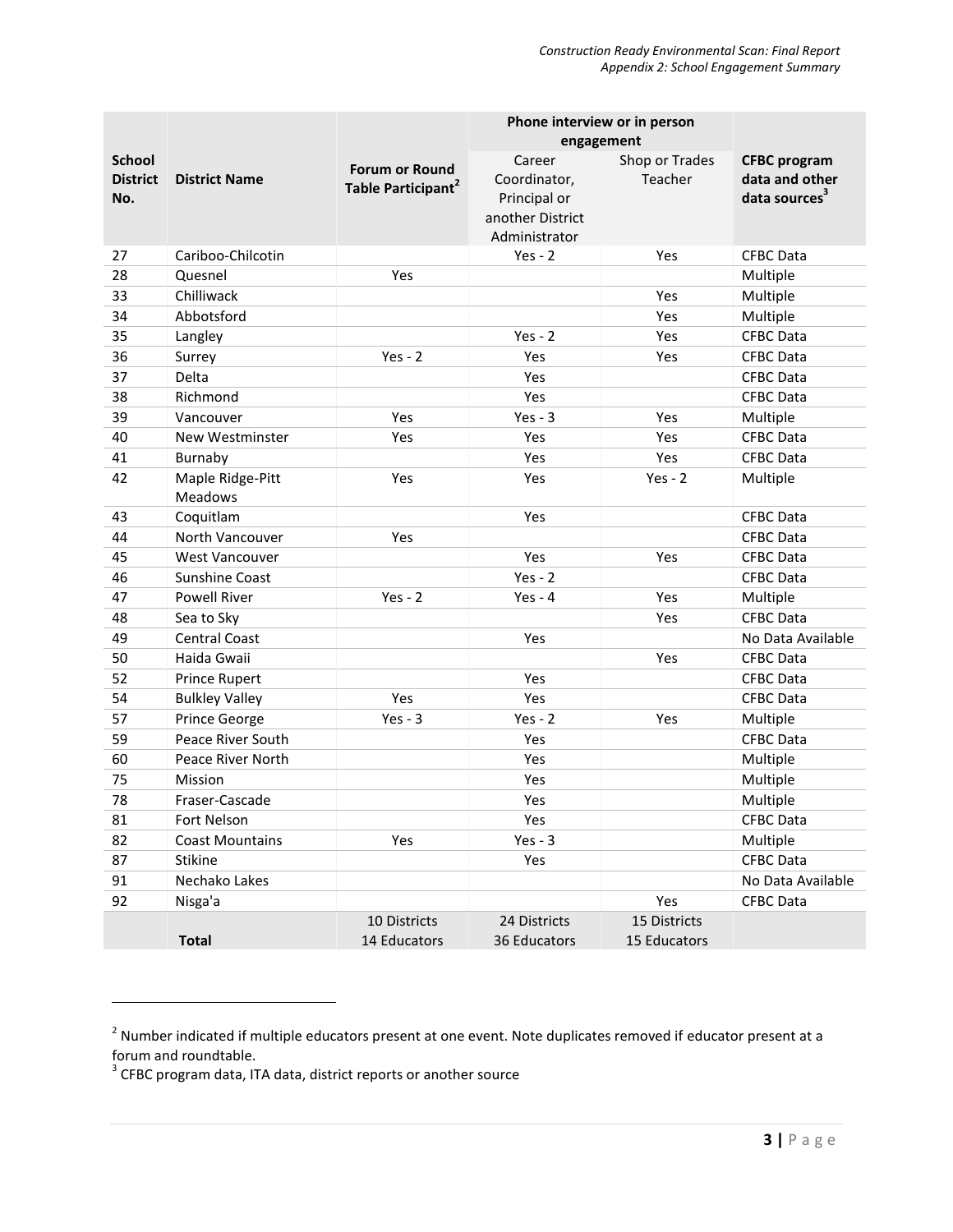## Appendix 3: Employer Engagement Summary

Employer engagement was completed through in person interviews, forums in Vancouver and Prince George, and phone calls. The following identifies a summary of contact made.

|                  | <b>Total</b> | Phone     |                  |                 |
|------------------|--------------|-----------|------------------|-----------------|
| <b>Region</b>    |              | In Person | <b>Interview</b> | <b>Multiple</b> |
| Lower Mainland*  | 30           | 10        | 14               | b               |
| <b>Northeast</b> | 14           |           | 8                | 0               |
| <b>Northwest</b> | 10           |           |                  | າ               |
| Total            | 54           | 17        | 29               | 8               |

| <b>Employer Primary Sector**</b> |    |  |
|----------------------------------|----|--|
| <b>Automotive</b>                |    |  |
| Construction                     | 44 |  |
| <b>Manufacturing</b>             |    |  |
| Oil & Gas                        |    |  |

\*Several of the employers in the Lower Mainland have operations in Northern BC, but they are identified as Lower Mainland employers. Examples include Harris Rebar, PCL, Houle, Jacob Brothers, and Ledcor.

\*\*Count does not include employer or industry associations that were initially consulted such as ASTTBC, Canadian Manufacturers and Exporters, Go2HR, and representatives from automotive, forestry and other manufacturing sector organizations.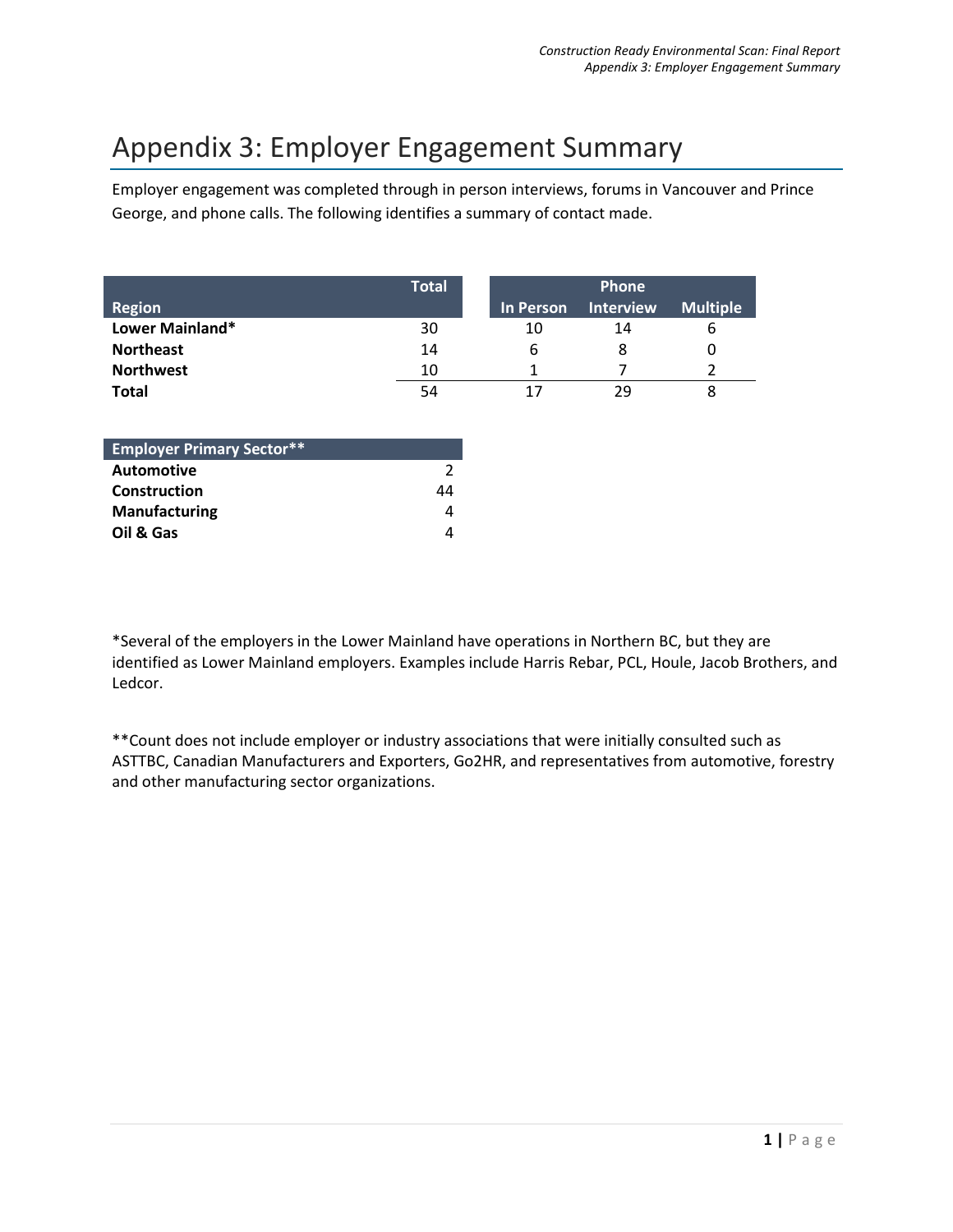|                               | <b>Development Needed</b>                                                                                                                                                                                                               | <b>Mostly Ready</b>                                                                                                                                                                                                                                                                                                            | <b>Very Ready</b>                                                                                                                                                                                                                                |
|-------------------------------|-----------------------------------------------------------------------------------------------------------------------------------------------------------------------------------------------------------------------------------------|--------------------------------------------------------------------------------------------------------------------------------------------------------------------------------------------------------------------------------------------------------------------------------------------------------------------------------|--------------------------------------------------------------------------------------------------------------------------------------------------------------------------------------------------------------------------------------------------|
|                               |                                                                                                                                                                                                                                         |                                                                                                                                                                                                                                                                                                                                |                                                                                                                                                                                                                                                  |
| <b>Structural Factors</b>     |                                                                                                                                                                                                                                         |                                                                                                                                                                                                                                                                                                                                |                                                                                                                                                                                                                                                  |
| Economic<br>opportunities     | Presence of major industry<br>activity that relies on trades,<br>limited opportunity for<br>employer engagement prior<br>to graduation, limited<br>apprenticeship<br>opportunities, limited<br>employment outcomes post-<br>graduation. | Presence of major economic<br>activity including large scale<br>industry or active medium<br>sized operations. Some<br>diversity in trade<br>employment. Some<br>opportunity for employer<br>engagement prior to<br>graduation, limited<br>apprenticeship<br>opportunities, limited<br>employment outcomes post-<br>graduation | Sustained economic activity<br>across a diverse number of<br>sectors. Opportunities for<br>employment prior to<br>graduation in many entry<br>level occupations. Region is<br>not vulnerable to high<br>significant boom and bust<br>cycles.     |
| Geography                     | Physical geography poses a<br>barrier to accessing<br>education and training<br>opportunities.                                                                                                                                          | Entry level positions are<br>within commuting distance<br>for most students, access to<br>education and training<br>opportunities is moderate to<br>high.                                                                                                                                                                      | Entry level positions are<br>within commuting distance<br>by bus, access to education<br>and training opportunities is<br>high.                                                                                                                  |
| Demographic<br>factors        | Small populations lead to<br>minimal number of<br>opportunities for first<br>employment. Limited<br>number of job openings from<br>retirements.                                                                                         | Retirements are anticipated<br>to be high in the coming<br>years, medium to large<br>populations lead to broader<br>opportunities for first<br>employment.                                                                                                                                                                     | Opportunities created by<br>retirements. Large<br>population base increases<br>number of employment<br>opportunities through<br>demand side factors.                                                                                             |
| <b>System Factors</b>         |                                                                                                                                                                                                                                         |                                                                                                                                                                                                                                                                                                                                |                                                                                                                                                                                                                                                  |
| Secondary school<br>education | School has minimal trades or<br>hands on learning<br>programming                                                                                                                                                                        | School offers some shop<br>class and hands on learning<br>programs, offers some<br>career programs or trades<br>focused training                                                                                                                                                                                               | School offers a divers<br>number of shop programs<br>and has high participation<br>rates. Unique opportunities<br>for career exploration and<br>employer connection<br>available. School may offer in<br>house trades training or<br>exploration |
| <b>ITA programming</b>        | School has minimal access to<br>ITA programming or grants                                                                                                                                                                               | School has access to most or<br>all program options for<br>students                                                                                                                                                                                                                                                            | School accesses all<br>programing and has<br>developed an incremental<br>plan for implementing ITA<br>programming and grants for<br>students                                                                                                     |

## Appendix 4: Readiness Factors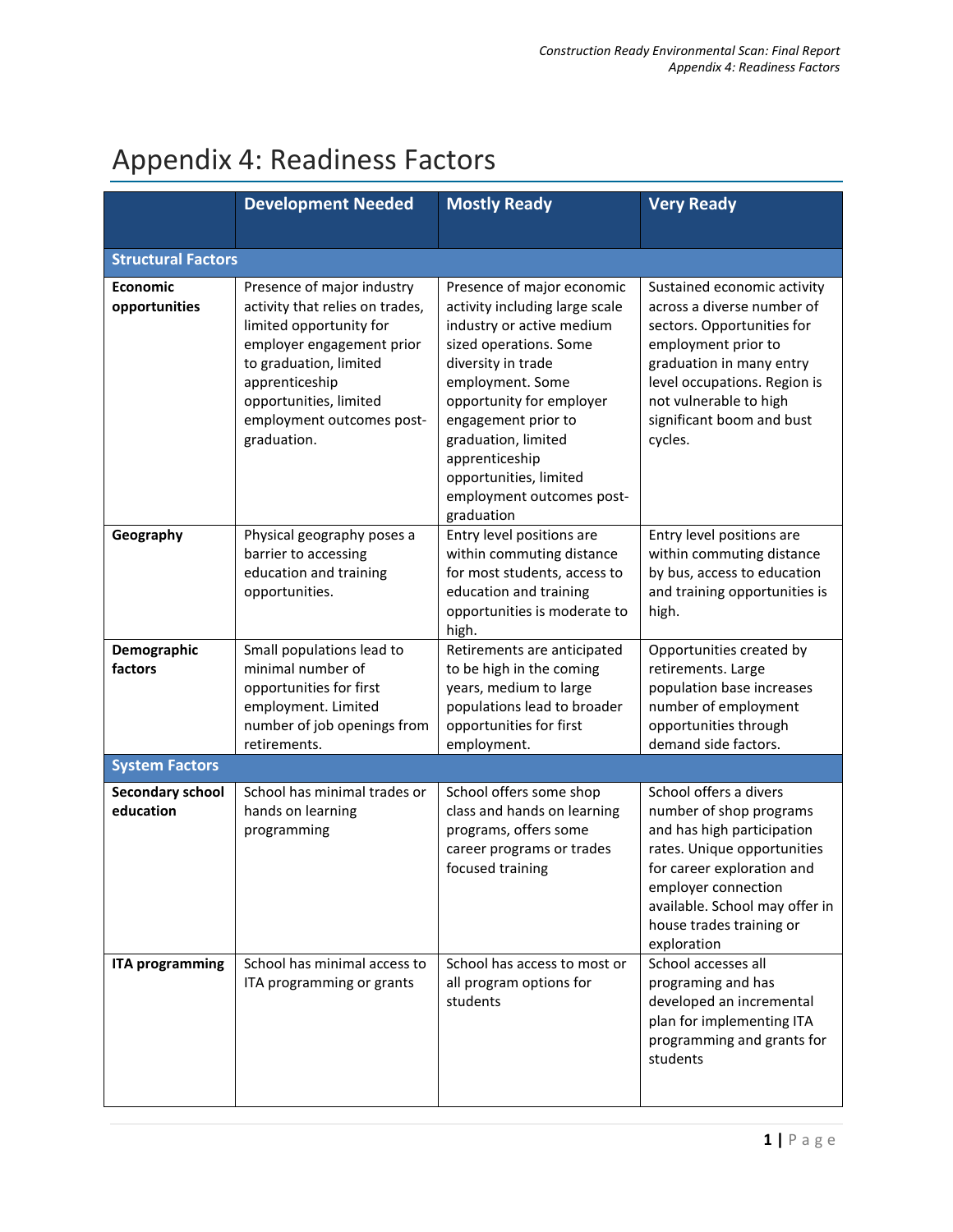| <b>Number and</b>                   | Limited numbers of                  | Some employers engaged in                     | Several employers involved          |
|-------------------------------------|-------------------------------------|-----------------------------------------------|-------------------------------------|
| diversity of                        | employers participating             | <b>Explore and Work programs</b>              | on an annual basis in both          |
| employers                           |                                     |                                               | Explore and Work programs,          |
| engaged in ITA                      |                                     |                                               | diverse trade participation         |
| Youth                               |                                     |                                               |                                     |
| programming                         |                                     |                                               |                                     |
| <b>Union presence</b>               | There is no or limited union        | Union presence is strong in                   | Strong union presence with          |
|                                     | presence                            | some trades, training                         | diverse training                    |
|                                     |                                     | opportunities vary                            | opportunities for entry level       |
|                                     |                                     |                                               | and professional upgrading          |
| <b>Facilities</b>                   | Limited school facilities for       | Some schools have facilities,                 | The school has its own              |
| available for                       | shop class or trades training.      | or school has facilities but is               | facilities or can share             |
| shop class and                      | Missing equipment                   | missing equipment needed                      | facilities. Equipment in place      |
| trades training                     |                                     | to implement programming                      | to run programs                     |
| <b>Dedicated</b>                    | Minimal access to work              | School actively uses work                     | School seeks new employers          |
| support for work                    | experience options                  | experience programs based                     | for students to access work         |
| experience                          |                                     | on student initiative                         | experience                          |
| <b>Dual Credit or</b>               | No to minimal dual credit           | Some dual credit options                      | Several dual credit options,        |
| <b>Post-Secondary</b>               | options available to students       | available to students, some                   | high student demand for             |
| training in high                    |                                     | demand though not all                         | enrollment and several seats        |
| school <sup>4</sup>                 |                                     | available seats are used                      | available                           |
| Post-secondary                      | Students must travel for            | Some post-secondary                           | Several post-secondary              |
| training presence                   | post-secondary training             | training available locally                    | training opportunities              |
| locally                             |                                     |                                               | available locally                   |
| <b>Established</b>                  | No employer organization            | Active employer organization                  | <b>Employer organization</b>        |
| presence of                         | present                             |                                               | interested in supporting, or        |
| employer                            |                                     |                                               | already working with, high          |
| organizations                       |                                     |                                               | school students                     |
| <b>HR Policy and</b>                | HR policy and hiring                | HR policy and hiring                          | HR policy and hiring                |
| <b>Hiring practices</b><br>of local | practices in many companies         | practices for some                            | practices provide several           |
|                                     | are prohibitive for young           | companies are prohibitive                     | opportunities for young             |
| employers                           | workers and high school<br>students | for young workers and high<br>school students | workers and high school<br>students |
| <b>Safety training</b>              | Safety training and                 | Safety training and                           | Safety training and                 |
| and certification                   | certification is not available      | certification is made                         | certification is made               |
|                                     | to most students                    | available to students at cost                 | available to most students          |
|                                     |                                     |                                               | for free                            |
| <b>Tools and applied</b>            | Exposure to tools and               | Exposure to tools and                         | Exposure to tools and               |
| learning                            | applied learning in                 | applied learning in                           | applied learning in                 |
| opportunities                       | community, at home or at            | community, at home or at                      | community, at home or at            |
|                                     | school is minimal                   | school is minimal or occurs                   | school is common for all            |
|                                     |                                     | only at high school levels                    |                                     |
|                                     |                                     |                                               | ages                                |
|                                     |                                     |                                               |                                     |
|                                     |                                     |                                               |                                     |
|                                     |                                     |                                               |                                     |
|                                     |                                     |                                               |                                     |

 $<sup>4</sup>$  Note this may also be considered in the ITA programming category</sup>

 $\overline{a}$